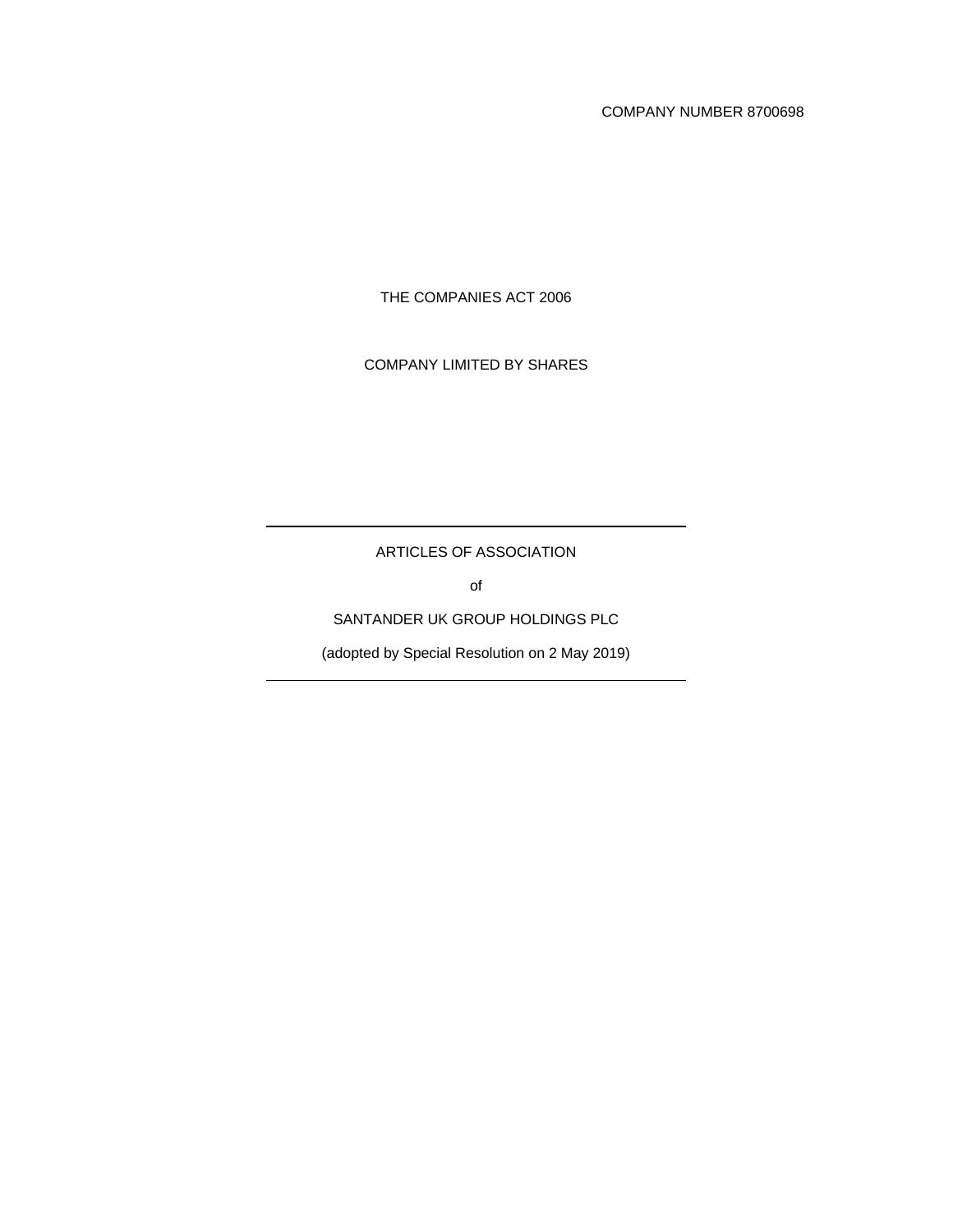# **CONTENTS**

| <b>Clause</b>  | <b>Subject matter</b>                                             | Page |
|----------------|-------------------------------------------------------------------|------|
| $\mathbf{1}$ . |                                                                   |      |
| 2.             |                                                                   |      |
| 3.             |                                                                   |      |
| 4.             |                                                                   |      |
| 5.             |                                                                   |      |
| 6.             |                                                                   |      |
| 7.             |                                                                   |      |
| 8.             |                                                                   |      |
| 9.             |                                                                   |      |
| 10.            |                                                                   |      |
| 11.            |                                                                   |      |
| 12.            |                                                                   |      |
| 13.            |                                                                   |      |
| 14.            |                                                                   |      |
| 15.            |                                                                   |      |
| 16.            | CONFLICTS OF INTEREST REQUIRING AUTHORISATION BY THE DIRECTORS9   |      |
| 17.            |                                                                   |      |
| 18.            |                                                                   |      |
| 19.            |                                                                   |      |
| 20.            |                                                                   |      |
| 21.            |                                                                   |      |
| 22.            |                                                                   |      |
| 23.            |                                                                   |      |
| 24.            |                                                                   |      |
| 25.            |                                                                   |      |
| 26.            |                                                                   |      |
| 27.            |                                                                   |      |
| 28.            | APPOINTMENT, REMOVAL, RIGHTS AND RESPONSIBILITIES AND TERMINATION |      |
| 29.            |                                                                   |      |
| 30.            |                                                                   |      |
| 31.            |                                                                   |      |
| 32.            |                                                                   |      |
| 33.            | COMPANY NOT BOUND BY LESS THAN ABSOLUTE INTERESTS17               |      |
| 34.            |                                                                   |      |
| 35.            |                                                                   |      |
| 36.            |                                                                   |      |
| 37.            |                                                                   |      |
| 38.            |                                                                   |      |
| 39.            |                                                                   |      |
| 40.            |                                                                   |      |
| 41.            |                                                                   |      |
| 42.            |                                                                   |      |
| 43.            |                                                                   |      |
| 44.            |                                                                   |      |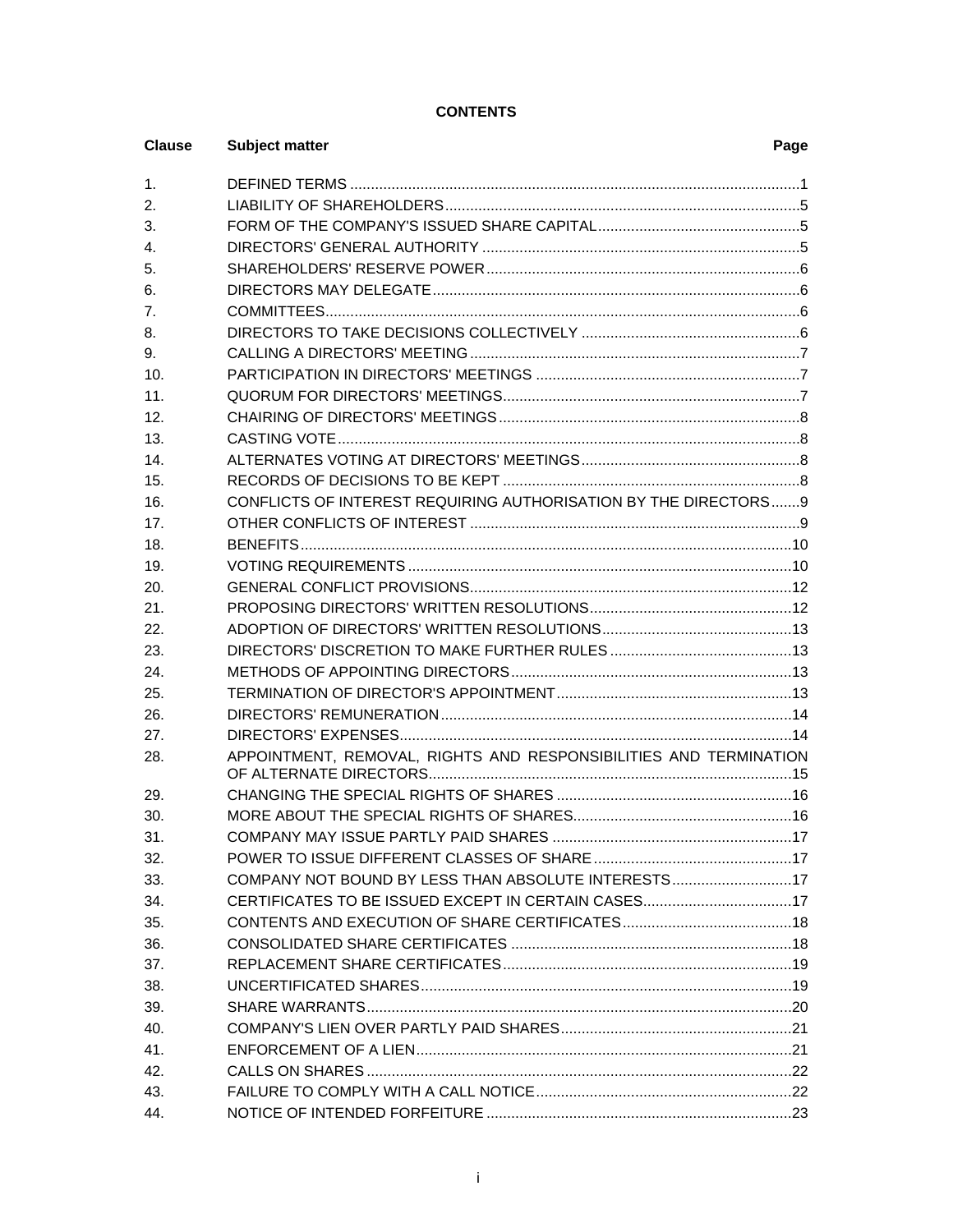| 45. |                                                                 |  |
|-----|-----------------------------------------------------------------|--|
| 46. |                                                                 |  |
| 47. |                                                                 |  |
| 48. |                                                                 |  |
| 49. |                                                                 |  |
| 50. |                                                                 |  |
| 51. |                                                                 |  |
| 52. |                                                                 |  |
| 53. |                                                                 |  |
| 54. |                                                                 |  |
| 55. |                                                                 |  |
| 56. |                                                                 |  |
| 57. |                                                                 |  |
| 58. |                                                                 |  |
| 59. |                                                                 |  |
| 60. |                                                                 |  |
| 61. |                                                                 |  |
| 62. | AUTHORITY TO CAPITALISE AND APPROPRIATION OF CAPITALISED SUMS29 |  |
| 63. | NOTICE, ATTENDANCE AND SPEAKING AT GENERAL MEETINGS 30          |  |
| 64. |                                                                 |  |
| 65. |                                                                 |  |
| 66. |                                                                 |  |
| 67. |                                                                 |  |
| 68. |                                                                 |  |
| 69. |                                                                 |  |
| 70. |                                                                 |  |
| 71. |                                                                 |  |
| 72. |                                                                 |  |
| 73. |                                                                 |  |
| 74. |                                                                 |  |
| 75. | NO RIGHT TO INSPECT ACCOUNTS AND OTHER RECORDS 37               |  |
| 76. | PROVISION FOR EMPLOYEES ON CESSATION OF BUSINESS37              |  |
| 77. |                                                                 |  |
| 78. |                                                                 |  |
| 79. |                                                                 |  |
| 80. |                                                                 |  |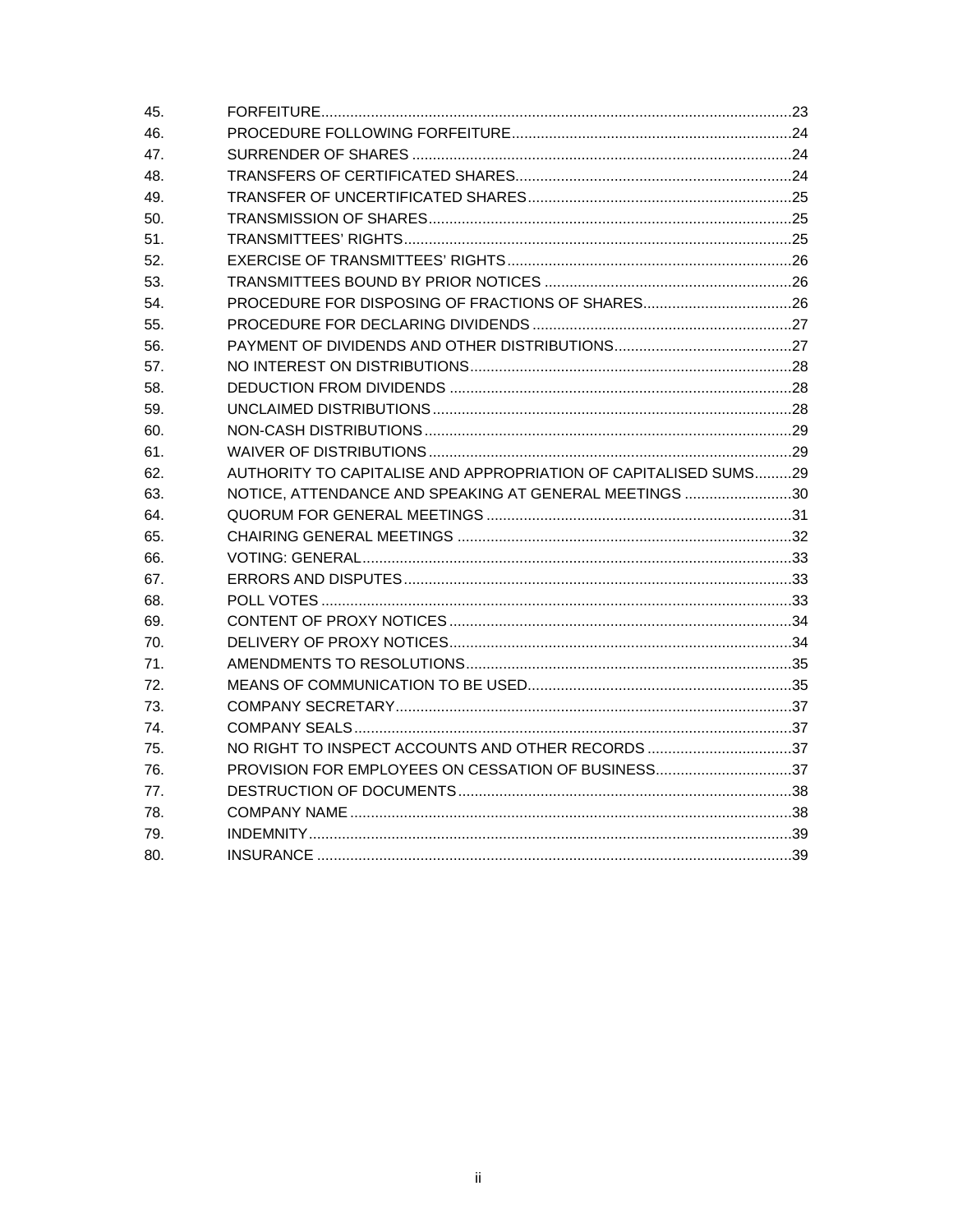## **THE COMPANIES ACT 2006**

# **COMPANY LIMITED BY SHARES**

# **ARTICLES OF ASSOCIATION**

# of SANTANDER UK GROUP HOLDINGS PLC

## (the **"Company"**)

# **INTERPRETATION AND LIMITATION OF LIABILITY**

# **1. DEFINED TERMS**

1.1 In these articles (**"articles"**), unless the context requires otherwise:

# **"Act"**

means the Companies Act 2006;

# **"alternate"** or **"alternate director"**

has the meaning given in **article** 29;

#### **"appointor"**

has the meaning given in **article** 29;

#### **"articles"**

Means the company's articles of association;

#### **"associated company"**

has the meaning given in **article** 80;

### **"auditor"**

refers to the auditor(s) of the Company for the time being appointed pursuant to the Act;

#### **"bankruptcy"**

means individual insolvency proceedings and includes similar proceedings in a jurisdiction other than England and Wales;

#### **"call"**

has the meaning given in **article** 43;

#### **"call notice"**

has the meaning given in **article** 43;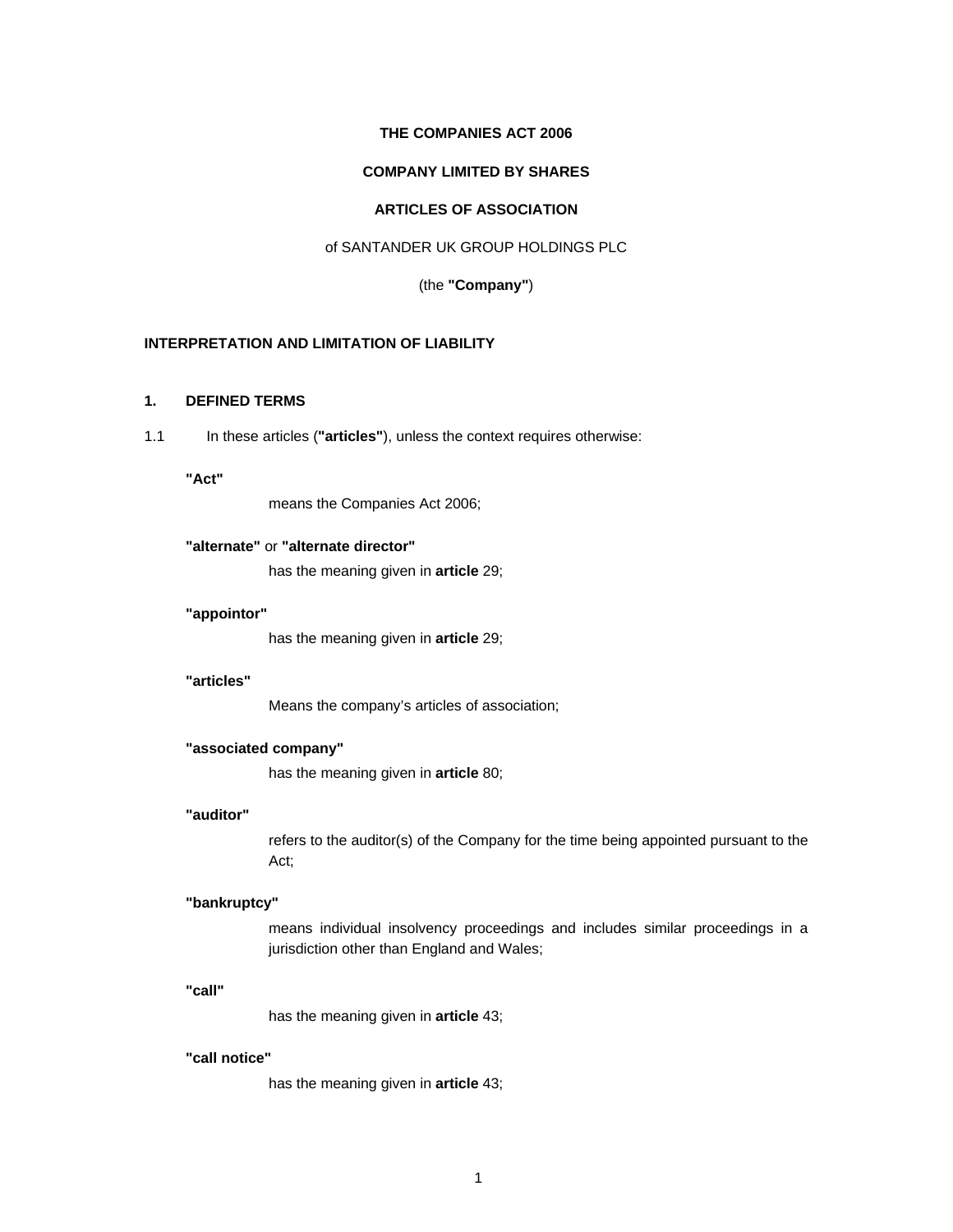#### **"call payment date"**

has the meaning given in **article** 43;

#### **"certificate"**

Means a paper certificate (other than a share warrant) evidencing a person's title to specified shares or other securities;

#### **"certificated"**

In relation to a share, means that it is not an uncertificated a share or share in respect of which a share warrant has been issued and is current;

#### **"chairman"**

has the meaning given in **article** 12;

#### **"chairman of the meeting"**

has the meaning given in **article** 66;

#### **"clear days"**

means, in relation to a period of notice or otherwise, that period excluding the day when the notice or other document is received or deemed to be received and the day for which it is sent or on which it is to take effect;

# **"company's lien"**

has the meaning given in **article** 41;

### **"CREST"**

means the electronic settlement system for securities traded on a recognised investment exchange and owned by Euroclear UK & Ireland Limited, or any similar system;

# **"director"**

means a director of the Company, and includes any person occupying the position of director, by whatever name called and an alternate director appointed by a director in accordance with these articles;

#### **"distribution recipient"**

has the meaning given in **article** 57;

#### **"document"**

includes, unless otherwise specified, any document sent or supplied in electronic form;

#### **"electronic form"**

has the meaning given in section 1168 of the Act;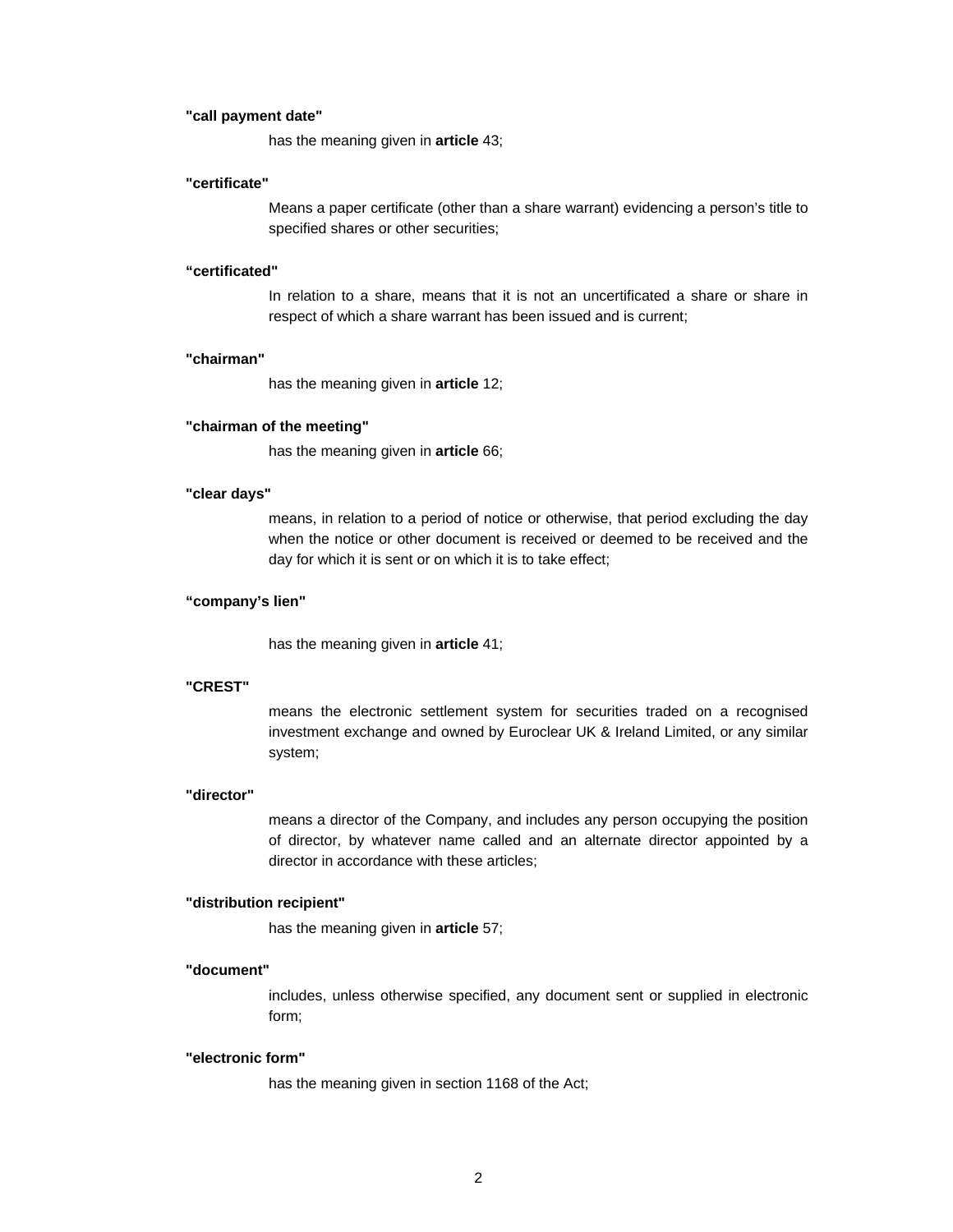#### **"eligible directors"**

has the meaning given in **article** 8;

#### **"FCA"**

means the Financial Conduct Authority of the United Kingdom and any successor regulatory authority that may succeed the regulatory functions of the Financial Conduct Authority;

### **"fully paid"**

in relation to a share, means that the nominal value and any premium to be paid to the Company in respect of that share have been paid to the Company;

# **"group"**

means the Company and every subsidiary and holding company of the Company and every subsidiary and holding company of such subsidiary and holding company;

# **"group company"**

means any company which is a member of the group;

#### **"hard copy form"**

has the meaning given in section 1168 of the Act;

#### **"holder"**

in relation to shares means the person whose name is entered in the register of members as the holder of the shares;

#### **"holding company"**

has the meaning given in section 1159 of the Act;

### **"instrument"**

means a document in hard copy form;

## **"lien enforcement notice"**

has the meaning given in **article** 42**;** 

#### **"majority holder"**

means the holder or holders from time to time of at least 75 per cent. in nominal value of the issued share capital of the Company conferring the right to attend and vote at general meetings;

## **"ordinary resolution"**

has the meaning given in section 282 of the Act;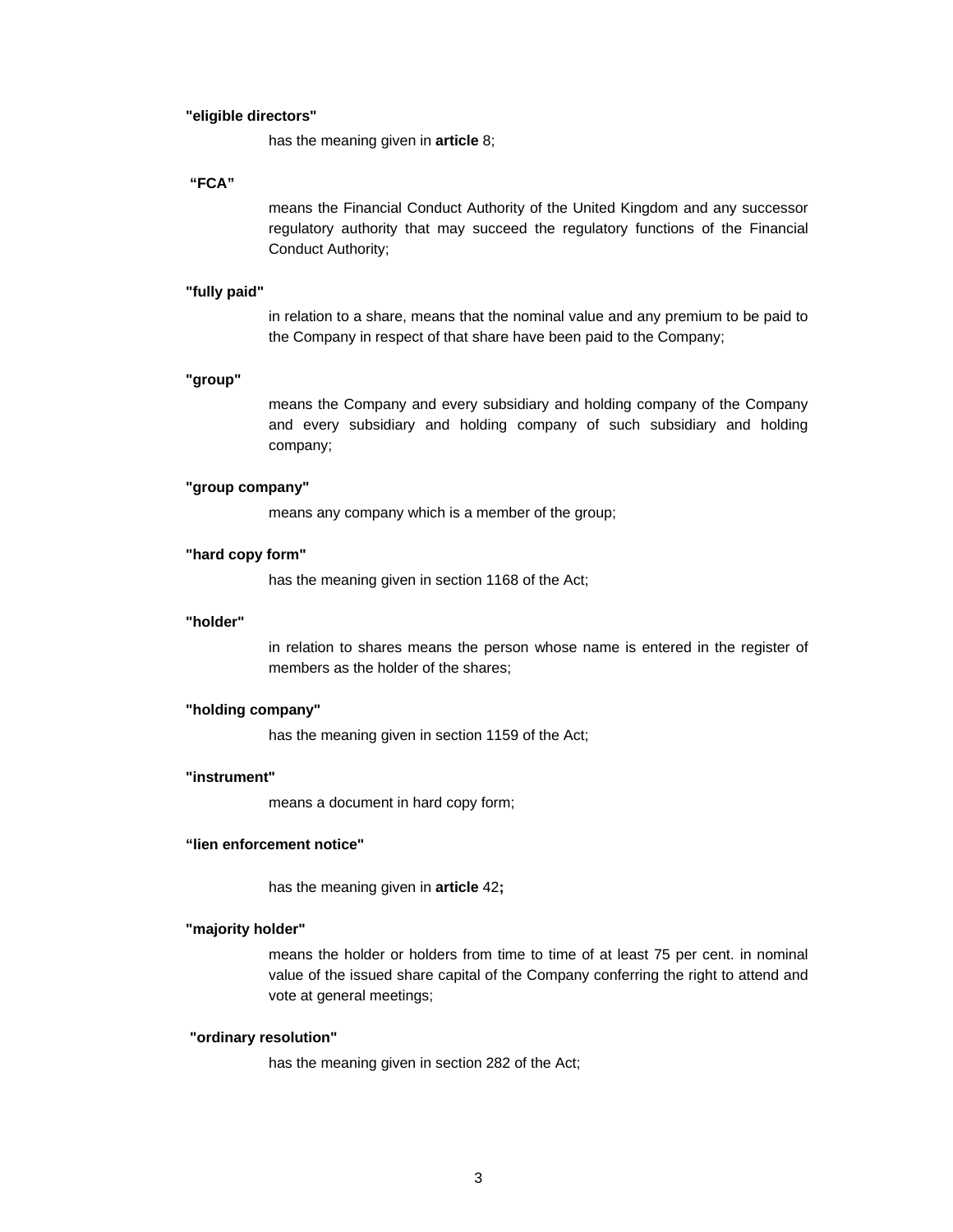### **"Ordinary Shares"**

means the Company's Ordinary Shares;

### **"paid"**

means paid or credited as paid;

### **"participate"**

in relation to a directors' meeting, has the meaning given in **article** 10;

## **"proxy notice"**

has the meaning given in **article** 70;

# **"PRA"**

means the Prudential Regulation Authority of the United Kingdom and any successor regulatory authority that may succeed to the bank regulatory functions of the Prudential Regulatory Authority;

#### **"register of members"**

has the meaning given in section 113 of the Act;

### **"Relevant Interest"**

has the meaning given in **article** 19.4;

#### **"relevant rate"**

has the meaning given in **article** 44;

## **"securities seal"**

has the meaning given in **article** 34;

# **"shareholder"**

means a person who is the holder of a share;

## **"shareholder's group"**

means, in relation to a shareholder that is a company, the shareholder and every subsidiary and holding company of that shareholder and of such subsidiary and holding company;

#### **"shares"**

means shares in the Company;

#### **"special resolution"**

has the meaning given in section 283 of the Act;

### **"subsidiary"**

has the meaning given in section 1159 of the Act;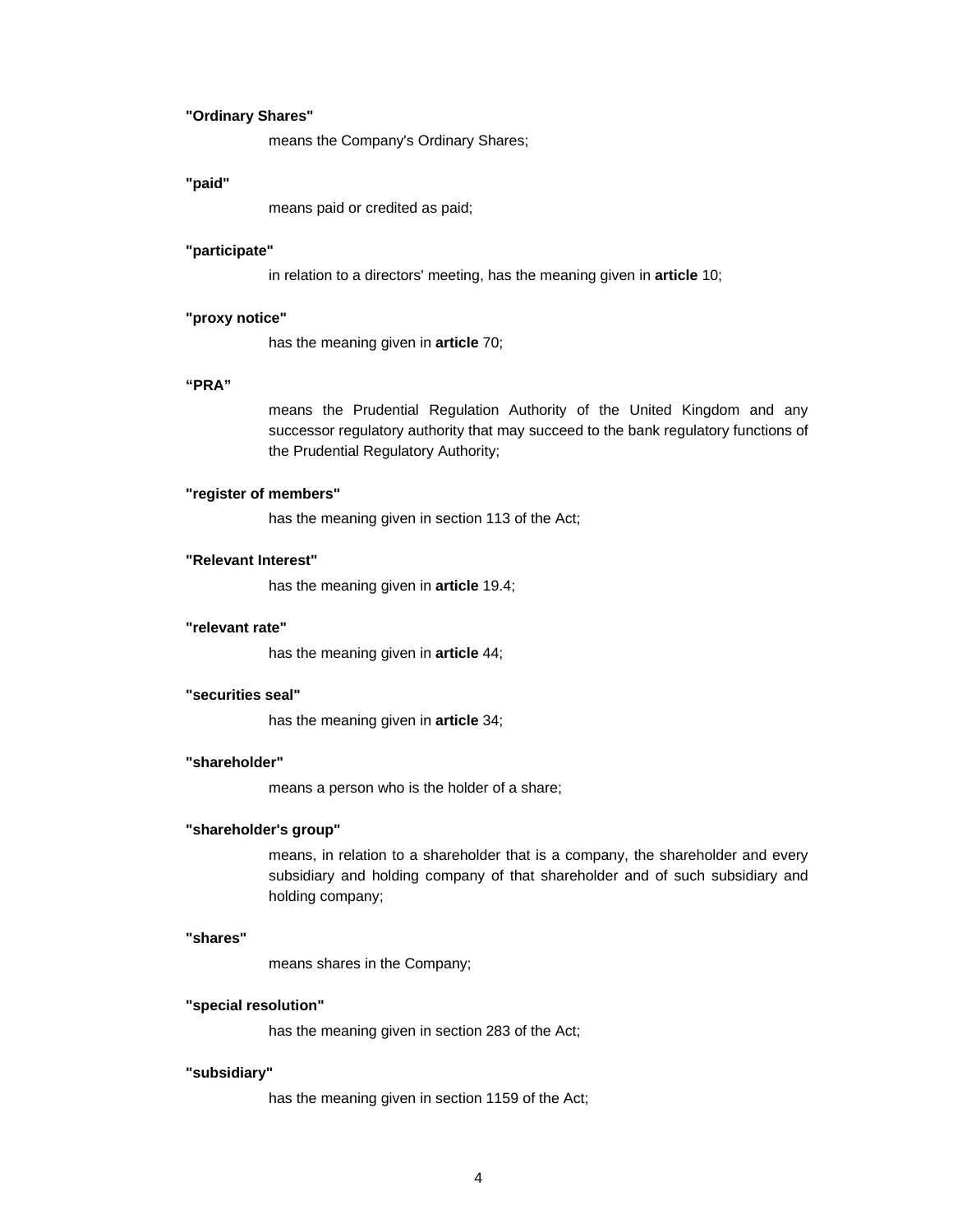### **"transmittee"**

means a person entitled to a share by reason of the death or bankruptcy of a shareholder or otherwise operation of law;

### **"Treasury Shares"**

has the meaning given in section 724 of the Act;

#### **"transfer"**

in relation to any share, means any sale, transfer, assignment, pledge, charge or other disposal of any share or any interest in that share, and **"transferred"** shall be construed accordingly;

### **"uncertificated"**

in relation to a share means that, by virtue of legislation (other than section 778 of the Act) permitting title to shares to be evidenced and transferred without a certificate;

### **"United Kingdom"**

means Great Britain and Northern Ireland; and

### **"writing"**

means the representation or reproduction of words, symbols or other information in a visible form by any method or combination of methods, whether sent or supplied in electronic form or otherwise.

1.2 Unless already defined in these articles, words or expressions contained in these articles bear the same meaning as in the Act.

# **2. LIABILITY OF SHAREHOLDERS**

The liability of the shareholders is limited to the amount, if any, unpaid on the shares held by them.

# **3. FORM OF THE COMPANY'S ISSUED SHARE CAPITAL**

The Company's issued share capital at the date of adoption of these articles is comprised of Ordinary Shares of £1.00 each.

### **DIRECTORS**

# **4. DIRECTORS' GENERAL AUTHORITY**

Subject to the articles, the directors are responsible for the management of the Company's business, for which purpose they may exercise all the powers of the Company.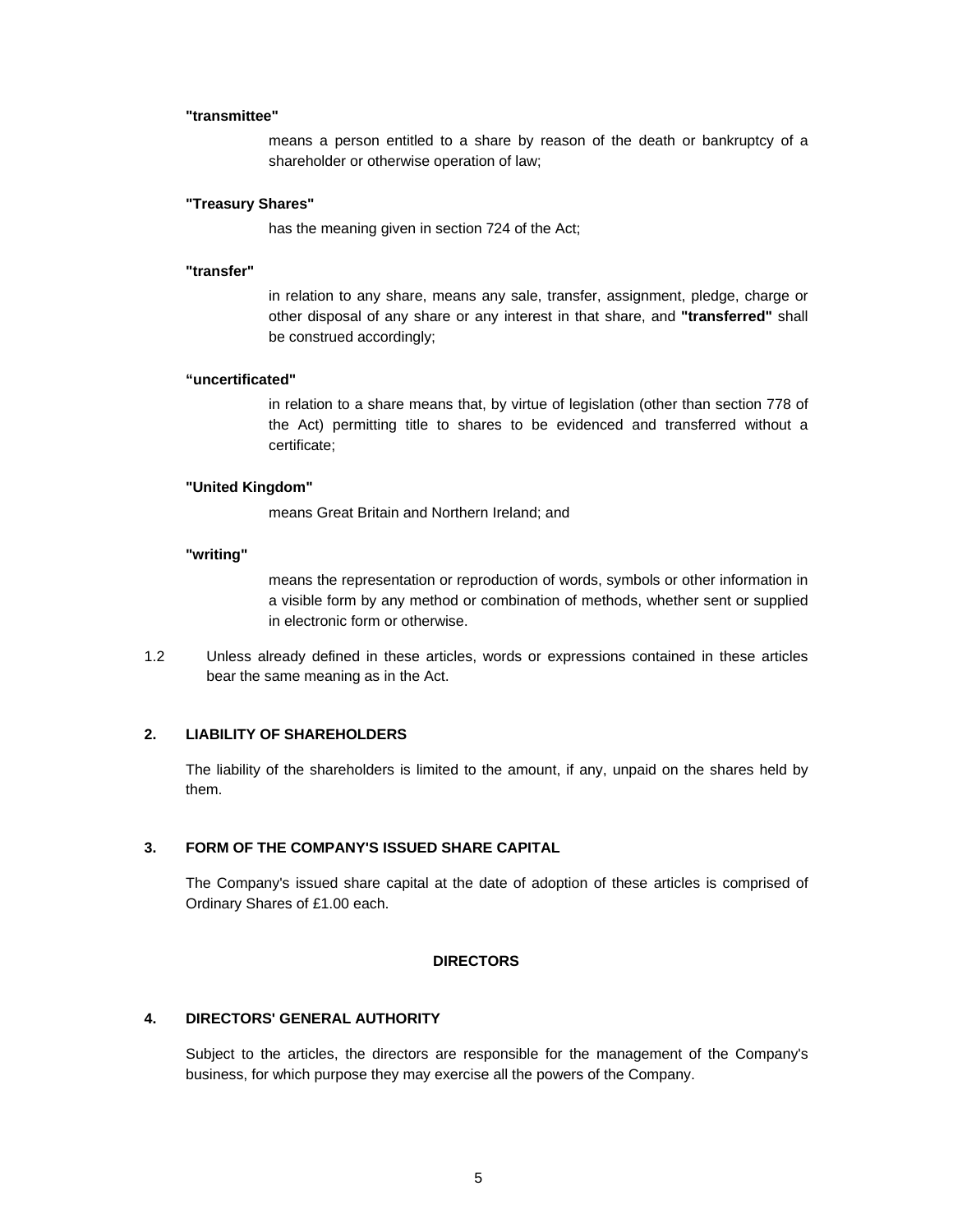# **5. SHAREHOLDERS' RESERVE POWER**

- 5.1 The shareholders may, by special resolution, direct the directors to take, or refrain from taking, specified action.
- 5.2 No such special resolution and no alteration of the articles invalidates anything which the directors have done before the resolution is passed or the articles are altered (as appropriate).

## **6. DIRECTORS MAY DELEGATE**

- 6.1 Subject to the articles, the directors may delegate any of the powers which are conferred on them under the articles:
- 6.1.1 to such person or committee;
- 6.1.2 by such means (including by power of attorney);
- 6.1.3 to such an extent;
- 6.1.4 in relation to such matters or territories; and
- 6.1.5 on such terms and conditions,

as they think fit.

- 6.2 If the directors so specify, any such delegation may authorise further delegation of the directors' powers by any person to whom they are delegated.
- 6.3 The directors may revoke any delegation in whole or part, or alter its terms and conditions.
- 6.4 The power to delegate under this **article** 6 includes a power to delegate the determination of any fee, remuneration or other benefit which may be paid or provided to any director.

### **7. COMMITTEES**

- 7.1 Committees to which the directors delegate any of their powers must follow procedures which are based, as far as they are applicable, on those provisions of the articles which govern the taking of decisions by directors.
- 7.2 The directors may make rules of procedure for all or any committees, which prevail over rules derived from the articles if they are not consistent with them.

# **8. DIRECTORS TO TAKE DECISIONS COLLECTIVELY**

- 8.1 Decision of the directors may be taken:
- 8.2 (a) as a majority decision at a directors' meeting, or
- 8.3 (b) in the form of a directors' resolution in writing, copies of which have been signed by each eligible director or to which each eligible director has otherwise indicated agreement in writing. References in this **article 8** to eligible directors are to directors who would have been entitled to vote on the matter had it been proposed as a resolution at a directors' meeting.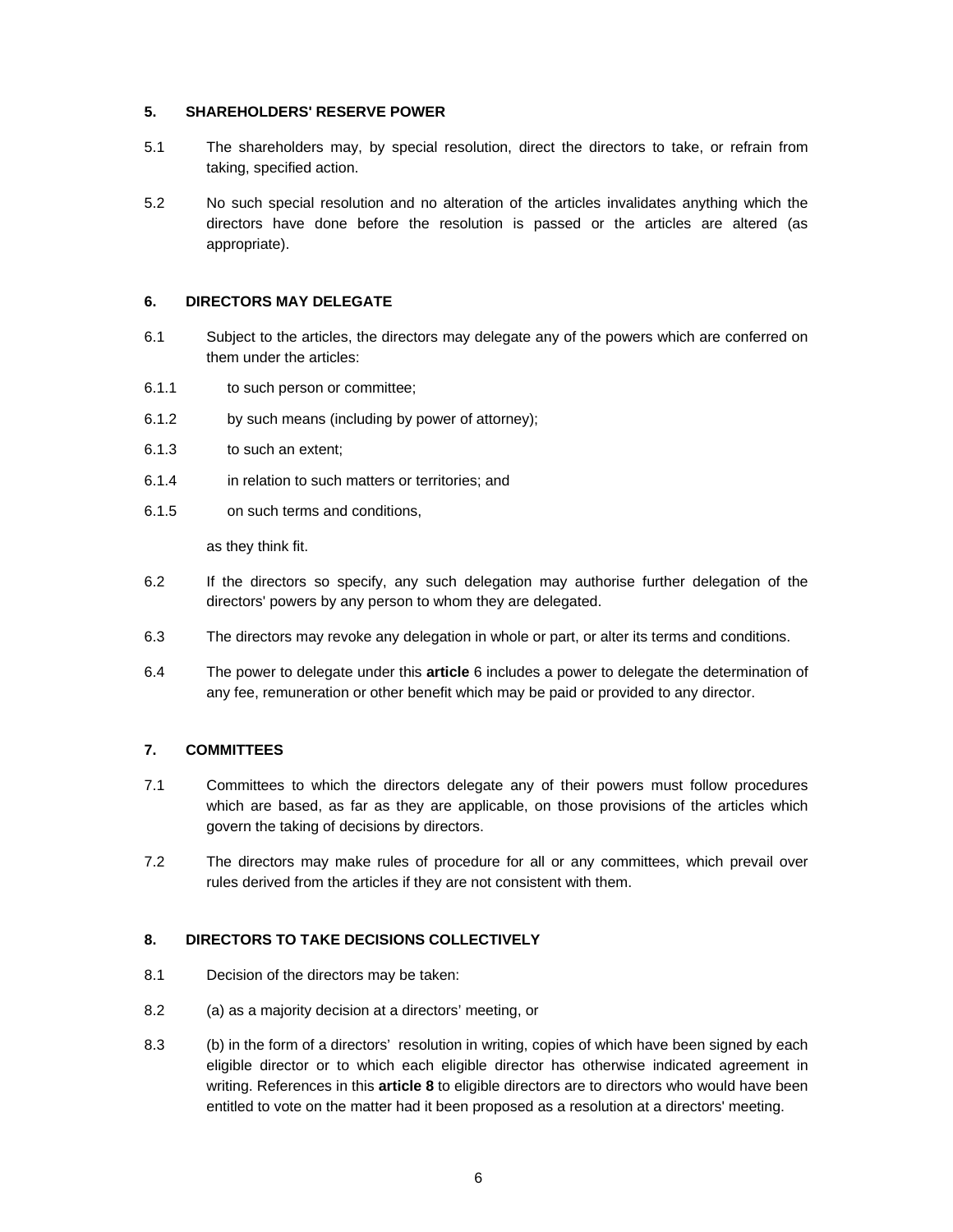8.4 A decision may not be taken in accordance with this **article 8** if the eligible directors would not have formed a quorum at such a meeting.

# **9. CALLING A DIRECTORS' MEETING**

- 9.1 Any director may call a directors' meeting.
- 9.2 The company secretary must call a directors' meeting if a director so requests. A directors' meeting is called by giving notice of the meeting to the directors.
- 9.3 Notice of any directors' meeting must indicate:
- 9.3.1 its proposed date and time;
- 9.3.2 where it is to take place; and
- 9.3.3 if it is anticipated that directors participating in the meeting will not be in the same place, how it is proposed that they should communicate with each other during the meeting.
- 9.4 Notice of a directors' meeting must be given to each director, but need not be in writing.
- 9.5 Notice of a directors' meeting need not be given to directors who waive their entitlement to notice of that meeting, by giving notice to that effect to the Company, and notice of the waiver may be given before or after the meeting is held. Where such notice is given after the meeting has been held, that does not affect the validity of the meeting, or of any business conducted at it.

# **10. PARTICIPATION IN DIRECTORS' MEETINGS**

- 10.1 Directors participate in a directors' meeting, or part of a directors' meeting, when:
- 10.1.1 the meeting has been called and takes place in accordance with the articles; and
- 10.1.2 they can each communicate to the others any information or opinions they have on any particular item of the business of the meeting.
- 10.2 In determining whether directors are participating in a directors' meeting, it is irrelevant where any director is or how they communicate with each other.
- 10.3 If all the directors participating in a meeting are not in the same place, they may decide that the meeting is to be treated as taking place wherever any of them is.

### **11. QUORUM FOR DIRECTORS' MEETINGS**

- 11.1 At a directors' meeting, unless a quorum is participating, no proposal is to be voted on, except a proposal to call another meeting.
- 11.2 Subject to **article** 11.3, the quorum for directors' meetings may be fixed from time to time by a decision of the directors, but (subject to **article** 11.3) it must never be less than two, and unless otherwise fixed it is two, of which at least one is an Independent Non-Executive Director.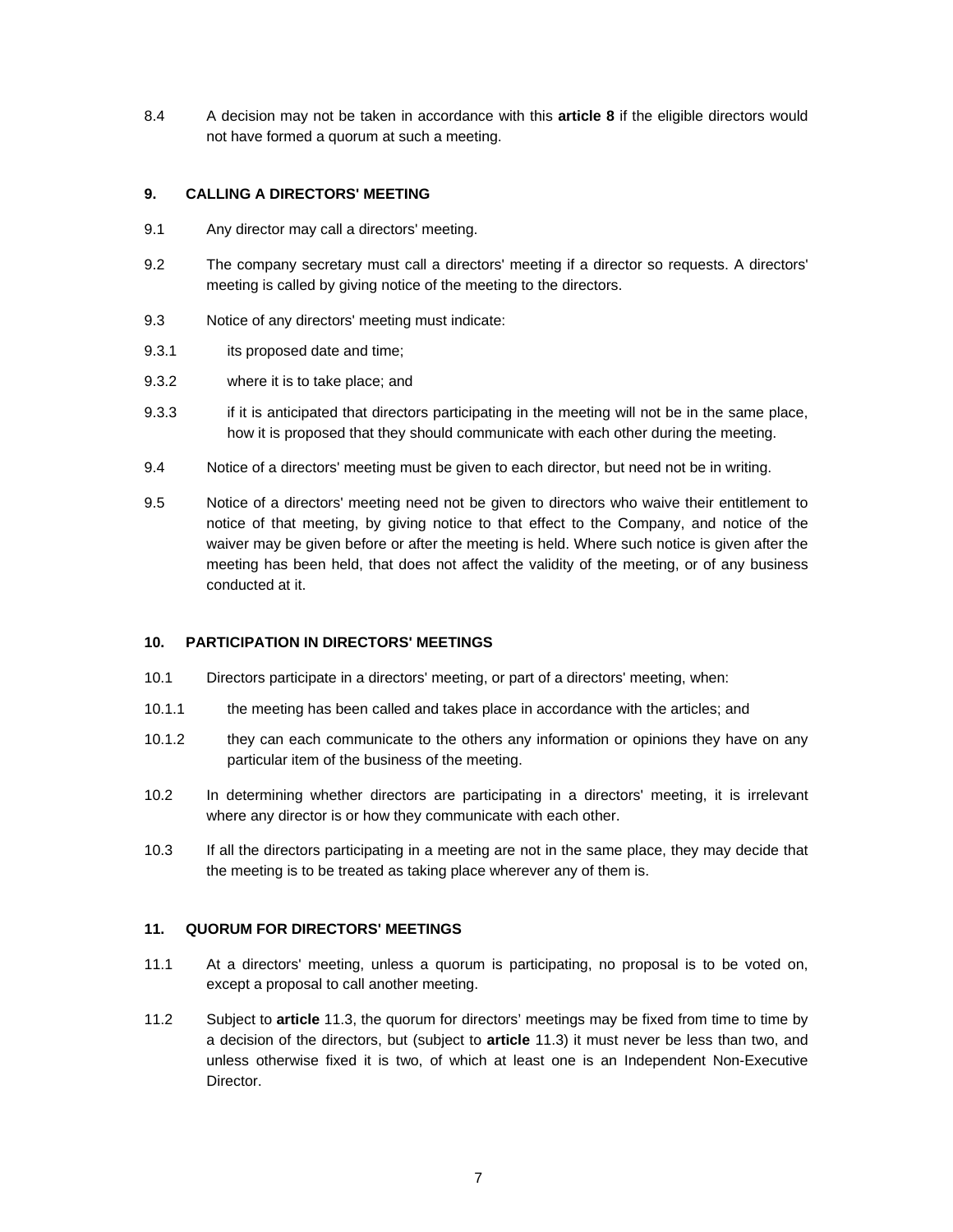- 11.3 For the purposes of any meeting (or part of a meeting) held to authorise a director's conflict, if there is only one director other than the conflicted director, the quorum for the meeting (or part of a meeting) shall be one.
- 11.4 If the total number of directors for the time being is less than the quorum required, the directors must not take any decision other than a decision:
- 11.4.1 to appoint further directors; or
- 11.4.2 to call a general meeting so as to enable the shareholders to appoint further directors.

# **12. CHAIRING OF DIRECTORS' MEETINGS**

- 12.1 The directors may appoint a director to chair their meetings.
- 12.2 The person so appointed for the time being is known as the chairman.
- 12.3 The directors may appoint other directors as deputy or assistant chairmen to chair directors' meetings in the chairman's absence.
- 12.4 The directors may terminate the appointment of the chairman, deputy or assistant chairman at any time.
- 12.5 If neither the chairman nor any director appointed generally to chair directors' meetings in the chairman's absence is participating in a directors' meeting within 10 minutes of the time at which it was to start, the participating directors may appoint one of themselves to chair it.

### **13. CASTING VOTE**

- 13.1 If the numbers of votes for and against a proposal are equal, the chairman or other director chairing the meeting has a casting vote.
- 13.2 But this does not apply if, in accordance with the articles, the chairman or other director is not to be counted as participating in the decision-making process for quorum or voting purposes.

### **14. ALTERNATES VOTING AT DIRECTORS' MEETINGS**

- 14.1 A director who is also an alternate director has an additional vote on behalf of each appointor who is:
- 14.1.1 not participating in a directors' meeting; and
- 14.1.2 would have been entitled to vote if they were participating in it.

### **15. RECORDS OF DECISIONS TO BE KEPT**

The directors must ensure that the Company keeps a record, in writing, for at least 10 years from the date of the decision recorded, of every decision taken by the directors.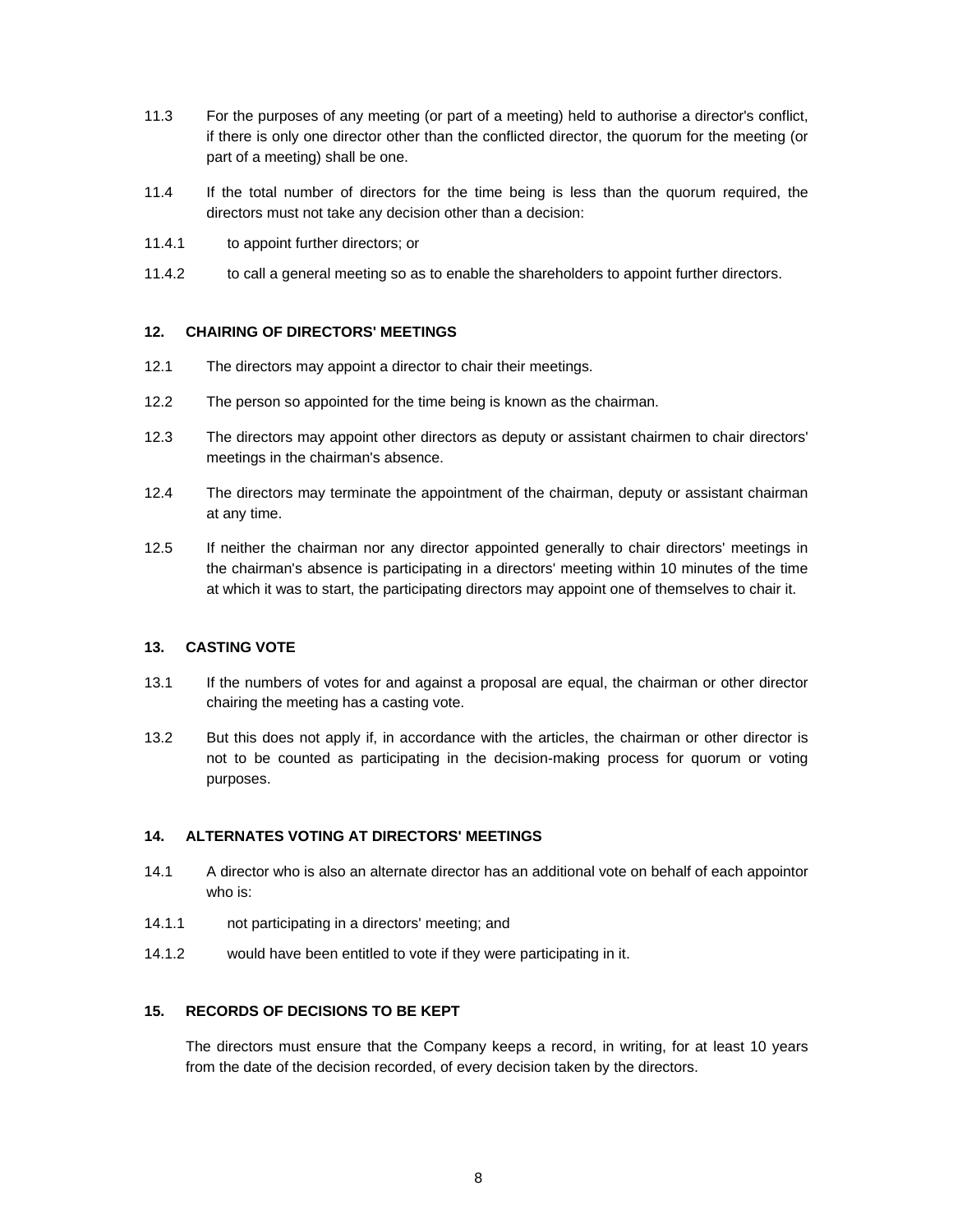## **16. CONFLICTS OF INTEREST REQUIRING AUTHORISATION BY THE DIRECTORS**

- 16.1 The directors may, subject to the quorum and voting requirements set out in this **article** 16, authorise any matter which would otherwise involve a director breaching his duty under the Act to avoid conflicts of interest (**"Conflict"**).
- 16.2 A director seeking authorisation in respect of a Conflict shall declare to the directors the nature and extent of his interest in a Conflict as soon as is reasonably practicable. The director shall provide the directors with such details of the relevant matter as are necessary for the directors to decide how to address the Conflict together with such additional information as may be requested by the directors.
- 16.3 Any director (including the relevant director) may propose that the relevant director be authorised in relation to any matter which is the subject of a Conflict. Such proposal and any authority given by the directors shall be effected in the same way that any other matter may be proposed to and resolved upon by the directors under the provisions of these articles save that:
- 16.3.1 the relevant director and any other director with a similar interest shall not count towards the quorum nor vote on any resolution giving such authority; and
- 16.3.2 the relevant director and any other director with a similar interest may, if the other directors so decide, be excluded from any meeting of the directors while the Conflict is under consideration.
- 16.4 Where the directors give authority in relation to a Conflict:
- 16.4.1 the directors may (whether at the time of giving the authority or subsequently) (i) require that the relevant director is excluded from the receipt of information, the participation in discussion and/or the making of decisions (whether at meetings of the directors or otherwise) related to the Conflict; and (ii) impose upon the relevant director such other terms for the purpose of dealing with the Conflict as it may determine;
- 16.4.2 the relevant director will be obliged to conduct himself in accordance with any terms imposed by the directors in relation to the Conflict;
- 16.4.3 the directors may provide that where the relevant director obtains (otherwise than through his position as a director of the Company) information that is confidential to a third party, the director will not be obliged to disclose that information to the Company, or to use or apply the information in relation to the Company's affairs, where to do so would amount to a breach of that confidence;
- 16.4.4 the terms of the authority shall be recorded in writing (but the authority shall be effective whether or not the terms are so recorded); and
- 16.4.5 the directors may revoke or vary such authority at any time but this will not affect anything done by the relevant director prior to such revocation in accordance with the terms of such authority.

# **17. OTHER CONFLICTS OF INTEREST**

17.1 If a director is in any way directly or indirectly interested in a proposed contract with the Company or a contract that has been entered into by the Company, he must declare the nature and extent of that interest to the directors in accordance with the Act.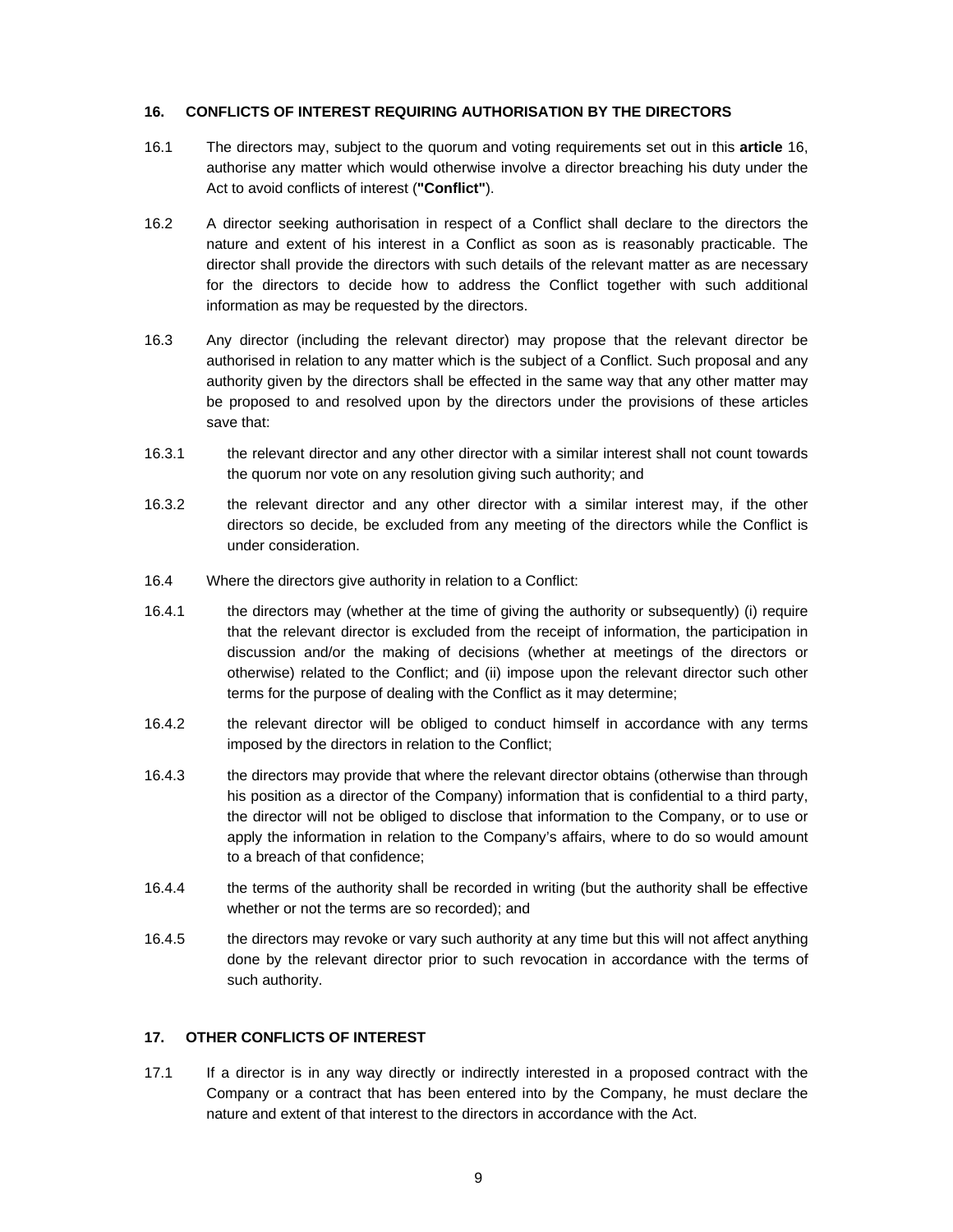- 17.2 Provided he has declared his interest in accordance with **article** 17.1 a Director may:
- 17.2.1 be party to, or otherwise interested in, any contract with the Company or in which the Company has a direct or indirect interest;
- 17.2.2 hold any other office or place of profit with the Company (except that of auditor) in conjunction with his office of director for such period and upon such terms, including as to remuneration, as the directors may decide;
- 17.2.3 act by himself or through a firm with which he is associated in a professional capacity for the Company or any other company in which the Company may be interested (otherwise than as auditor);
- 17.2.4 be or become a director or other officer of, or employed by or otherwise be interested in any holding company or subsidiary company of the Company or any other company in which the Company may be interested; and
- 17.2.5 be or become a director of any other company in which the Company does not have an interest and which cannot reasonably be regarded as giving rise to a conflict of interest at the time of his appointment as a director of that other company.

# **18. BENEFITS**

A director shall not, by reason of his office or of the fiduciary relationship thereby established, be liable to account to the Company for any remuneration, profit or other benefit realised by reason of his having any type of interest authorised under **article** 17.1 or permitted under **article** 17.2 and no contract shall be liable to be avoided on the grounds of a director having any type of interest authorised under **article** 16.1 or permitted under **article** 17.2.

### **19. VOTING REQUIREMENTS**

- 19.1 A director shall not vote on or be counted in the quorum in relation to any resolution of the directors concerning his own appointment, or the settlement or variation of the terms or the termination of his own appointment, as the holder of any office or place of profit with the Company or any other company in which the Company is interested.
- 19.2 Where proposals are under consideration concerning the appointment, or the settlement or variation of the terms or the termination of the appointment, of two or more directors to offices or places of profit with the Company or any other company in which the Company is interested, a separate resolution may be put in relation to each director and in that case each of the directors concerned shall be entitled to vote and be counted in the quorum in respect of each resolution unless it concerns his own appointment or the settlement or variation of the terms or the termination of his own appointment or the appointment of another director to an office or place of profit with a company in which the Company is interested and the director seeking to vote or be counted in the quorum has a Relevant Interest (as defined in **article** 19.4) in it.
- 19.3 A director shall not vote on, or be counted in the quorum in relation to, any resolution of the directors in respect of any contract in which he has an interest and, if he shall do so, his vote shall not be counted, but this prohibition shall not apply to any resolution where that interest cannot reasonably be regarded as likely to give rise to a conflict of interest or where that interest arises only from one or more of the following matters: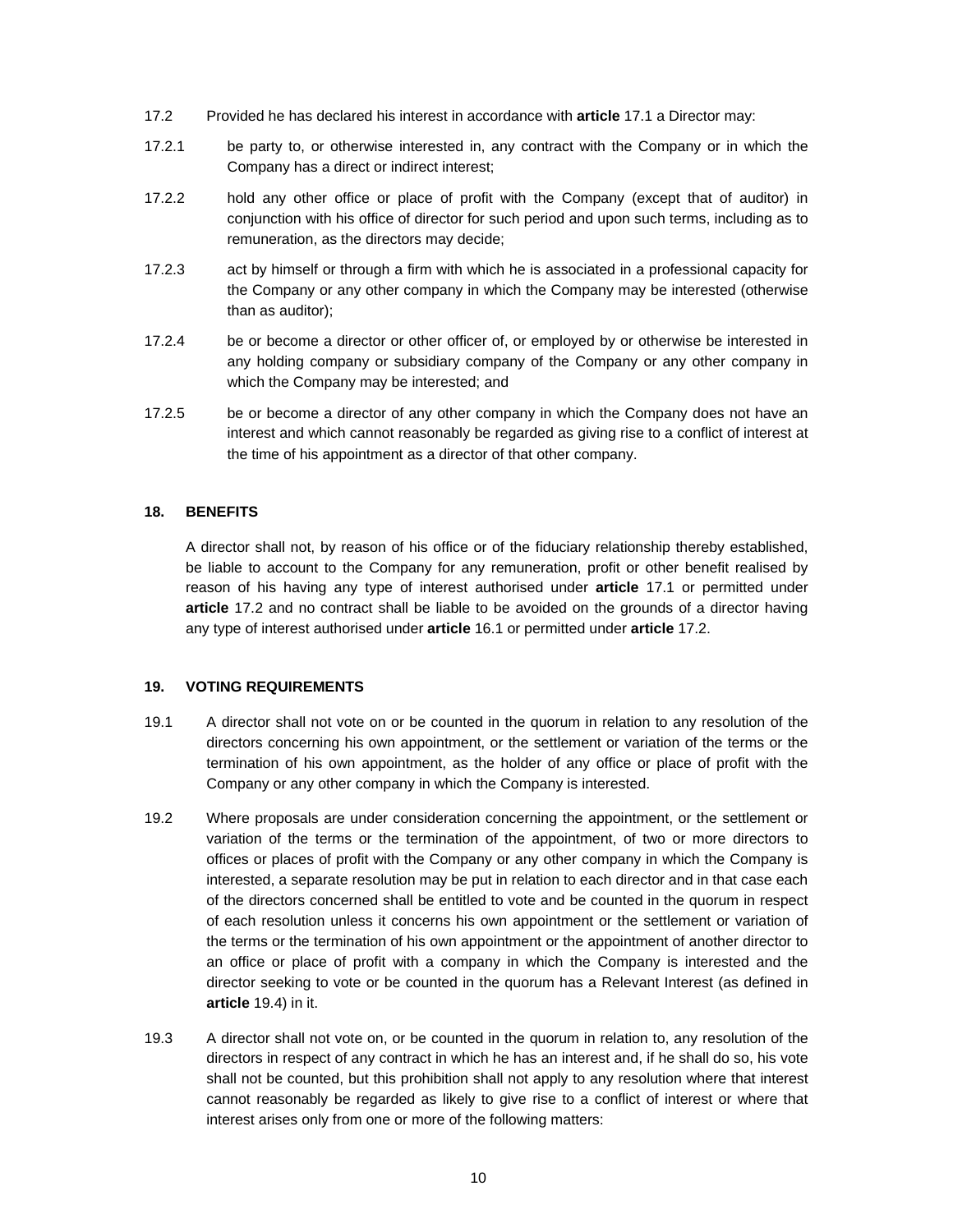- 19.3.1 the giving to him of any guarantee, indemnity or security in respect of money lent or obligations undertaken by him or by any other person at the request of or for the benefit of the Company or any of its subsidiary undertakings;
- 19.3.2 the giving to a third party of any guarantee, indemnity or security in respect of a debt or obligation of the Company or any of its subsidiary undertakings for which he himself has assumed responsibility in whole or in part under a guarantee or indemnity or by the giving of security;
- 19.3.3 the giving to him of any other indemnity where all other directors are also being offered indemnities on substantially the same terms;
- 19.3.4 the funding by the Company of his expenditure on defending proceedings or the doing by the Company of anything to enable him to avoid incurring such expenditure where all other directors are being offered substantially the same arrangements;
- 19.3.5 where the Company or any of its subsidiary undertakings is offering securities in which offer the director is or may be entitled to participate as a holder of securities or in the underwriting or sub-underwriting of which the director is to participate;
- 19.3.6 any contract in which he is interested by virtue of his interest in shares or debentures or other securities of the Company or by reason of any other interest in or through the Company;
- 19.3.7 any contract concerning any other company (not being a company in which the director has a Relevant Interest) in which he is interested directly or indirectly whether as an officer, shareholder, creditor or otherwise howsoever;
- 19.3.8 any contract concerning the adoption, modification or operation of a pension fund, superannuation or similar scheme or retirement, death or disability benefits scheme or employees' share scheme which relates both to directors and employees of the Company or of any of its subsidiary undertakings and does not provide in respect of any director as such any privilege or advantage not accorded to the employees to which the fund or scheme relates;
- 19.3.9 any contract for the benefit of employees of the Company or of any of its subsidiary undertakings under which he benefits in a similar manner to the employees and which does not accord to any director as such any privilege or advantage not accorded to the employees to whom the contact relates; and
- 19.3.10 any contract for the purchase or maintenance of insurance against any liability for, or for the benefit of, any director or directors or for, or for the benefit of, persons who include directors.
- 19.4 A company shall be deemed to be one in which a director has a **"Relevant Interest"** if and so long as (but only if and so long as) he is to his knowledge (either directly or indirectly) the holder of or beneficially interested in one per cent. or more of any class of the equity share capital of that company (calculated exclusive of any shares of that class in that company held as Treasury Shares) or of the voting rights available to shareholders of that company. In relation to an alternate director, an interest of his appointor shall be treated as an interest of the alternate director without prejudice to any interest which the alternate director has otherwise.
- 19.5 Where a company in which a director has a Relevant Interest is interested in a contract, he also shall be deemed interested in that contract.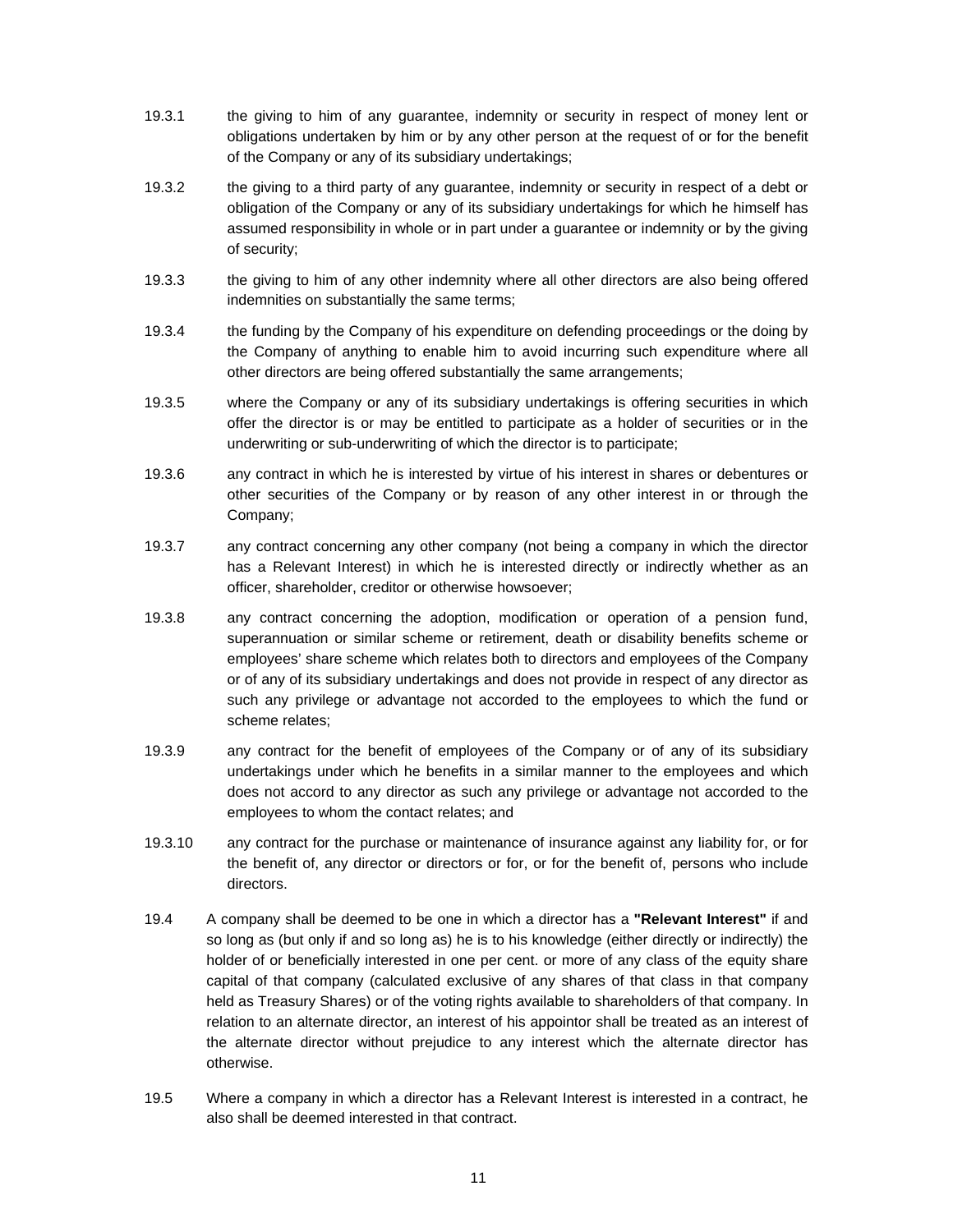- 19.6 If any question shall arise at any meeting of the directors as to the interest of a director (other than the chairman) in a contract and whether it is likely to give rise to a conflict of interest or as to the entitlement of any director (other than the chairman) to vote or be counted in the quorum and the question is not resolved by his voluntarily agreeing to abstain from voting or not to be counted in the quorum, the question shall be referred to the chairman and his ruling in relation to the director concerned shall be conclusive except in a case where the nature or extent of the director's interest (so far as it is known to him) has not been fairly disclosed to the directors. If any question shall arise in respect of the chairman, the question shall be decided by a resolution of the directors (for which purpose the chairman of the meeting shall be counted in the quorum but shall not vote on the matter) and the resolution shall be conclusive except in a case where the nature or extent of the interest of the chairman (so far as it is known to him) has not been fairly disclosed to the directors.
- 19.7 Subject to these articles, the directors may also cause any voting power conferred by the shares in any other company held or owned by the Company or any power of appointment to be exercised in such manner in all respects as it thinks fit, including the exercise of the voting power or power of appointment in favour of the appointment of the directors or any of them as directors or officers of the other company, or in favour of the payment of remuneration to the directors or officers of the other company. Subject to these articles, a director may also vote on and be counted in the quorum in relation to any of such matters.

### **20. GENERAL CONFLICT PROVISIONS**

- 20.1 References in **articles** 16 to 19 and in this **article** 20 to:
- 20.1.1 a contract includes references to any proposed contract and to any transaction or arrangement or proposed transaction or arrangement whether or not constituting a contract; and
- 20.1.2 a conflict of interest includes a conflict of interest and duty and a conflict of duties.
- 20.2 The Company may by ordinary resolution suspend or relax the provisions of **articles** 16 to 20 to any extent or ratify any contract not properly authorised by reason of a contravention of any of the provisions of **articles** 16 to 20.

## **21. PROPOSING DIRECTORS' WRITTEN RESOLUTIONS**

- 21.1 Any director may propose a directors' written resolution.
- 21.2 The company secretary must propose a directors' written resolution if a director so requests.
- 21.3 A directors' written resolution is proposed by giving notice of the proposed resolution to the directors.
- 21.4 Notice of a proposed directors' written resolution must indicate:
- 21.4.1 the proposed resolution; and
- 21.4.2 the time by which it is proposed that the directors should adopt it.
- 21.5 Notice of a proposed directors' written resolution must be given in writing to each director.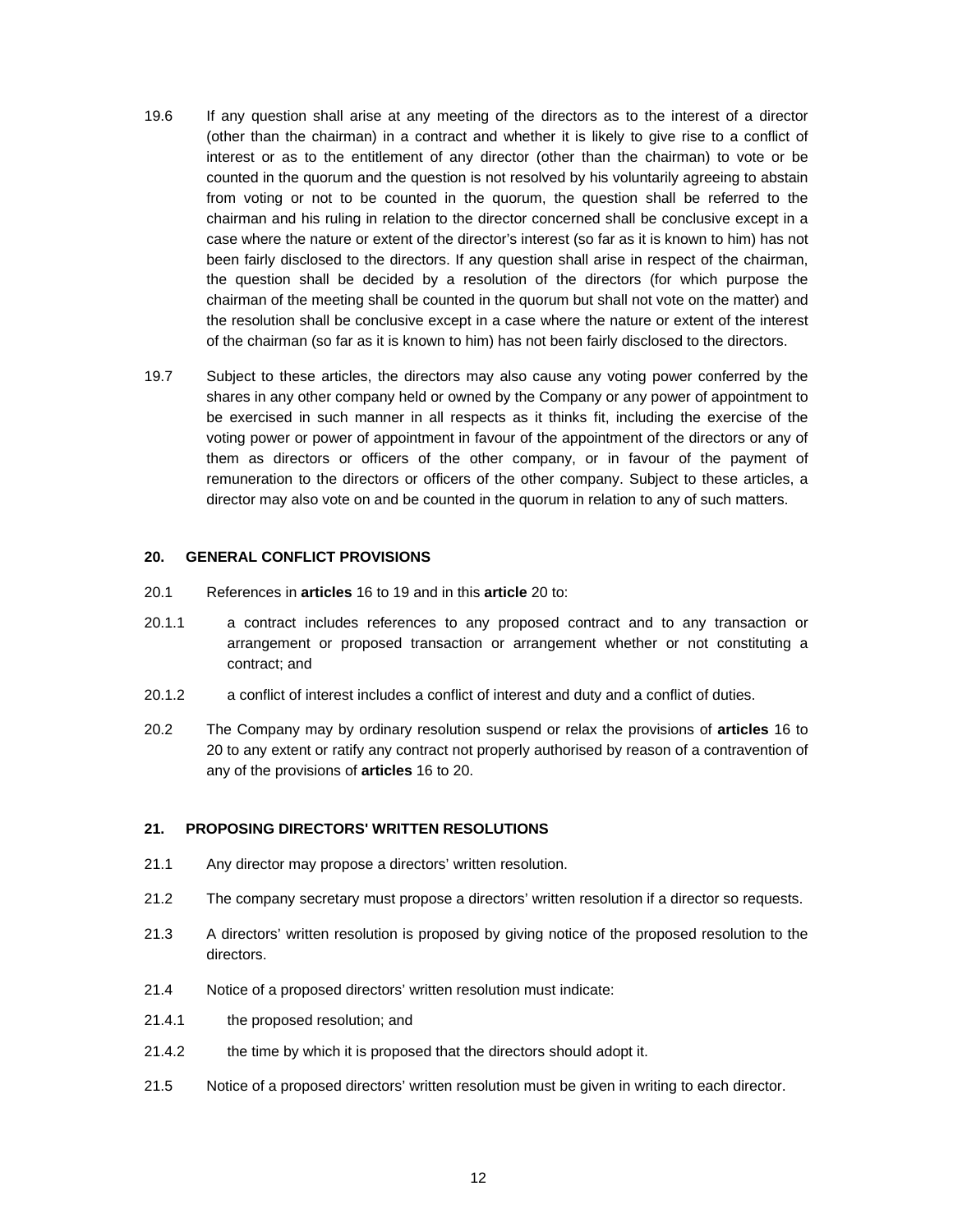21.6 Any decision which a person giving notice of a proposed directors' written resolution takes regarding the process of adopting that resolution must be taken reasonably in good faith.

## **22. ADOPTION OF DIRECTORS' WRITTEN RESOLUTIONS**

- 22.1 A proposed directors' written resolution is adopted when all the directors who would have been entitled to vote on the resolution at a directors' meeting have signed one or more copies of it, provided that those directors would have formed a quorum at such a meeting.
- 22.2 It is immaterial whether any director signs the resolution before or after the time by which the notice proposed that it should be adopted.
- 22.3 Once a directors' written resolution has been adopted, it must be treated as if it had been a decision taken at a directors' meeting in accordance with the articles.

# **23. DIRECTORS' DISCRETION TO MAKE FURTHER RULES**

Subject to the articles, the directors may regulate their proceedings and the manner in which they take decisions as they see fit.

# **24. METHODS OF APPOINTING DIRECTORS**

Any person who is willing to act as a director, and is permitted by law to do so, may be appointed to be a director:

- 24.1 by ordinary resolution;
- 24.2 by a decision of the directors; or
- 24.3 by written notice by the majority holder to the Company instructing the directors to appoint a person nominated by the majority holder as a director.

## **25. RETIREMENT OF DIRECTORS BY ROTATION**

At each annual general meeting of the Company every Director shall retire from office. A retiring Director may offer himself or herself for re-appointment by the members and a Director that is so re-appointed will be treated as continuing in office without a break.

## **26. TERMINATION OF DIRECTOR'S APPOINTMENT**

A person ceases to be a director as soon as:

- 26.1 that person ceases to be a director by virtue of any provision of the Act or is prohibited from being a director by law;
- 26.2 a bankruptcy order is made against that person;
- 26.3 a composition is made with that person's creditors generally in satisfaction of that person's debts;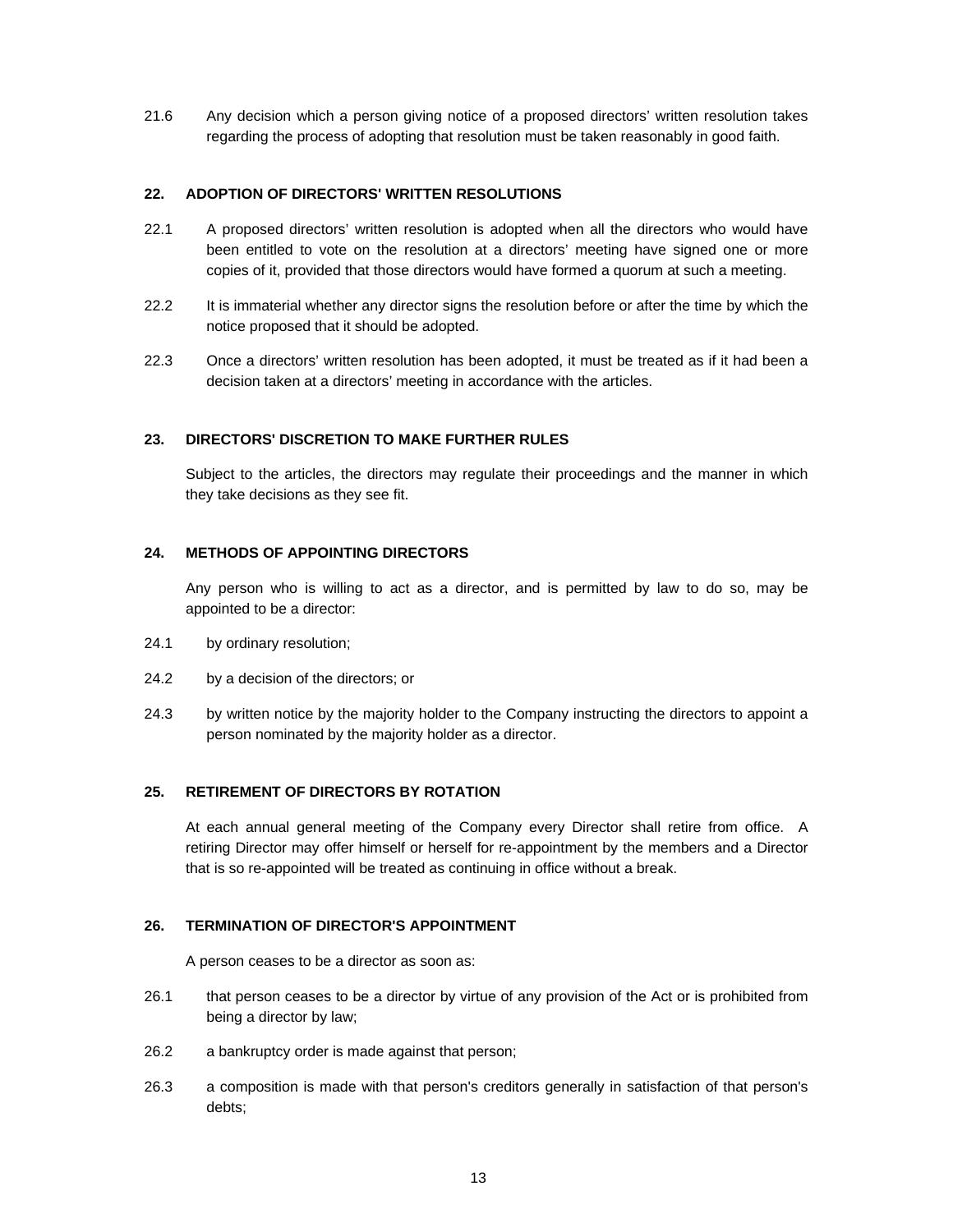- 26.4 he is removed from office under section 168 of the Act;
- 26.5 he has missed directors' meetings for a continuous period of six months, without permission from the directors, and the directors pass a resolution stating that he has ceased to be a director;
- 26.6 the majority holder removes him from office by written notice to the Company (such removal to be treated as an act of the Company); or
- 26.7 notification is received by the Company from the director that the director is resigning from office, and such resignation has taken effect in accordance with its terms.

### **27. DIRECTORS' REMUNERATION**

- 27.1 Directors may undertake any services for the Company that the directors decide.
- 27.2 Directors are entitled to such remuneration as the directors determine:
- 27.2.1 for their services to the Company as directors; and
- 27.2.2 for any other service which they undertake for the Company.
- 27.3 Subject to the articles, a director's remuneration may:
- 27.3.1 take any form; and
- 27.3.2 include any arrangements in connection with the payment of a pension, allowance or gratuity, or any death, sickness or disability benefits, to or in respect of that director.
- 27.4 Unless the directors decide otherwise, directors' remuneration accrues from day to day.
- 27.5 Unless the directors decide otherwise, directors are not accountable to the Company for any remuneration which they receive as directors or other officers or employees of the Company's subsidiaries or of any other body corporate in which the Company is interested.

# **28. DIRECTORS' EXPENSES**

The directors may pay any reasonable expenses which the directors properly incur in connection with their attendance at:

- 28.1 meetings of directors or committees of directors;
- 28.2 general meetings; or
- 28.3 separate meetings of the holders of any class of shares or of debentures of the Company,

or otherwise in connection with the exercise of their powers and the discharge of their duties and responsibilities in relation to the Company.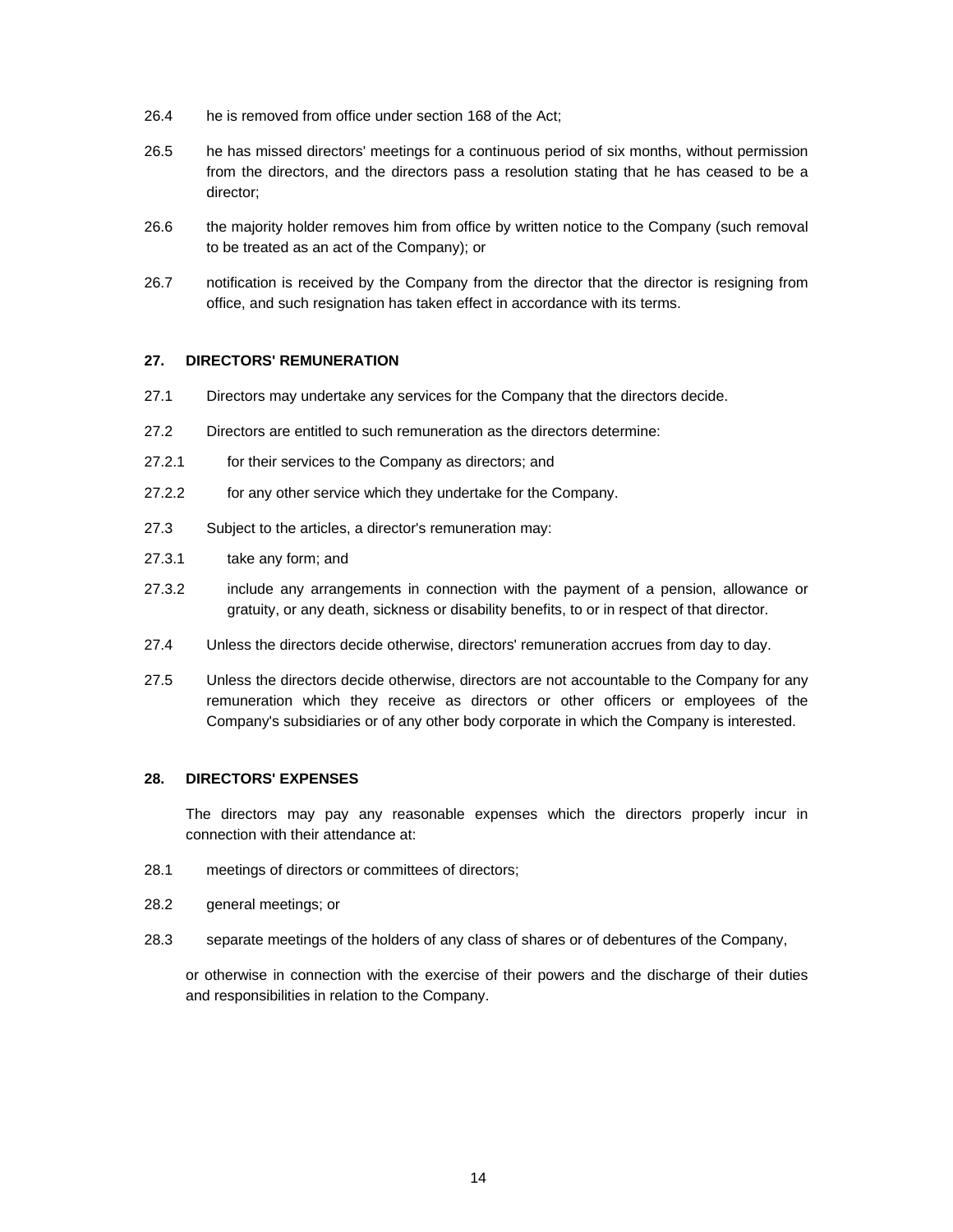## **29. APPOINTMENT, REMOVAL, RIGHTS AND RESPONSIBILITIES AND TERMINATION OF ALTERNATE DIRECTORS**

- 29.1 Any director (other than an alternate director) (in this **article** 29, the **"appointor"**) may appoint any person (whether or not a director) to be an alternate director (**"alternate"** or **"alternate director"**).
- 29.2 In the absence of the alternate's appointor, the alternate director may exercise the powers and carry out the responsibilities of his appointor in relation to the taking of decisions by the directors.
- 29.3 Any appointment or removal of an alternate director shall be made by notice in writing to the Company signed by the appointor and, in the case of an appointment, shall be approved:
- 29.3.1 by a decision of the directors; or
- 29.3.2 by written notice from the majority holder to the Company.
- 29.4 The notice must:
- 29.4.1 identify the proposed alternate director; and
- 29.4.2 in the case of a notice of appointment, contain a statement signed by the proposed alternate that he is willing to act as the alternate director of the appointor.
- 29.5 An alternate director has the same rights, in relation to any decision of the directors, as the alternate's appointor.
- 29.6 Except as otherwise provided in the articles, alternate directors:
- 29.6.1 are deemed for all purposes to be directors;
- 29.6.2 are liable for their own acts and omissions;
- 29.6.3 are subject to the same restrictions as their appointors; and
- 29.6.4 are not deemed to be the agents of or for their appointors.
- 29.7 Each alternate director shall be entitled to receive notice of all meetings of directors and of all meetings of committees of directors of which his appointor is a member.
- 29.8 A person who is an alternate director, but not a director:
- 29.8.1 may be counted as participating for the purposes of determining whether a quorum is present (but only if that person's appointor is not participating); and
- 29.8.2 may participate in decisions of the directors (but only if his appointor is eligible to participate in relation to that decision and does not himself participate).
- 29.9 On any decision of the directors, in addition to his own vote, a director who is also an alternate director is entitled (in the absence of his appointor) to a separate vote on behalf of his appointor (provided that his appointor is eligible to participate in relation to that decision).
- 29.10 An alternate director may be paid expenses and may be indemnified by the Company to the same extent as if he were a director. An alternate director shall not be entitled to receive from the Company any remuneration in his capacity as an alternate director except such part (if any) of the remuneration otherwise payable to his appointor as the appointor may by notice in writing to the Company from time to time direct.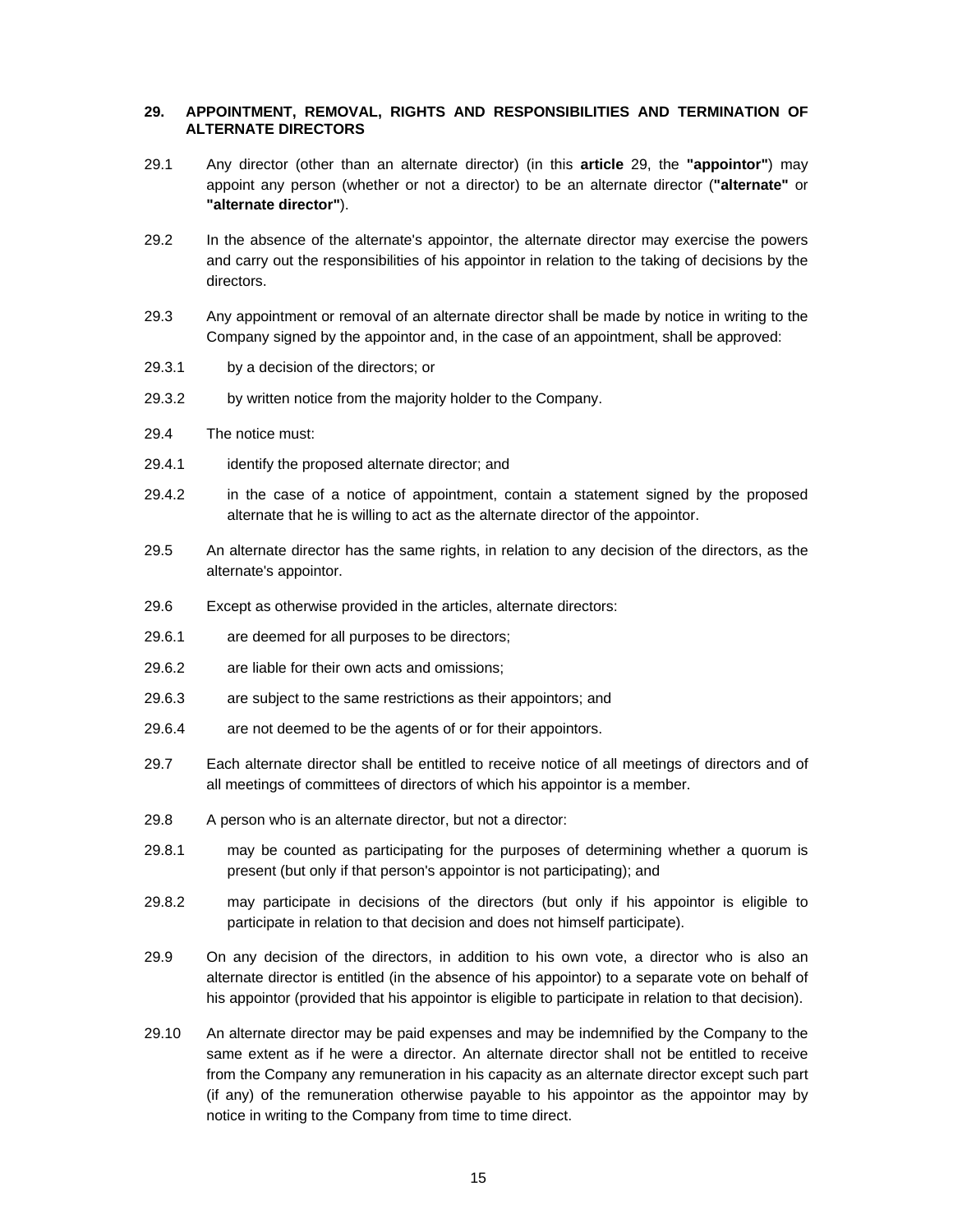- 29.11 An alternate director's appointment as an alternate terminates:
- 29.11.1 when the alternate's appointor revokes the appointment by notice to the Company in writing specifying when it is to terminate; or
- 29.11.2 when an event occurs in relation to the alternate which, if it occurred in relation to the alternate's appointor, would result in the termination of the appointor's appointment as a director; or
- 29.11.3 when the alternate director's appointor ceases to be a director for whatever reason.

# **SHARES AND DISTRIBUTIONS**

# **30. CHANGING THE SPECIAL RIGHTS OF SHARES**

- 30.1 If the Company's share capital is split into different classes of share, and if the Act allows this, the special rights which are attached to any of these classes can be varied or abrogated if this is approved by:
- 30.1.1 a special resolution, or such other resolution as may be required pursuant to the terms of such class of share, passed at a separate meeting of the holders of the relevant class of shares, called a class meeting; or
- 30.1.2 the consent in writing of the holders of three-quarters in nominal value of the issued shares of the relevant class.
- 30.2 The special rights of a class of shares can be varied or abrogated while the Company is a going concern, or while the Company is being wound up, or if this is being considered.
- 30.3 All the articles relating to general meetings apply to a class meeting, but with the following adjustments:
- 30.3.1 A person or persons holding (or acting as proxies for) at least one third of the total nominal value of the existing shares of the class are a quorum. However, if this quorum is not present at an adjourned meeting, one person who holds shares of the class, or his proxy, is a quorum.
- 30.3.2 Anybody who is personally present, or who is represented by a proxy, can demand a poll.
- 30.3.3 On a poll, the holders of shares will have one vote for every share of the class which they hold. This is subject to any special rights or restrictions which are attached to any class of shares by the articles, or when rights are attached to shares in some other way under the articles.
- 30.4 This **article** 30 also applies to the variation or abrogation of special rights of shares forming part of a class. Each part of the class which is being treated differently is viewed as a separate class in operating this **article** 30.

# **31. MORE ABOUT THE SPECIAL RIGHTS OF SHARES**

31.1 The special rights of existing shares are not regarded as varied: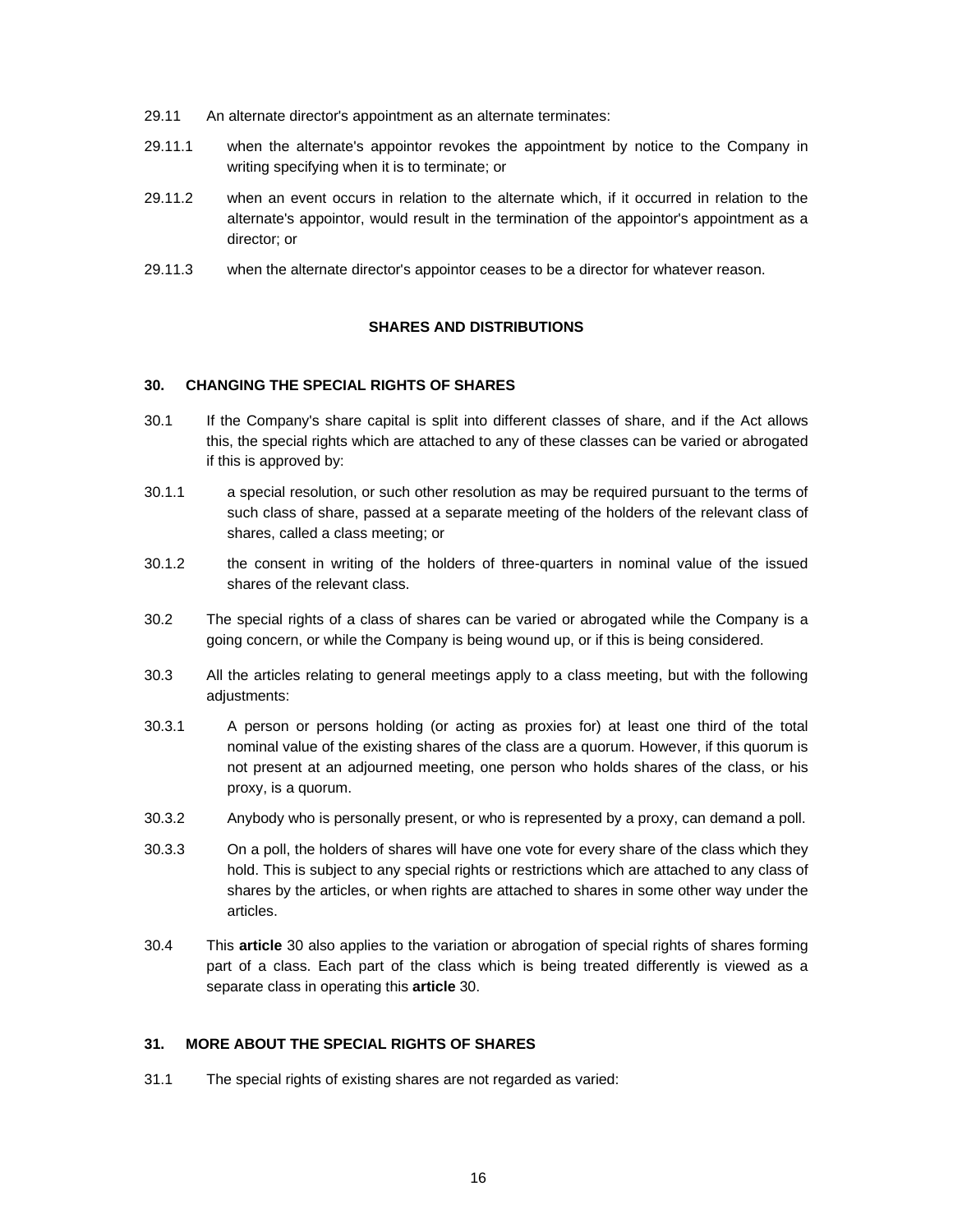- 31.1.1 if new shares are created, or issued, which rank equally with or subsequent to any other existing shares in sharing in profits or assets of the Company; or
- 31.1.2 if the Company buys back its own shares.

But this does not apply if the terms of the existing shares expressly say otherwise.

31.2 The special rights of existing shares are regarded as varied if new shares are created, or issued, which rank in priority to any other existing shares in sharing in profits or assets of the Company.

But this does not apply if the terms of the existing shares expressly say otherwise.

# **32. COMPANY MAY ISSUE PARTLY PAID SHARES**

The Company may issue shares which are wholly or partly unpaid in respect of their nominal value or any premium to be paid to the Company in consideration for their issue.

# **33. POWER TO ISSUE DIFFERENT CLASSES OF SHARE**

- 33.1 Subject to the articles, but without prejudice to the rights attached to any existing share, the Company may issue shares with such rights or restrictions as may be determined by ordinary resolution or, if no such resolution has been passed or so far as the resolution does not make specific provision, as the directors may decide.
- 33.2 The Company may issue shares which are to be redeemed, or are liable to be redeemed at the option of the Company or the holder, and the directors may determine the terms, conditions and manner of redemption of any such shares.

# **34. COMPANY NOT BOUND BY LESS THAN ABSOLUTE INTERESTS**

Except as required by law, no person is to be recognised by the Company as holding any share upon any trust, and except as otherwise required by law or the articles, the Company is not in any way to be bound by or recognise any interest in a share other than the holder's absolute ownership of it and all the rights attaching to it.

### **35. CERTIFICATES TO BE ISSUED EXCEPT IN CERTAIN CASES**

- 35.1 The Company must issue each shareholder with one or more certificates in respect of the shares which that shareholder holds.
- 35.2 This **article** 35 does not apply to:
- 35.2.1 uncertificated shares;
- 35.2.2 shares in respect of which a share warrant has been issued; or
- 35.2.3 shares in respect of which the Act permits the Company not to issue a certificate.
- 35.3 Except as otherwise specified in the articles, all certificates must be issued free of charge.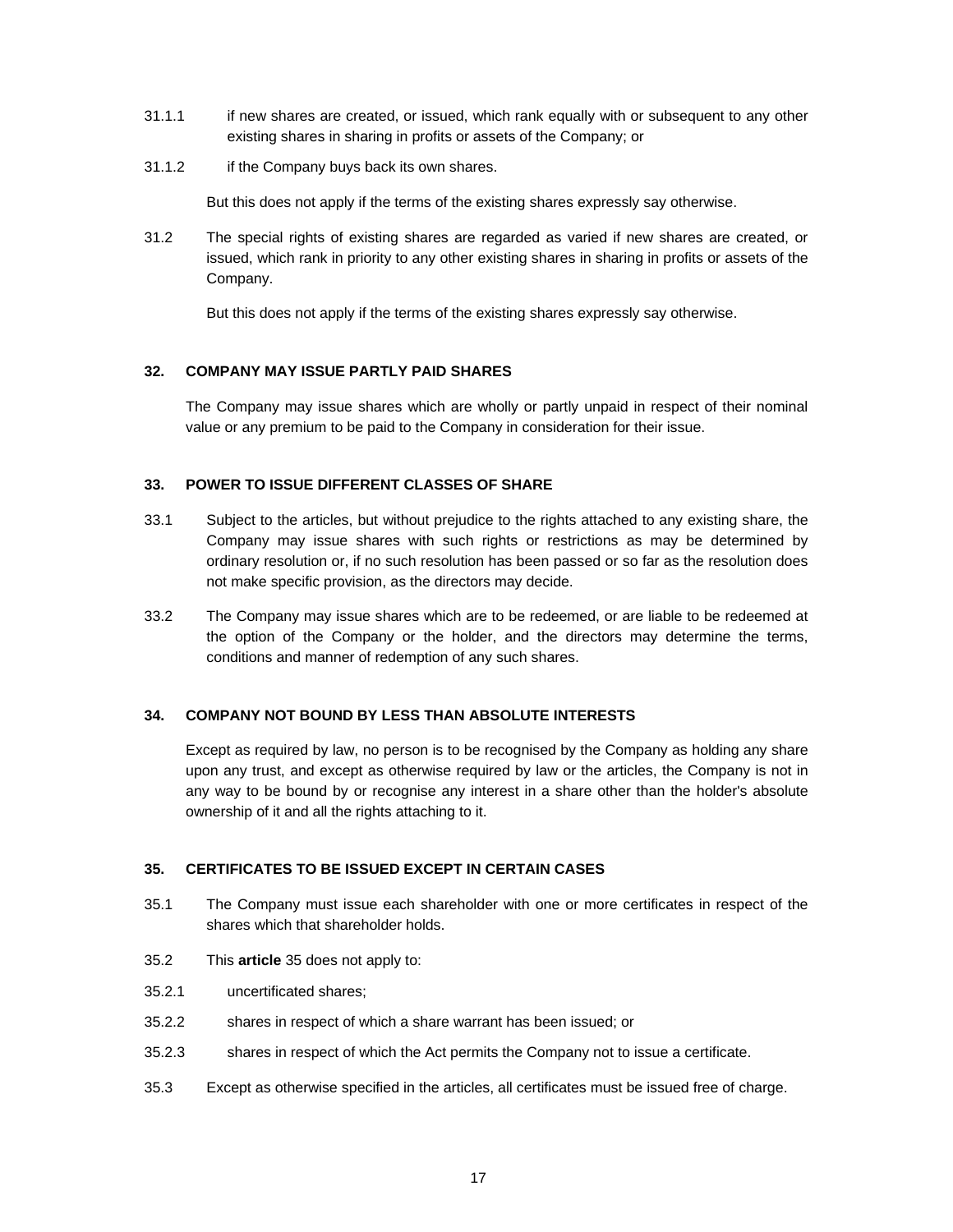- 35.4 No certificate may be issued in respect of shares of more than one class.
- 35.5 If more than one person holds a share, only one certificate may be issued in respect of it.
- 35.6 When the Company delivers a certificate to one joint shareholder, this is treated as delivery to all of the joint shareholders.
- 35.7 The Company can deliver a certificate to a broker or agent who is acting for a person who is buying the shares, or who is having the shares transferred to him.

# **36. CONTENTS AND EXECUTION OF SHARE CERTIFICATES**

- 36.1 Every certificate must specify:
- 36.1.1 in respect of how many shares, of what class, it is issued;
- 36.1.2 the nominal value of those shares; and
- 36.1.3 either that the shares are fully paid, or the amount paid up on each share.
- 36.2 Certificates must:
- 36.2.1 have affixed to them the Company's common seal or an official seal which is a facsimile of the Company's common seal with the addition on its face of the word "Securities" (a **"securities seal"**); or
- 36.2.2 be otherwise executed in accordance with the Act.

### **37. CONSOLIDATED SHARE CERTIFICATES**

- 37.1 When a shareholder's holding of shares of a particular class increases, the Company may issue that shareholder with:
- 37.1.1 a single, consolidated certificate in respect of all the shares of a particular class which that shareholder holds; or
- 37.1.2 a separate certificate in respect of only those shares by which that shareholder's holding has increased.
- 37.2 When a shareholder's holding of shares of a particular class is reduced, the Company must ensure that the shareholder is issued with one or more certificates in respect of the number of shares held by the shareholder after that reduction. But the Company need not (in the absence of a request from the shareholder) issue any new certificate if:
- 37.2.1 all the shares which the shareholder no longer holds as a result of the reduction; and
- 37.2.2 none of the shares which the shareholder retains following the reduction,

were, immediately before the reduction, represented by the same certificate.

- 37.3 A shareholder may request the Company, in writing, to replace:
- 37.3.1 the shareholder's separate certificates with a consolidate certificate; or
- 37.3.2 the shareholder's consolidated certificate with two or more separate certificates representing such proportion of the shares as the shareholder may specify.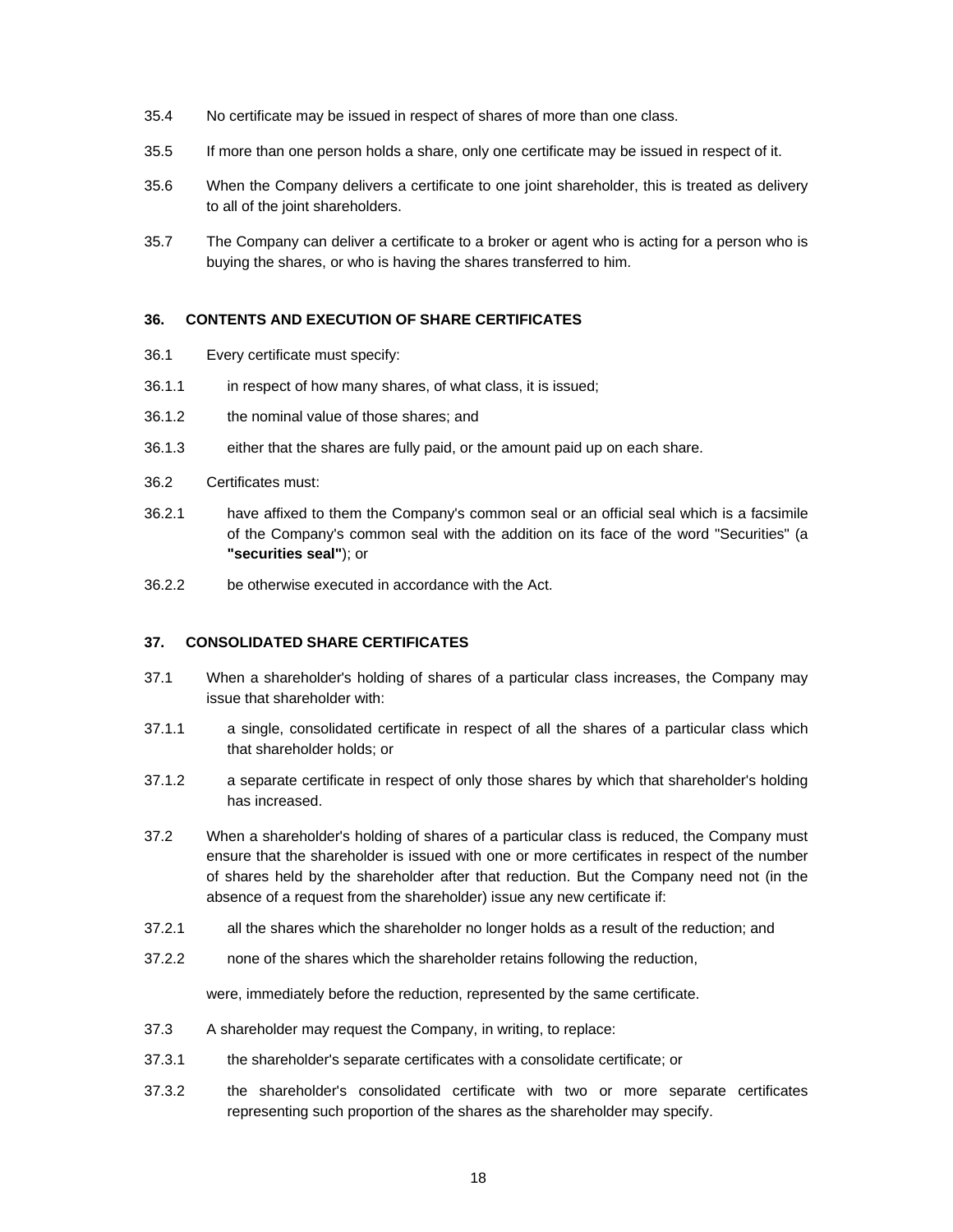- 37.4 When the Company complies with such a request it may charge such reasonable fee as the directors may decide for doing so.
- 37.5 A consolidated certificate must not be issued unless any certificates which it is to replace have first been returned to the Company for cancellation.

# **38. REPLACEMENT SHARE CERTIFICATES**

- 38.1 If a certificate issued in respect of a shareholder's shares is:
- 38.1.1 damaged or defaced; or
- 38.1.2 said to be lost, stolen or destroyed,

that shareholder is entitled to be issued with a replacement certificate in respect of the same shares.

- 38.2 A shareholder exercising the right to be issued with such a replacement certificate:
- 38.2.1 must return the certificate which is to be replaced to the Company if it is damaged or defaced; and
- 38.2.2 must comply with such conditions as to evidence, indemnity and the payment of a reasonable fee as the directors decide.

### **39. UNCERTIFICATED SHARES**

- 39.1 In this **article** 39, the **"relevant rules"** means:
- 39.1.1 any applicable provision of the Act about the holding, evidencing of title to, or transfer of shares other than in certificated form; and
- 39.1.2 any applicable legislation, rules or other arrangements made under or by virtue of such provision.
- 39.2 The provisions of this **article** 39 have effect subject to the relevant rules.
- 39.3 Any provision of the articles which is inconsistent with the relevant rules must be disregarded, to the extent that it is inconsistent, whenever the relevant rules apply.
- 39.4 Any share or class of shares of the Company may be issued or held on such terms, or in such a way, that:
- 39.4.1 title to it or them is not, or must not be, evidenced by a certificate; or
- 39.4.2 it or they may or must be transferred wholly or partly without a certificate.
- 39.5 The directors have power to take such steps as they think fit in relation to:
- 39.5.1 the evidencing of and transfer of title to uncertificated shares (including in connection with the issue of such shares);
- 39.5.2 any records relating to the holding of uncertificated shares;
- 39.5.3 the conversion of certificated shares into uncertificated shares; or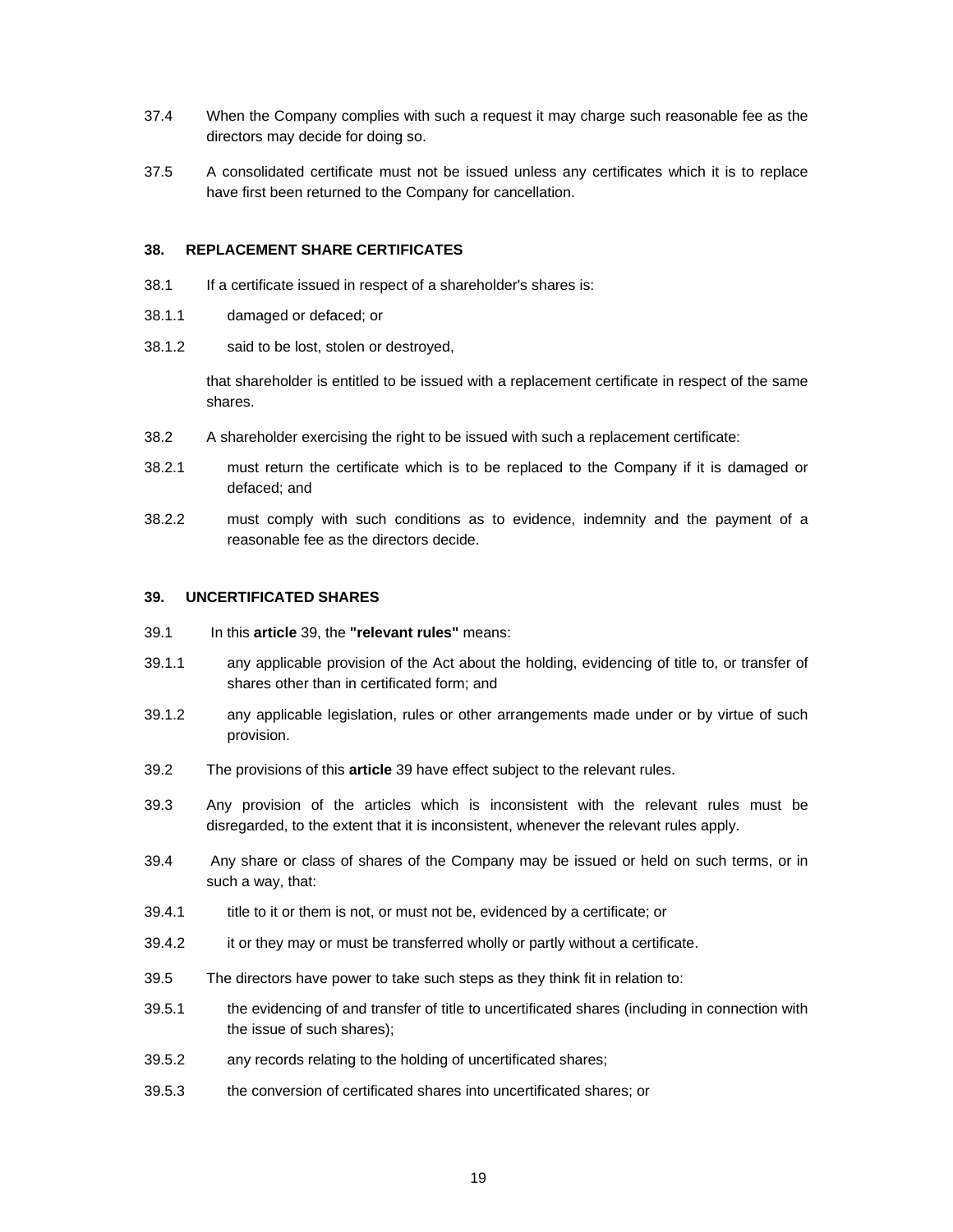- 39.5.4 the conversion of uncertificated shares into certificated shares.
- 39.6 The Company may by notice to the holder of a share require that share:
- 39.6.1 if it is uncertificated, to be converted into certificated form; and
- 39.6.2 if it is certificated, to be converted into uncertificated form,

to enable it to be dealt with in accordance with the articles.

- 39.7 If:
- 39.7.1 the articles give the directors power to take action, or require other persons to take action, in order to sell, transfer or otherwise dispose of shares, and
- 39.7.2 uncertificated shares are subject to that power, but the power is expressed in terms which assume the use of a certificate or other written instrument,

the directors may take such action as is necessary or expedient to achieve the same results when exercising that power in relation to uncertificated shares.

- 39.8 In particular, the directors may take such action as they consider appropriate to achieve the sale, transfer, disposal, forfeiture, re-allotment or surrender of an uncertificated share or otherwise to enforce a lien in respect of it.
- 39.9 Unless the directors otherwise determine, shares which a shareholder holds in uncertificated form must be treated as separate holdings from any shares which that shareholder holds in certificated form.
- 39.10 A class of shares must not be treated as two classes simply because some shares of that class are held in certificated form and others are held in uncertificated form.

#### **40. SHARE WARRANTS**

- 40.1 The directors may issue a share warrant in respect of any fully paid share.
- 40.2 Share warrants must be:
- 40.2.1 issued in such form; and
- 40.2.2 executed in such manner,

as the directors decide.

- 40.3 A share represented by a share warrant may be transferred by delivery of the warrant representing it.
- 40.4 The directors may make provision for the payment of dividends in respect of any share represented by a share warrant.
- 40.5 Subject to the articles, the directors may decide the conditions on which any share warrant is issued. In particular, they may:
- 40.5.1 decide the conditions on which new warrants are to be issued in place of warrants which are damaged or defaced, or said to have been lost, stolen or destroyed;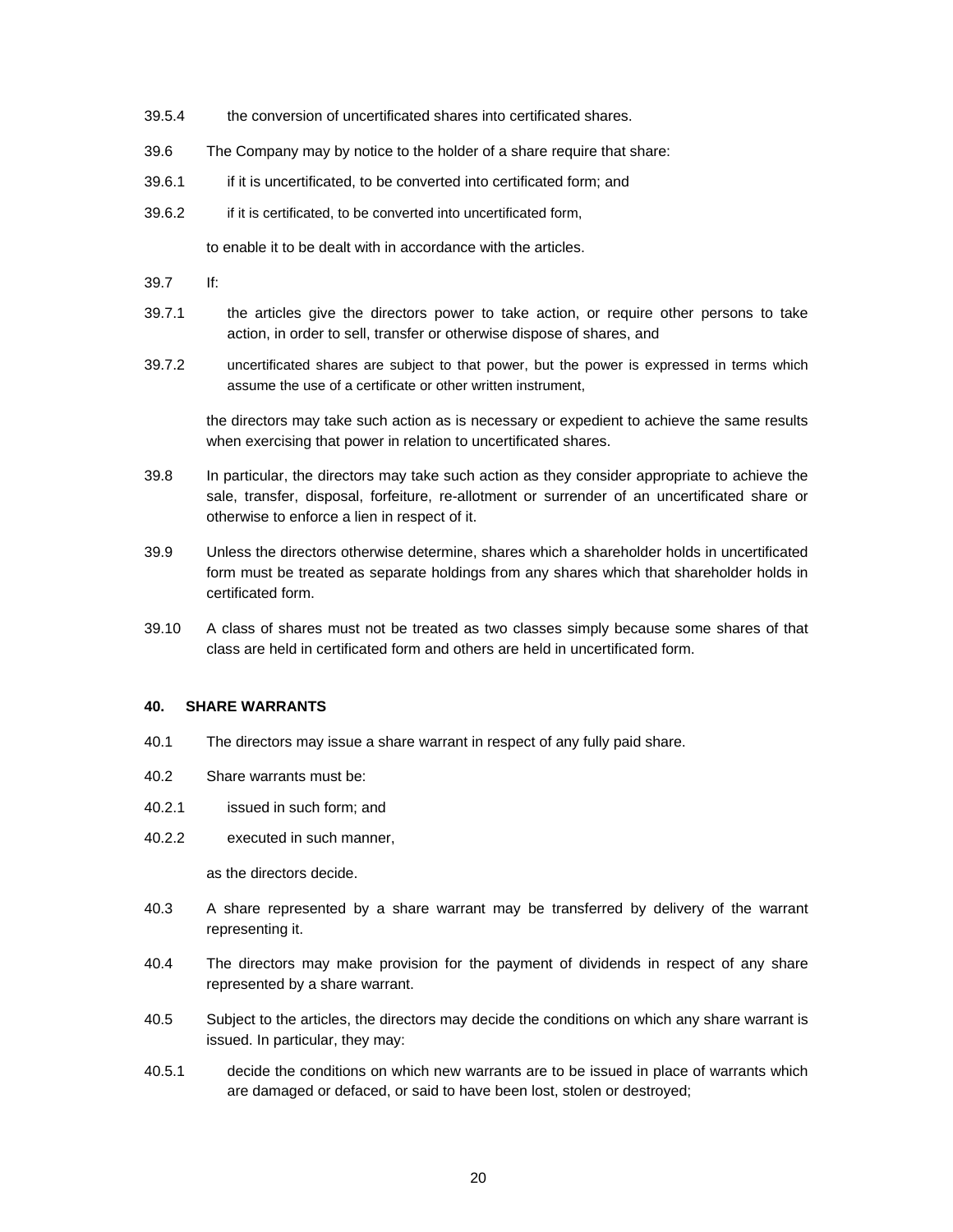- 40.5.2 decide the conditions on which bearers of warrants are entitled to attend and vote at general meetings;
- 40.5.3 decide the conditions subject to which bearers of warrants may surrender their warrant so as to hold their shares in certificated or uncertificated form instead; and
- 40.5.4 vary the conditions of issue of any warrant from time to time,

and the bearer of a warrant is subject to the conditions and procedures in force in relation to it, whether or not they were decided or specified before the warrant was issued.

- 40.6 Subject to the conditions on which the warrants are issued from time to time, bearers of share warrants have the same rights and privileges as they would if their names had been included in the register as holders of the shares represented by their warrants.
- 40.7 The Company must not in any way be bound by or recognise any interest in a share represented by a share warrant other than the absolute right of the bearer of that warrant to that warrant.

# **41. COMPANY'S LIEN OVER PARTLY PAID SHARES**

- 41.1 The Company has a lien over every share which is partly paid for any part of:
- 41.1.1 that share's nominal value; and
- 41.1.2 any premium at which that share was issued,

which has not been paid to the Company, and which is payable immediately or at some time in the future, whether or not a call has been made in respect of it.

- 41.2 The Company's lien over a share:
- 41.2.1 takes priority over any third party's interest in that share; and
- 41.2.2 extends to any dividend or other money payable by the Company in respect of that share and (if the lien is enforced and the share is sold by the Company) to the proceeds of sale of that share.

# **42. ENFORCEMENT OF A LIEN**

- 42.1 Subject to the provisions of this **article** 42, if a lien enforcement notice has been given in respect of a share and the person to whom the notice was given has failed to comply with it, the Company may sell that share in such manner as the directors decide.
- 42.2 A lien enforcement notice:
- 42.2.1 may only be given in respect of a share which is subject to the Company's lien, in respect of which a sum is payable and the due date for payment of that sum has passed;
- 42.2.2 must specify the share concerned;
- 42.2.3 must require payment of the sum payable within 14 days of the notice;
- 42.2.4 must be addressed either to the holder of the share or to a person entitled to it by reason of the holder's death, bankruptcy or otherwise; and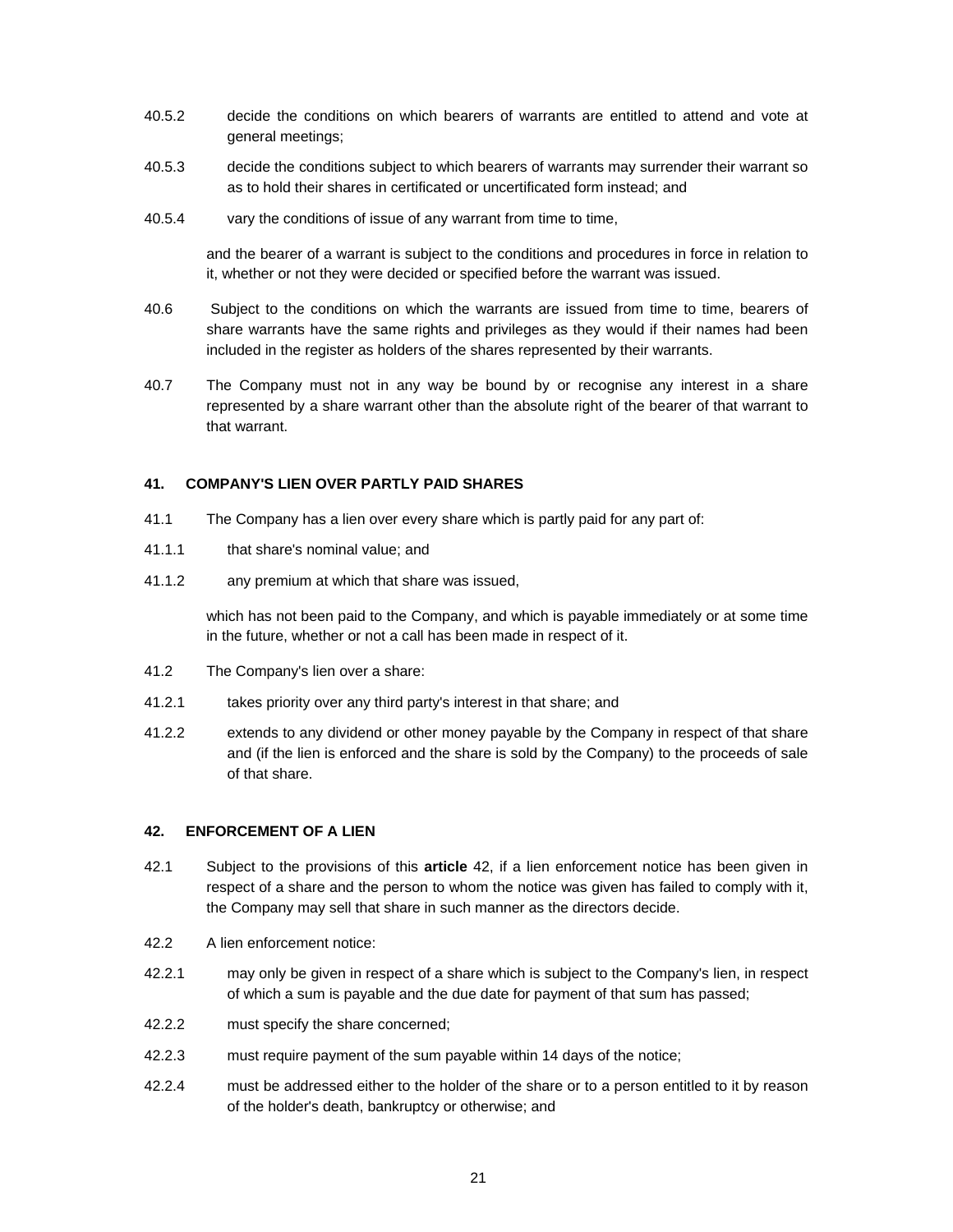- 42.2.5 must state the Company's intention to sell the share if the notice is not complied with.
- 42.3 Where shares are sold under this **article** 42:
- 42.3.1 the directors may authorise any person to execute an instrument of transfer of the shares to the purchaser or a person nominated by the purchaser; and
- 42.3.2 the transferee is not bound to see to the application of the consideration, and the transferee's title is not affected by any irregularity in or invalidity of the process leading to the sale.
- 42.4 The net proceeds of any such sale (after payment of the costs of sale and any other costs of enforcing the lien) must be applied:
- 42.4.1 first, in payment of so much of the sum for which the lien exists as was payable at the date of the lien enforcement notice;
- 42.4.2 second, to the person entitled to the shares at the date of the sale, but only after the certificate for the shares sold has been surrendered to the Company for cancellation or a suitable indemnity has been given for any lost certificates, and subject to a lien equivalent to the Company's lien over the shares before the sale for any money payable in respect of the shares after the date of the lien enforcement notice.

# **43. CALLS ON SHARES**

- 43.1 Subject to the terms of allotment of the relevant shares, the directors may make any call (a **"call"**) upon the shareholders in respect of any sum whether in respect of nominal value or premium that is unpaid on their shares.
- 43.2 Each shareholder shall, subject to receiving at least 14 clear days' notice (a **"call notice"**) specifying when and where payment is to be made (the **"call payment date"**), pay to the Company as required by the notice the amount so called on his shares. A call may be revoked in whole or part before receipt by the Company of any sum due in respect of such call and payment of a call may be postponed in whole or part as the directors think fit.
- 43.3 The holder of a share at the time a call is due to be paid shall be the person liable to pay the call, and in the case of joint holders they shall be jointly and severally liable.

# **44. FAILURE TO COMPLY WITH A CALL NOTICE**

- 44.1 If any amount payable in respect of a share on allotment or at a fixed date, whether in respect of nominal value or premium or as an instalment of a call, is not paid:
- 44.1.1 the directors may issue a notice of intended forfeiture to that person; and
- 44.1.2 until the call is paid, that person must pay the Company interest on the call from the call payment date at the relevant rate.
- 44.2 For the purposes of this **article** 44 the **"relevant rate"** is:
- 44.2.1 the rate fixed by the terms on which the share in respect of which the call is due was allotted;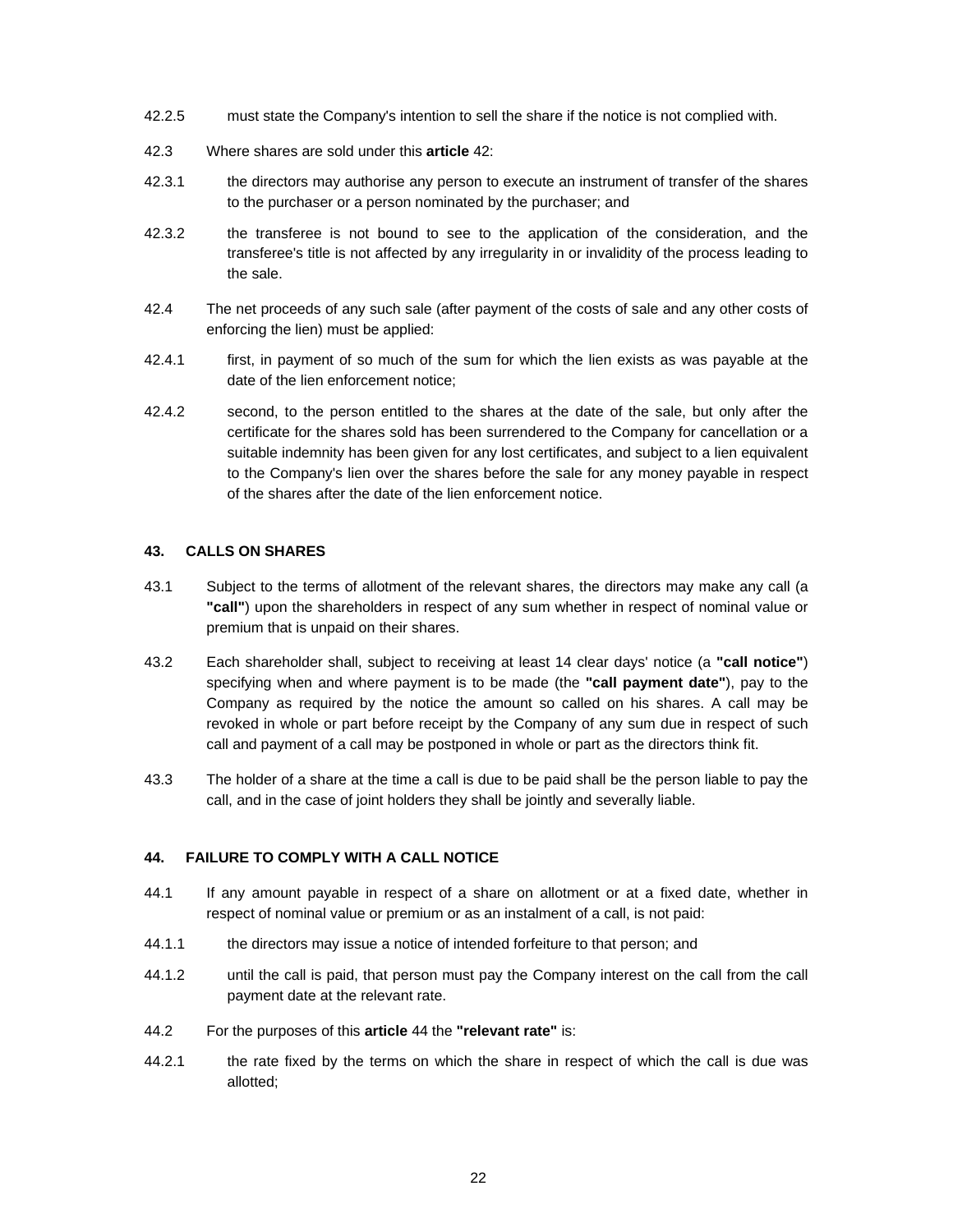- 44.2.2 such other rate as was fixed in the call notice which required payment of the call, or has otherwise been determined by the directors; or
- 44.2.3 if no rate is fixed in either of these ways, five per cent per annum.
- 44.3 The directors may waive any obligation to pay interest on a call wholly or in part.

# **45. NOTICE OF INTENDED FORFEITURE**

A notice of intended forfeiture:

- 45.1 may be sent in respect of any share in respect of which a call has not been paid as required by a call notice;
- 45.2 must be sent to the holder of that share or to a person entitled to it by reason of the holder's death, bankruptcy or otherwise;
- 45.3 must require payment of the call and any accrued interest by a date which is not less than 14 clear days after the date of the notice;
- 45.4 must state how the payment is to be made; and
- 45.5 must state that if the notice is not complied with, the shares in respect of which the call is payable will be liable to be forfeited.

# **46. FORFEITURE**

- 46.1 If a notice of intended forfeiture is not complied with before the date by which payment of the call is required in the notice of intended forfeiture, the directors may decide that any share in respect of which it was given is forfeited, and the forfeiture is to include all dividends or other moneys payable in respect of the forfeited shares and not paid before the forfeiture.
- 46.2 Subject to the articles, the forfeiture of a share extinguishes:
- 46.2.1 all interests in that share, and all claims and demands against the Company in respect of it; and
- 46.2.2 all other rights and liabilities incidental to the share as between the person whose share it was prior to the forfeiture and the Company.
- 46.3 Any share which is forfeited in accordance with the articles:
- 46.3.1 is deemed to have been forfeited when the directors decide that it is forfeited;
- 46.3.2 is deemed to be the property of the Company; and
- 46.3.3 may be sold, re-allotted or otherwise disposed of as the directors think fit.
- 46.4 If a person's shares have been forfeited:
- 46.4.1 the Company must send that person notice that forfeiture has occurred and record it in the register of members;
- 46.4.2 that person ceases to be a shareholder in respect of those shares;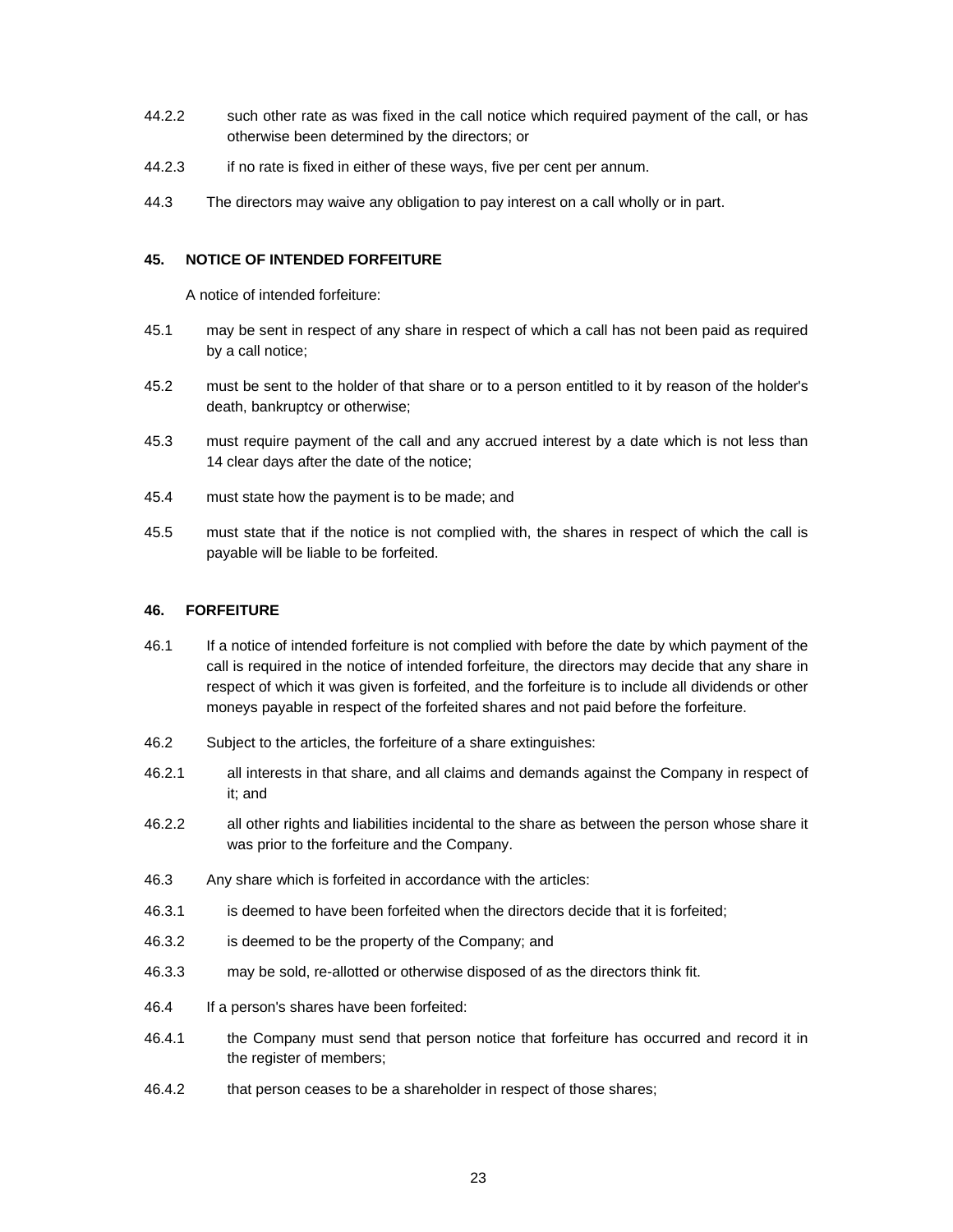- 46.4.3 that person must surrender the certificate for the shares forfeited to the Company for cancellation;
- 46.4.4 that person remains liable to the Company for all sums payable by that person under the articles at the date of forfeiture in respect of those shares, including any interest (whether accrued before or after the date of forfeiture); and
- 46.4.5 the directors may waive payment of such sums wholly or in part or enforce payment without any allowance for the value of the shares at the time of forfeiture or for any consideration received on their disposal.
- 46.5 At any time before the Company disposes of a forfeited share, the directors may decide to cancel the forfeiture on payment of all calls and interest due in respect of it and on such other terms as they think fit.

# **47. PROCEDURE FOLLOWING FORFEITURE**

- 47.1 If a forfeited share is to be disposed of by being transferred, the Company may receive the consideration for the transfer and the directors may authorise any person to execute the instrument of transfer.
- 47.2 If the Company sells a forfeited share, the person who held it prior to its forfeiture is entitled to receive from the Company the proceeds of such sale, net of any commission, and excluding any amount which:
- 47.2.1 was, or would have become, payable; and
- 47.2.2 had not, when that share was forfeited, been paid by that person in respect of that share,

but no interest is payable to such a person in respect of such proceeds and the Company is not required to account for any money earned on them.

# **48. SURRENDER OF SHARES**

- 48.1 A shareholder may surrender any share in respect of which the directors may issue a notice of intended forfeiture or which the directors may forfeit.
- 48.2 The effect of surrender on a share is the same as the effect of forfeiture on that share, and a share which has been surrendered may be dealt with in the same way as a share which has been forfeited.

### **49. TRANSFERS OF CERTIFICATED SHARES**

- 49.1 Certificated shares may be transferred by means of an instrument of transfer in any usual form or any other form approved by the directors, which is executed by or on behalf of:
- 49.1.1 the transferor; and
- 49.1.2 (if any of the shares is partly paid) the transferee.
- 49.2 No fee may be charged for registering any instrument of transfer or other document relating to or affecting the title to any share.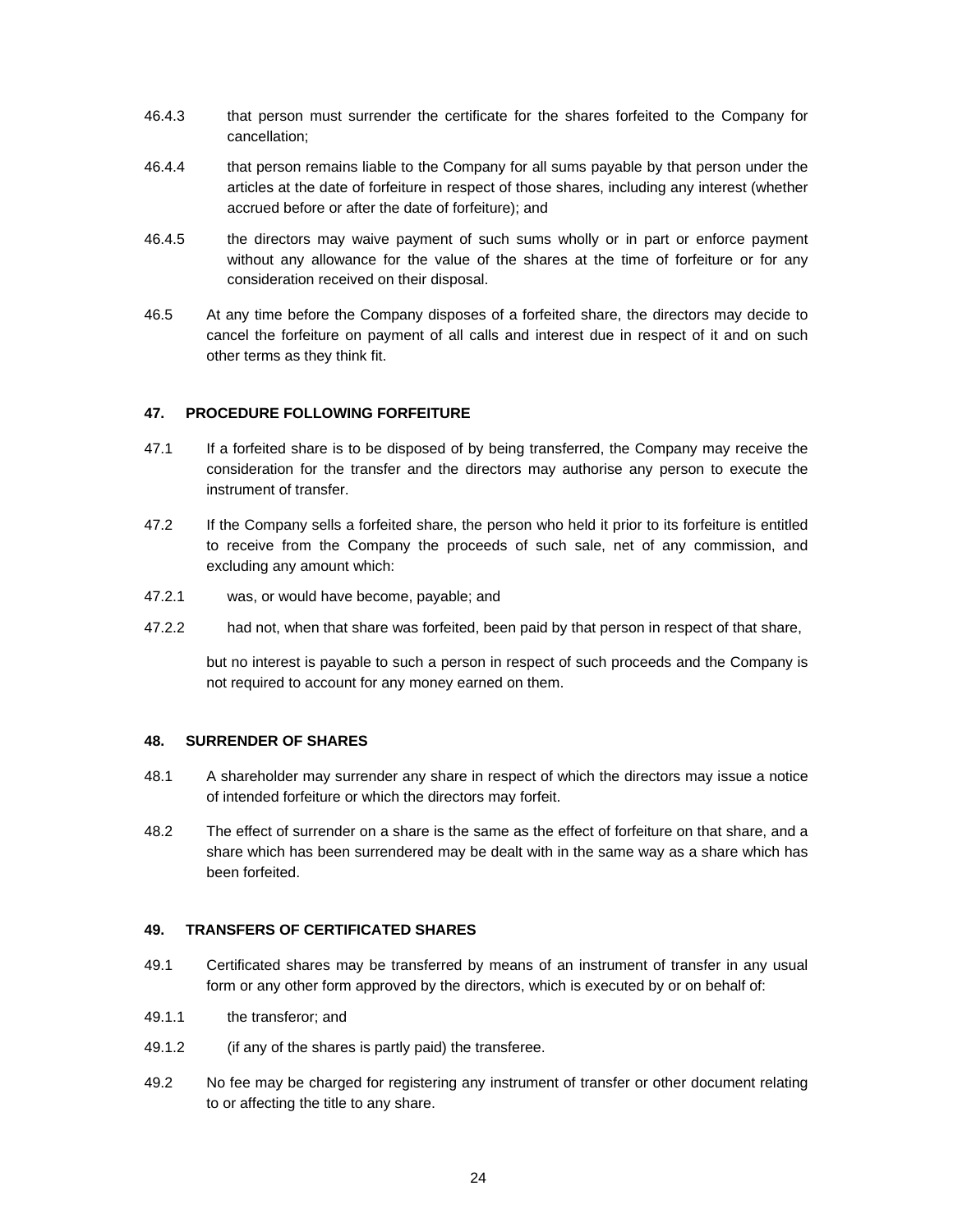- 49.3 The Company may retain any instrument of transfer which is registered.
- 49.4 The transferor remains the holder of a certificated share until the transferee's name is entered in the register of members as holder of it.
- 49.5 The directors may refuse to register the transfer of a certificated share if:
- 49.5.1 the share is not fully paid;
- 49.5.2 the transfer is not lodged at the Company's registered office or such other place as the directors have appointed;
- 49.5.3 the transfer is not accompanied by the certificate for the shares to which it relates, or such other evidence as the directors may reasonably require to show the transferor's right to make the transfer, or evidence of the right of someone other than the transferor to make the transfer on the transferor's behalf;
- 49.5.4 the transfer is in respect of more than one class of share; or
- 49.5.5 the transfer is in favour of more than four transferees.
- 49.6 If the directors refuse to register the transfer of a share, the instrument of transfer must be returned to the transferee with the notice of refusal unless they suspect that the proposed transfer may be fraudulent.

## **50. TRANSFER OF UNCERTIFICATED SHARES**

A transfer of an uncertificated share must not be registered if it is in favour of more than four transferees.

#### **51. TRANSMISSION OF SHARES**

- 51.1 If title to a share passes to a transmittee, the Company may only recognise the transmittee as having any title to that share.
- 51.2 Nothing in these articles releases the estate of a deceased shareholder from any liability in respect of a share solely or jointly held by that shareholder.

#### **52. TRANSMITTEES' RIGHTS**

- 52.1 A transmittee who produces such evidence of entitlement to shares as the directors may properly require:
- 52.1.1 may, subject to the articles, choose either to become the holder of those shares or to have them transferred to another person; and
- 52.1.2 subject to the articles, and pending any transfer of the shares to another person, has the same rights as the holder had.
- 52.2 But transmittees do not have the right to attend or vote at a general meeting in respect of shares to which they are entitled, by reason of the holder's death or bankruptcy or otherwise, unless they become the holders of those shares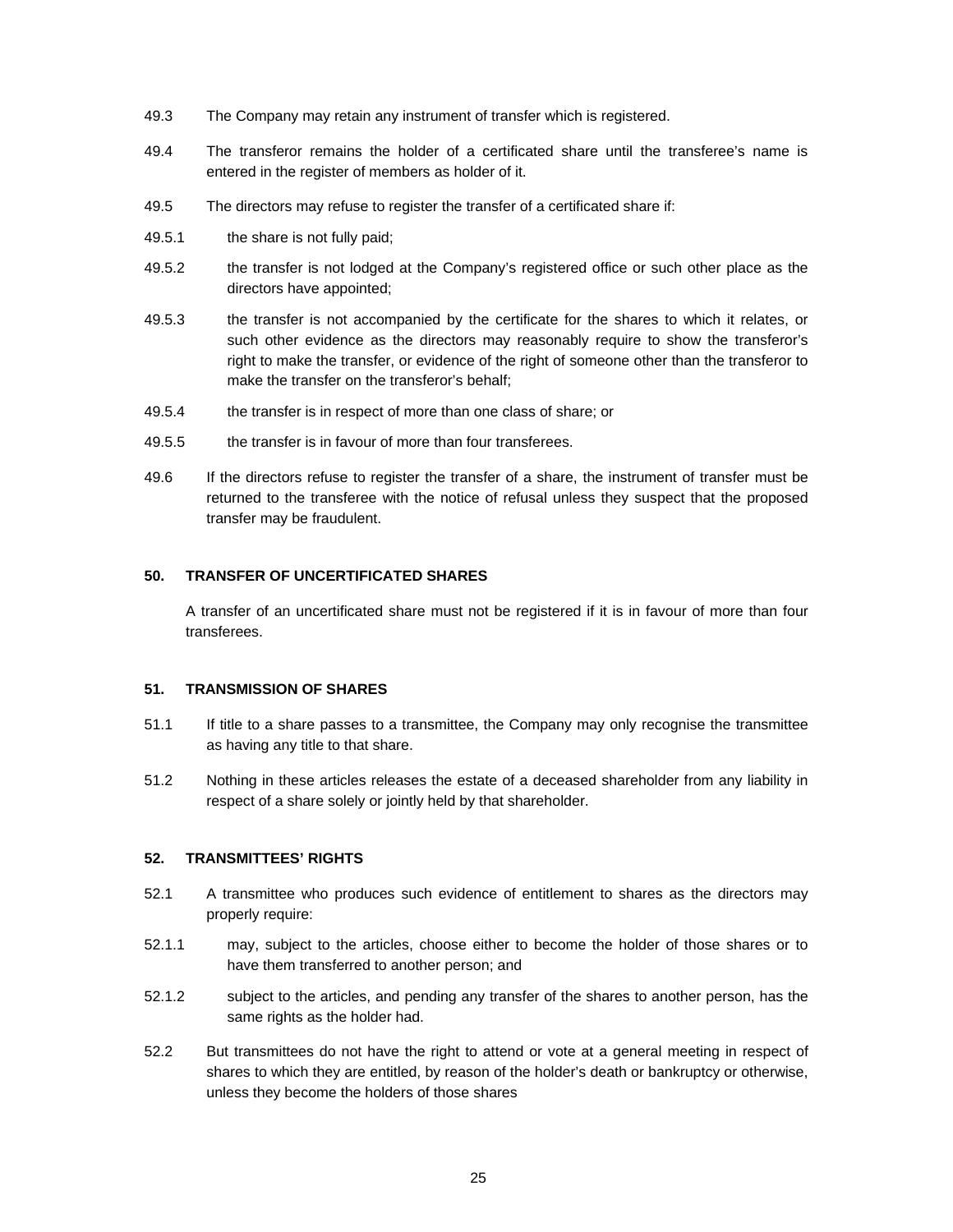## **53. EXERCISE OF TRANSMITTEES' RIGHTS**

- 53.1 Transmittees who wish to become the holders of shares to which they have become entitled must notify the Company in writing of that wish.
- 53.2 If the share is a certificated share and a transmittee wishes to have it transferred to another person, the transmittee must execute an instrument of transfer in respect of it.
- 53.3 If the share is an uncertificated share and the transmittee wishes to have it transferred to another person, the transmittee must:
- 53.3.1 procure that all appropriate instructions are given to effect the transfer; or
- 53.3.2 procure that the uncertificated share is changed into certificated form and then execute an instrument of transfer in respect of it.
- 53.4 Any transfer made or executed under this **article** 53 is to be treated as if it were made or executed by the person from whom the transmittee has derived rights in respect of the share, and as if the event which gave rise to the transmission had not occurred.

# **54. TRANSMITTEES BOUND BY PRIOR NOTICES**

If a notice is given to a shareholder in respect of shares and a transmittee is entitled to those shares, the transmittee is bound by the notice if it was given to the shareholder before the transmittee's name has been entered in the register of members.

### **55. PROCEDURE FOR DISPOSING OF FRACTIONS OF SHARES**

- 55.1 This **article** 55 applies where:
- 55.1.1 there has been a consolidation or division of shares; and
- 55.1.2 as a result, shareholders are entitled to fractions of shares.
- 55.2 The directors may:
- 55.2.1 sell the shares representing the fractions to any person including the Company for the best price reasonably obtainable;
- 55.2.2 in the case of a certificated share, authorise any person to execute an instrument of transfer of the shares to the purchaser or a person nominated by the purchaser; and
- 55.2.3 distribute the net proceeds of sale in due proportion among the holders of the shares.
- 55.3 Where any shareholder's entitlement to a portion of the proceeds of sale amounts to less than a minimum figure determined by the directors, that shareholder's portion may be distributed to an organisation which is a charity for the purposes of the law of England and Wales, Scotland or Northern Ireland.
- 55.4 In the case of an uncertificated share the directors may, in order to enable the Company to deal with the share under this **article** 55, require the operator of CREST to convert the share into a certificated share and after such conversion authorise any person to transfer and/or take such other steps as they think fit to effect the transfer.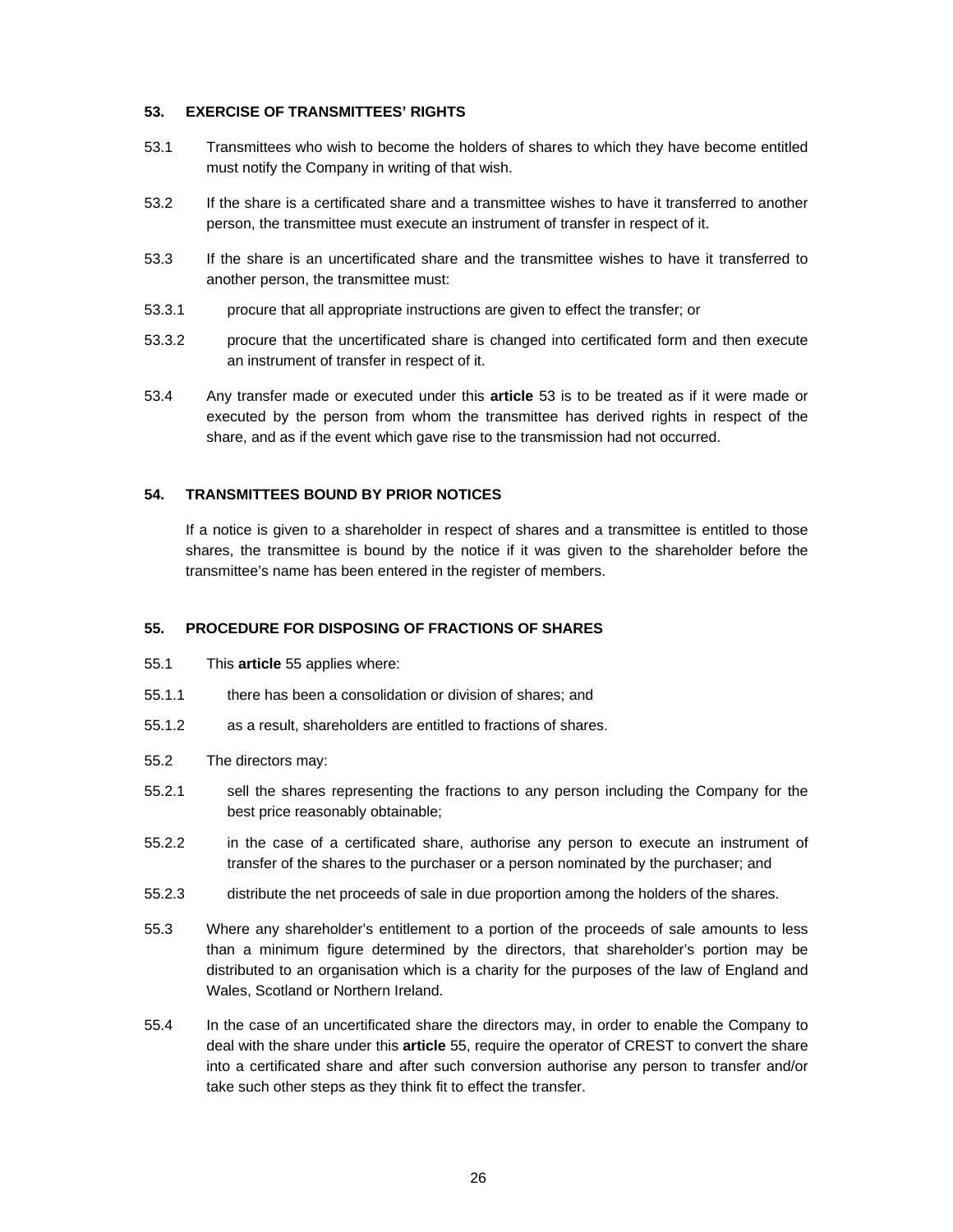- 55.5 The person to whom the shares are transferred is not obliged to ensure that any purchase money is received by the person entitled to the relevant fractions.
- 55.6 The transferee's title to the shares is not affected by any irregularity in or invalidity of the process leading to their sale.

# **56. PROCEDURE FOR DECLARING DIVIDENDS**

- 56.1 The Company may by ordinary resolution declare dividends, and the directors may decide to declare or pay interim dividends. For the avoidance of doubt, the directors may decide to pay an interim dividend without first declaring it.
- 56.2 A dividend must not be declared unless the directors have made a recommendation as to its amount. Such a dividend must not exceed the amount recommended by the directors.
- 56.3 No dividend may be declared or paid unless it is in accordance with shareholders' respective rights.
- 56.4 Unless the shareholders' resolution to declare or directors' decision to declare or pay a dividend, or the terms on which shares are issued, specify otherwise, it must be paid by reference to each shareholder's holding of shares on the date of the resolution or decision to declare or pay it.
- 56.5 If the Company's share capital is divided into different classes, no interim dividend may be paid on shares carrying deferred or non-preferred rights if, at the time of payment, any preferential dividend is in arrear unless the different class of shares provides otherwise.
- 56.6 The directors may pay at intervals any dividend payable at a fixed rate if it appears to them that the profits available for distribution justify the payment.
- 56.7 If the directors act in good faith, they do not incur any liability to the holders of shares conferring preferred rights for any loss they may suffer by the lawful payment of an interim dividend on shares with deferred or non-preferred rights.

### **57. PAYMENT OF DIVIDENDS AND OTHER DISTRIBUTIONS**

- 57.1 Where a dividend or other sum which is a distribution is payable in respect of a share, it must be paid by one or more of the following means:
- 57.1.1 transfer to a bank or building society account specified by the distribution recipient either in writing or as the directors may otherwise decide;
- 57.1.2 sending a cheque made payable to the distribution recipient by post to the distribution recipient at the distribution recipient's registered address (if the distribution recipient is a holder of the share), or (in any other case) to an address specified by the distribution recipient either in writing or as the directors may otherwise decide;
- 57.1.3 any other means of payment as the directors agree with the distribution recipient in writing or as the directors may otherwise decide.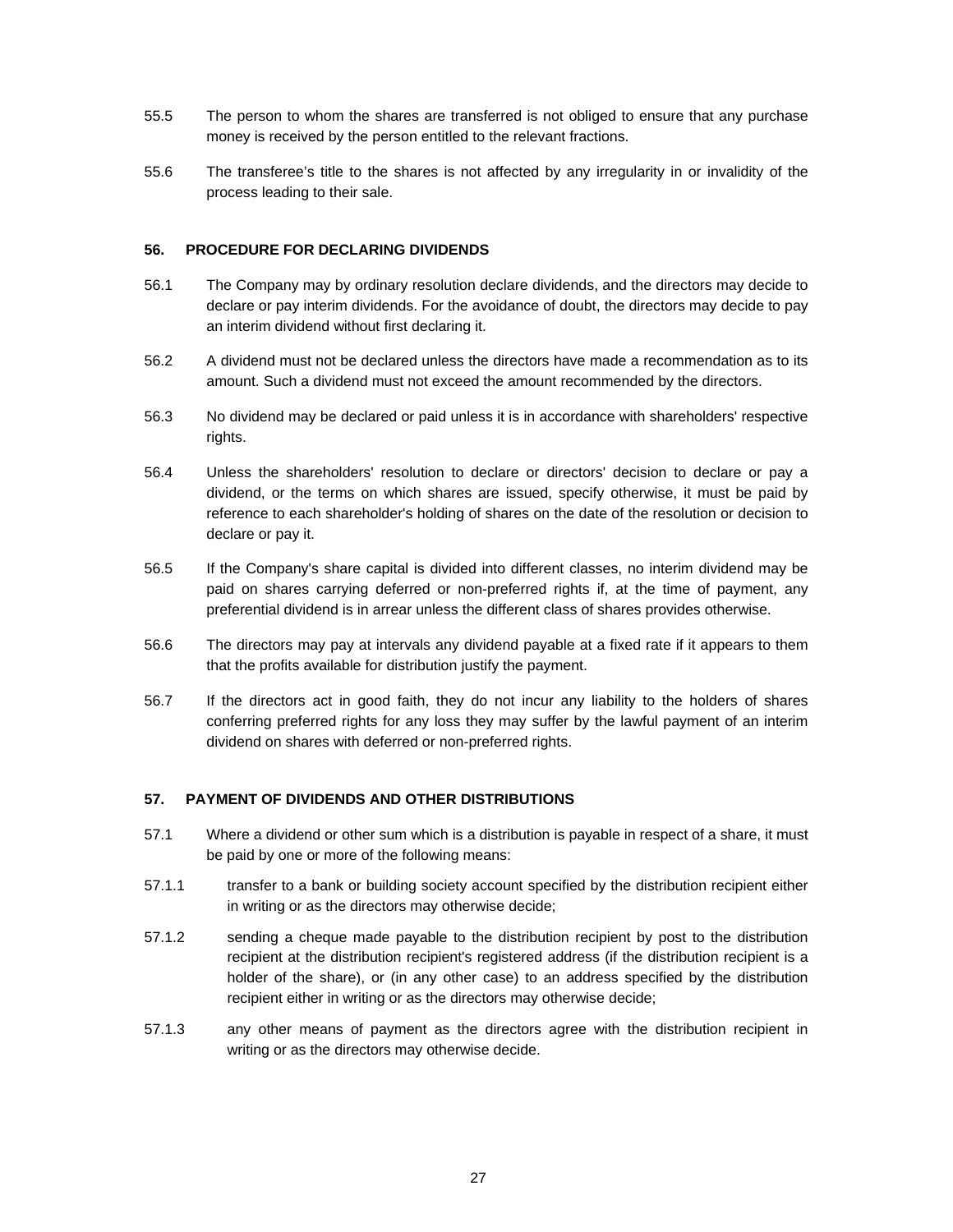- 57.2 In this **article** 57, the **"distribution recipient"** means, in respect of a share in respect of which a dividend or other sum is payable:
- 57.2.1 the holder of the share; or
- 57.2.2 if the share has two or more joint holders, whichever of them is named first in the register of members; or
- 57.2.3 if the holder is no longer entitled to the share by reason of death or bankruptcy, or otherwise by operation of law, the person entitled to such share.
- 57.3 Any dividend on any shares in registered form can be paid to the registered holder or holders of the shares, either at the close of business on a particular day stated in the resolution passed for payment of the dividend. Such dividend will be based on the number of shares registered on that day. This **article** 57.3 applies whether what is being done is the result of a resolution of the directors or a resolution passed at a general meeting. The date can be before any relevant resolution was passed. This **article** 57.3 does not affect the rights between past and present shareholders to payments or other benefits.

### **58. NO INTEREST ON DISTRIBUTIONS**

The Company may not pay interest on any dividend or other sum payable in respect of a share unless otherwise provided by:

- 58.1 the terms on which the share was issued; or
- 58.2 the provisions of another agreement between the holder of that share and the Company.

### **59. DEDUCTION FROM DIVIDENDS**

The directors may deduct from any dividend payable on or in respect of a share all sums of money presently payable by the holder to the Company on any account whatsoever.

#### **60. UNCLAIMED DISTRIBUTIONS**

- 60.1 All dividends or other sums which are:
- 60.1.1 payable in respect of shares; and
- 60.1.2 unclaimed after having been declared or become payable,

may be invested or otherwise made use of by the directors for the benefit of the Company until claimed.

- 60.2 The payment of any such dividend or other sum into a separate account does not make the Company a trustee in respect of it.
- 60.3 If:
- 60.3.1 12 years have passed from the date on which a dividend or other sum became due for payment; and
- 60.3.2 the distribution recipient has not claimed it,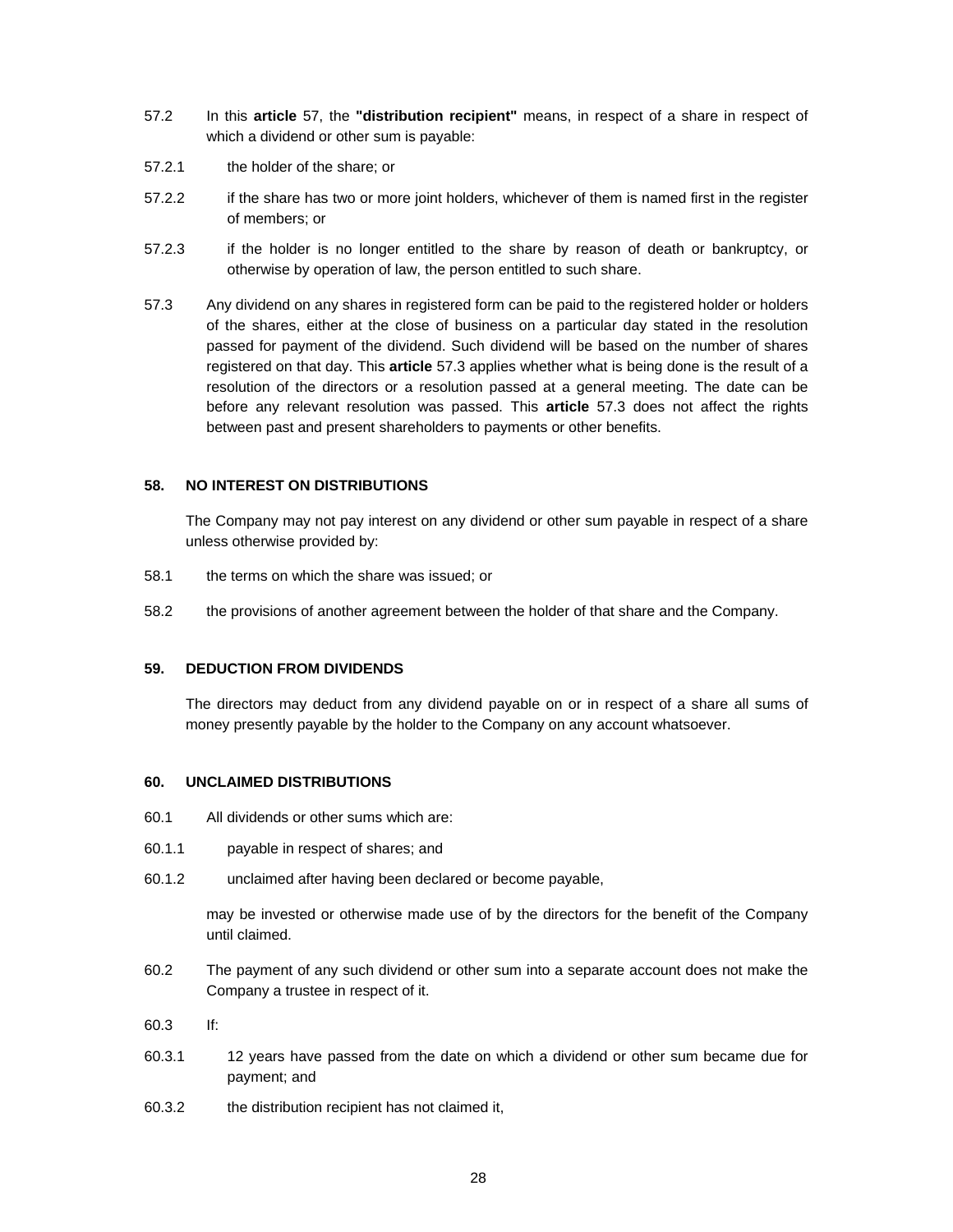the distribution recipient is no longer entitled to that dividend or other sum and it ceases to remain owing by the Company.

# **61. NON-CASH DISTRIBUTIONS**

- 61.1 Subject to the terms of issue of the share in question, the Company may, by ordinary resolution on the recommendation of the directors, decide to pay all or part of a dividend or other distribution payable in respect of a share by transferring non-cash assets of equivalent value (including, without limitation, shares or other securities in any company).
- 61.2 If the shares in respect of which such a non-cash distribution is paid are uncertificated, any shares in the Company which are issued as a non-cash distribution in respect of them must be uncertificated.
- 61.3 For the purposes of paying a non-cash distribution, the directors may make whatever arrangements they think fit, including, where any difficulty arises regarding the distribution:
- 61.3.1 fixing the value of any assets;
- 61.3.2 paying cash to any distribution recipient on the basis of that value in order to adjust the rights of recipients; and
- 61.3.3 vesting any assets in trustees.

### **62. WAIVER OF DISTRIBUTIONS**

Distribution recipients may waive their entitlement to a dividend or other distribution payable in respect of a share by giving the Company notice in writing to that effect, but if:

- 62.1 the share has more than one holder; or
- 62.2 more than one person is entitled to the share, whether by reason of the death or bankruptcy of one or more joint holders, or otherwise,

the notice is not effective unless it is expressed to be given, and signed, by all the holders or persons otherwise entitled to the share.

# **63. AUTHORITY TO CAPITALISE AND APPROPRIATION OF CAPITALISED SUMS**

- 63.1 Subject to the articles, the directors may, if they are so authorised by an ordinary resolution:
- 63.1.1 decide to capitalise any profits of the Company (whether or not they are available for distribution) which are not required for paying a preferential dividend, or any sum standing to the credit of the Company's share premium account or capital redemption reserve; and
- 63.1.2 appropriate any sum which they so decide to capitalise (a **"capitalised sum"**) to the persons who would have been entitled to it if it were distributed by way of dividend (the **"persons entitled"**) and in the same proportions.
- 63.2 Capitalised sums must be applied:
- 63.2.1 on behalf of the persons entitled; and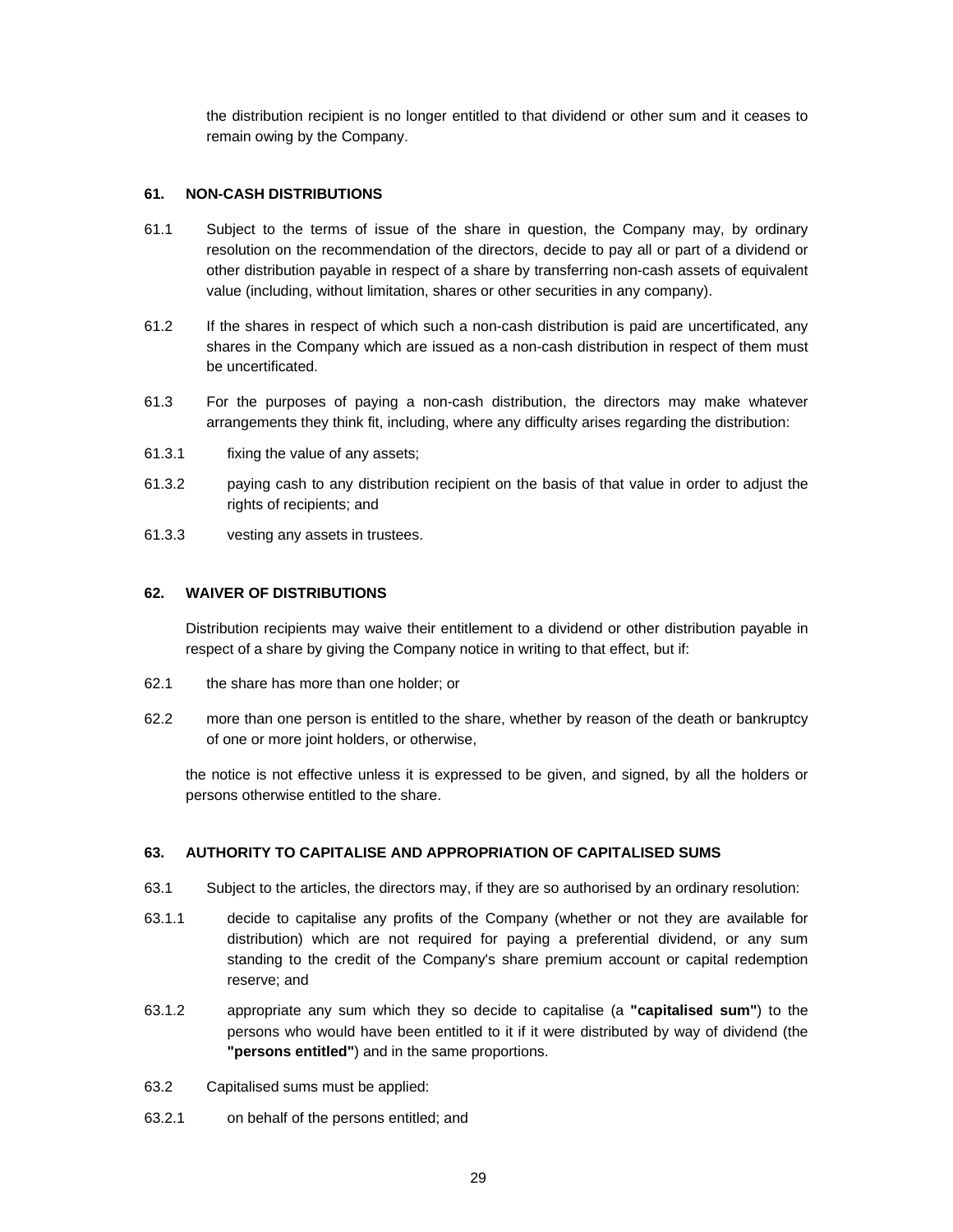- 63.2.2 in the same proportions as a dividend would have been distributed to them.
- 63.3 Any capitalised sum may be applied in paying up new shares of a nominal amount equal to the capitalised sum which are then allotted credited as fully paid to the persons entitled or as they may direct.
- 63.4 A capitalised sum which was appropriated from profits available for distribution may be applied in paying up new debentures of the Company which are then allotted credited as fully paid to the persons entitled or as they may direct.
- 63.5 Subject to the articles the directors may:
- 63.5.1 apply capitalised sums in accordance with **articles** 63.3 and 62.4 partly in one way and partly in another;
- 63.5.2 make such arrangements as they think fit to deal with shares or debentures becoming distributable in fractions under this **article** 63 (including the issuing of fractional certificates or the making of cash payments); and
- 63.5.3 authorise any person to enter into an agreement with the Company on behalf of all the persons entitled which is binding on them in respect of the allotment of shares and debentures to them under this **article** 63.

# **DECISION-MAKING BY SHAREHOLDERS**

#### **64. NOTICE, ATTENDANCE AND SPEAKING AT GENERAL MEETINGS**

- 64.1 General meetings shall be called by at least 14 clear days' notice (that is, excluding the day of the general meeting and the day on which the notice is given).
- 64.2 A general meeting may be called by shorter notice if it is so agreed, in the case of an annual general meeting, by all the shareholders having a right to attend and vote, or, in other cases, by a majority in number of the shareholders having a right to attend and vote, being a majority together holding not less than 95 per cent in nominal value of the shares giving that right.
- 64.3 The notice shall specify the date, time and place of the meeting and the general nature of the business to be transacted.
- 64.4 Subject to the articles and to any restrictions imposed on any shares, the notice shall be given to all the shareholders, to all persons entitled to a share in consequence of the death or bankruptcy of a shareholder and to the directors and auditors of the Company.
- 64.5 If any notice, document or other information relating to any meeting or other proceeding is accidentally not sent or supplied, or is not received (even if the Company becomes aware of such non-receipt), the meeting or other proceeding will not be invalid as a result.
- 64.6 A shareholder present in person or by proxy at a general meeting is treated as having received proper notice of that meeting and, where necessary, of the purpose of that meeting.
- 64.7 If the postal service in the United Kingdom or some part of the United Kingdom is suspended or restricted, the directors only need to give notice of a meeting to shareholders with whom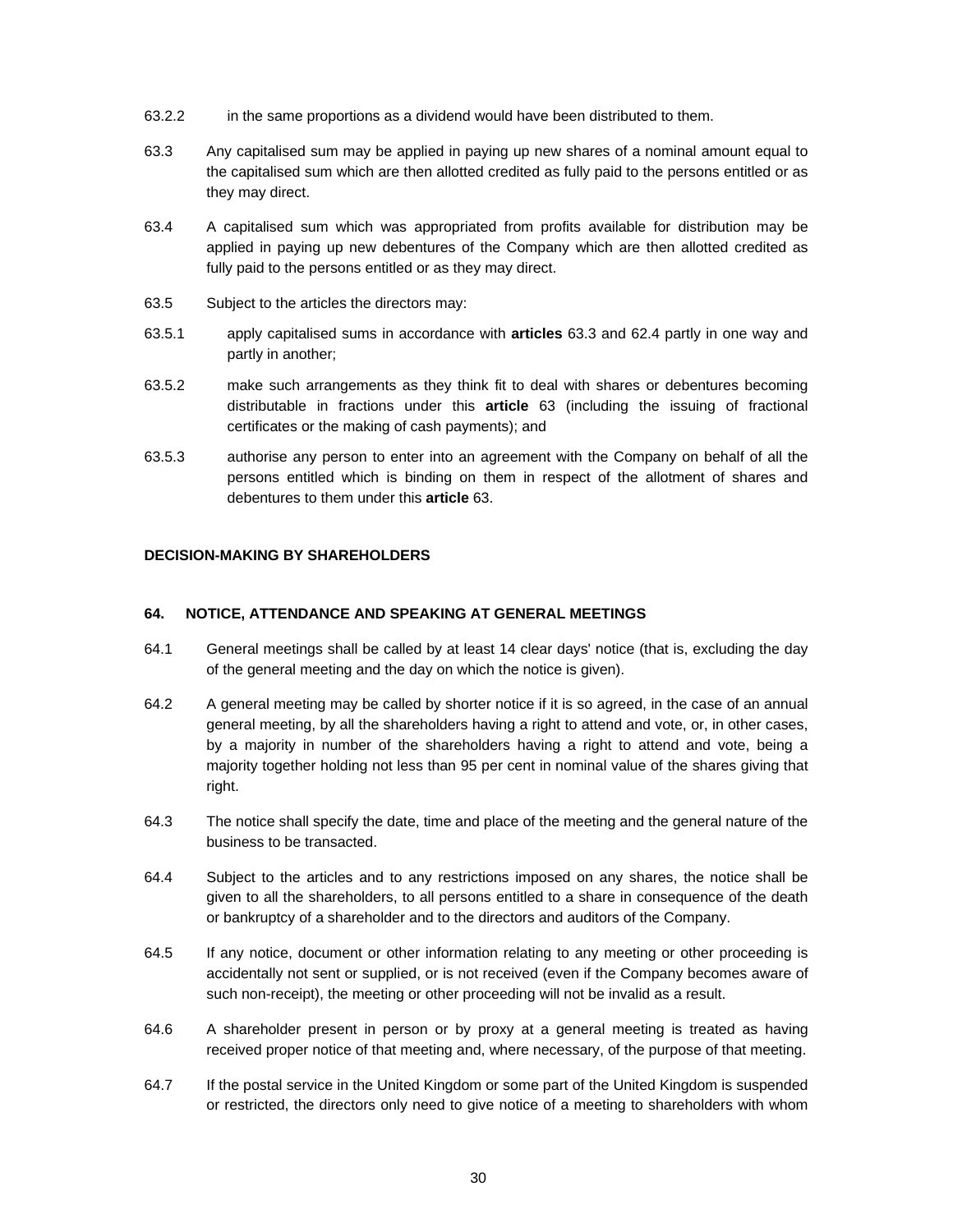the Company can communicate by electronic means and who have provided the Company with an address for this purpose. The Company must also publish the notice in at least one United Kingdom national newspaper and make it available on its website from the date of such publication until the conclusion of the meeting or any adjournment of the meeting. If it becomes generally possible to send or supply notices by post in hard copy form at least six clear days before the meeting, the directors will send or supply a copy of the notice by post to those who would otherwise receive it in hard copy form by way of confirmation.

- 64.8 If the directors consider that it is impractical, or unreasonable, to hold a general meeting at the place stated in the notice calling the meeting, they can move or postpone the meeting, or do both of these things. If the directors do this, an announcement of the date, time and place of the rearranged meeting will, if practical, be published in at least two United Kingdom national newspapers. Notice of the business of the meeting does not need to be given again. The directors must take reasonable steps to ensure that any shareholder trying to attend the meeting at the original time and place is informed of the new arrangements. If a meeting is rearranged in this way, proxy forms are valid if they are received as required by these articles not less than 48 hours before the time of the rearranged meeting. The directors can also move or postpone the rearranged meeting, or both, under this **article** 64.8.
- 64.9 A person is able to exercise the right to speak at a general meeting when that person is in a position to communicate to all those attending the meeting, during the meeting, any information or opinions which that person has on the business of the meeting.
- 64.10 A person is able to exercise the right to vote at a general meeting when:
- 64.10.1 that person is able to vote, during the meeting, on resolutions put to the vote at the meeting; and
- 64.10.2 that person's vote can be taken into account in determining whether or not such resolutions are passed at the same time as the votes of all the other persons attending the meeting.
- 64.11 The directors may make whatever arrangements they consider appropriate to enable those attending a general meeting to exercise their rights to speak or vote at it.
- 64.12 In determining attendance at a general meeting, it is immaterial whether any two or more shareholders attending it are in the same place as each other.
- 64.13 Two or more persons who are not in the same place as each other attend a general meeting if their circumstances are such that if they have (or were to have) rights to speak and vote at that meeting, they are (or would be) able to exercise them.

#### **65. QUORUM FOR GENERAL MEETINGS**

- 65.1 No business other than the appointment of the chairman of the meeting is to be transacted at a general meeting if the persons attending it do not constitute a quorum.
- 65.2 The number of persons who shall constitute a quorum shall be:
- 65.2.1 if the Company has only one shareholder, one shareholder (present in person or by proxy or, if a corporate shareholder, by its duly authorised representative); and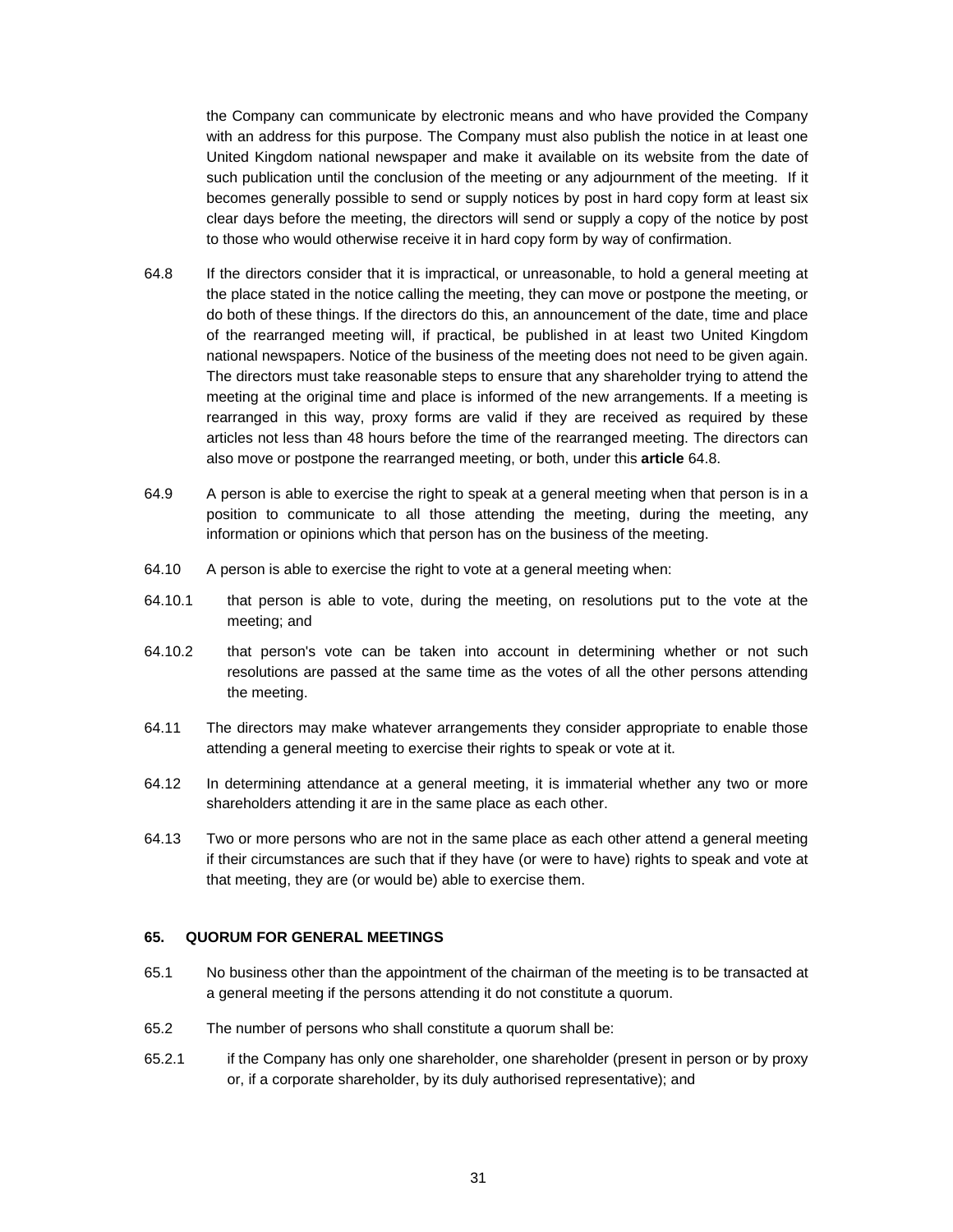65.2.2 if the Company has more than one shareholder, any two shareholders entitled to vote upon the business to be transacted (present in person or by proxy or, if a corporate shareholder, by its duly authorised representative).

# **66. CHAIRING GENERAL MEETINGS**

- 66.1 If the directors have appointed a chairman, the chairman shall chair general meetings if present and willing to do so.
- 66.2 If the directors have not appointed a chairman, or if the chairman is unwilling to chair the meeting or is not present within 10 minutes of the time at which a meeting was due to start:
- 66.2.1 the directors present; or
- 66.2.2 (if no directors are present), the meeting,

must appoint a director or shareholder to chair the meeting, and the appointment of the chairman of the meeting must be the first business of the meeting.

66.3 The person chairing a meeting in accordance with this **article** 66 is referred to as the chairman of the meeting.

### **Attendance and speaking by directors and non-shareholders**

- 66.4 Directors may attend and speak at general meetings, whether or not they are shareholders.
- 66.5 The chairman of the meeting may permit other persons who are not:
- 66.5.1 shareholders in the Company; or
- 66.5.2 otherwise entitled to exercise the rights of shareholders in relation to general meetings,

to attend and speak at a general meeting.

# **Adjournment**

- 66.6 If the persons attending a general meeting within 5 minutes of the time at which the meeting was due to start do not constitute a quorum, or if during a meeting a quorum ceases to be present, the chairman of the meeting must adjourn it.
- 66.7 The chairman of the meeting may adjourn a general meeting at which a quorum is present if:
- 66.7.1 the meeting consents to an adjournment; or
- 66.7.2 it appears to the chairman of the meeting that an adjournment is necessary to protect the safety of any person attending the meeting or ensure that the business of the meeting is conducted in an orderly manner.
- 66.8 The chairman of the meeting must adjourn a general meeting if directed to do so by the meeting.
- 66.9 When adjourning a general meeting, the chairman of the meeting must:
- 66.9.1 either specify the time and place to which it is adjourned or state that it is to continue at a time and place to be fixed by the directors; and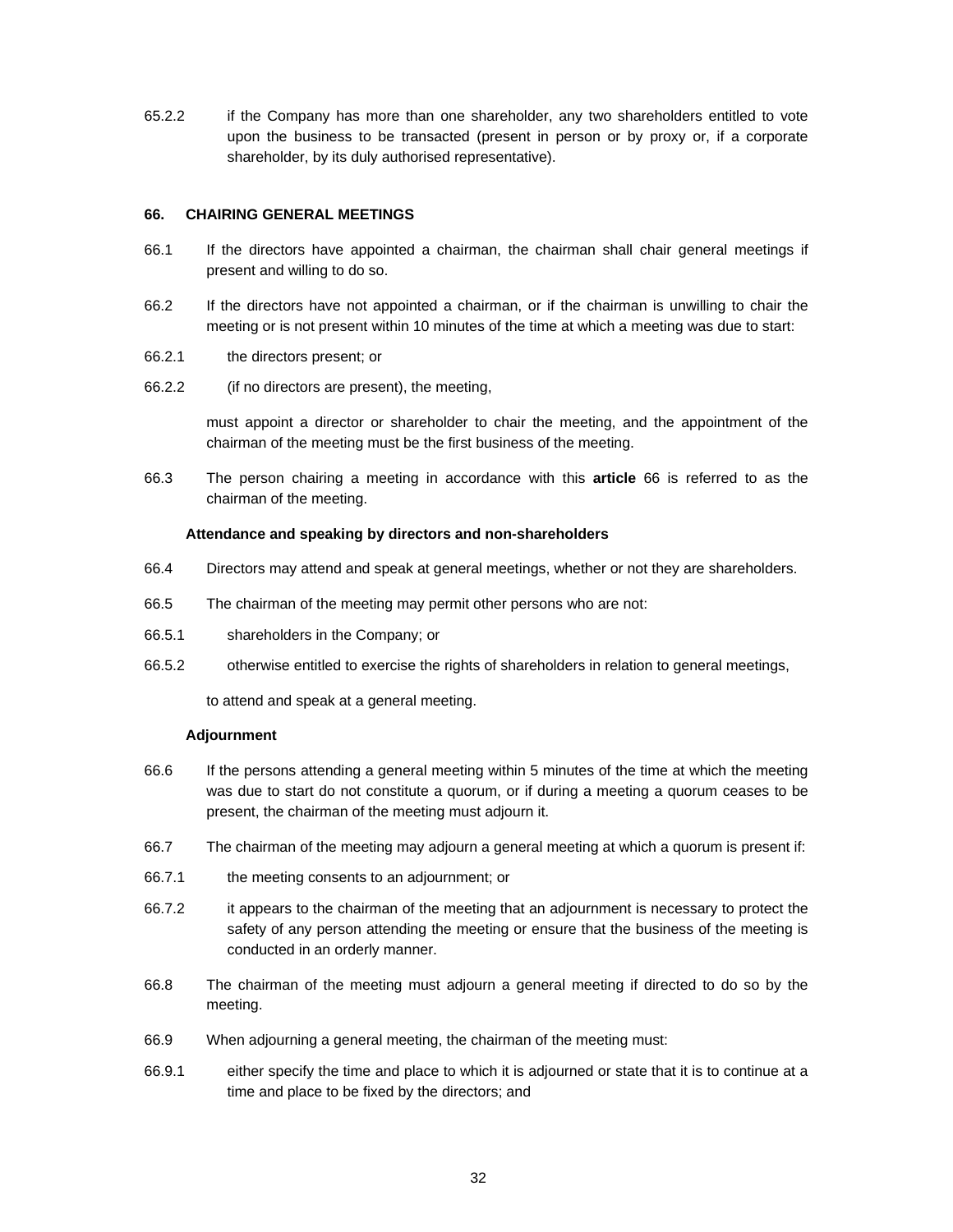- 66.9.2 have regard to any directions as to the time and place of any adjournment which have been given by the meeting.
- 66.10 If the continuation of an adjourned meeting is to take place more than 14 days after it was adjourned, the Company must give at least seven clear days' notice of it (that is, excluding the day of the adjourned meeting and the day on which the notice is given):
- 66.10.1 to the same persons to whom notice of the Company's general meetings is required to be given; and
- 66.10.2 containing the same information which such notice is required to contain.
- 66.11 No business may be transacted at an adjourned general meeting which could not properly have been transacted at the meeting if the adjournment had not taken place.

### **67. VOTING: GENERAL**

A resolution put to the vote of a general meeting must be decided on a show of hands unless a poll is duly demanded in accordance with the articles.

### **68. ERRORS AND DISPUTES**

- 68.1 No objection may be raised to the qualification of any person voting at a general meeting except at the meeting or adjourned meeting at which the vote objected to is tendered, and every vote not disallowed at the meeting is valid.
- 68.2 Any such objection must be referred to the chairman of the meeting, whose decision is final.

#### **69. POLL VOTES**

- 69.1 A poll on a resolution may be demanded:
- 69.1.1 in advance of the general meeting where it is to be put to the vote; or
- 69.1.2 at a general meeting, either before a show of hands on that resolution or immediately after the result of a show of hands on that resolution is declared.
- 69.2 A poll may be demanded by:
- 69.2.1 the chairman of the meeting;
- 69.2.2 the directors;
- 69.2.3 two or more persons having the right to vote on the resolution; or
- 69.2.4 a person or persons representing not less than one tenth of the total voting rights of all the shareholders having the right to vote on the resolution.
- 69.3 A demand for a poll may be withdrawn if:
- 69.3.1 the poll has not yet been taken; and
- 69.3.2 the chairman of the meeting consents to the withdrawal.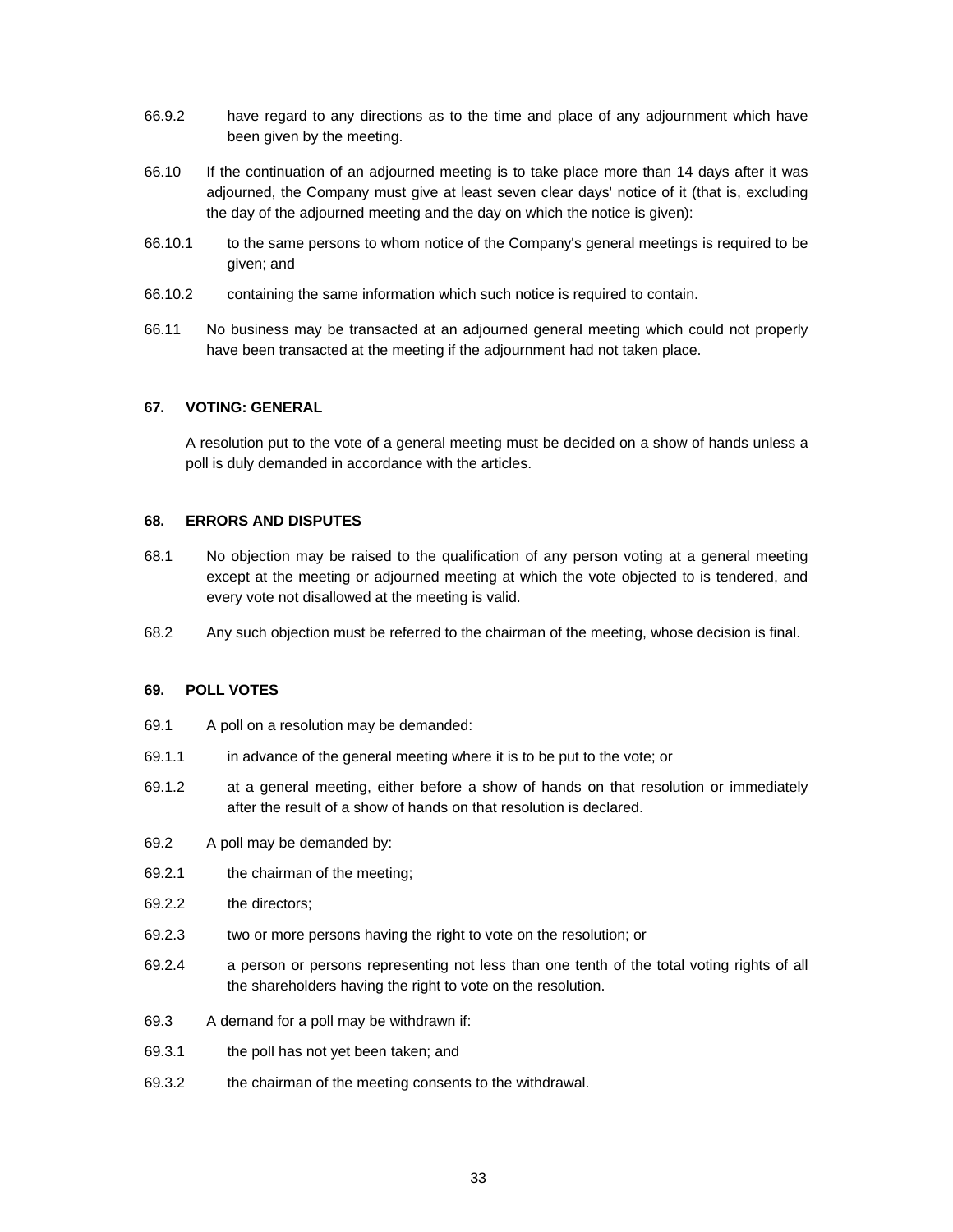- 69.4 A demand for a poll which is withdrawn shall not invalidate the result of a show of hands declared before the demand was made.
- 69.5 A poll demanded on the election of a chairman or on a question of adjournment shall be taken immediately. A poll demanded on any other question shall be taken at such time (not being more than 30 days from the date of the meeting or adjourned meeting at which that poll is demanded) and place and in such manner as the chairman of the meeting directs.

# **70. CONTENT OF PROXY NOTICES**

- 70.1 Proxies may only validly be appointed by a notice in writing (a **"proxy notice"**) which:
- 70.1.1 states the name and address of the shareholder appointing the proxy;
- 70.1.2 identifies the person appointed to be that shareholder's proxy and the general meeting in relation to which that person is appointed;
- 70.1.3 is signed by or on behalf of the shareholder appointing the proxy, or is authenticated in such manner as the directors may determine; and
- 70.1.4 is delivered to the Company in accordance with the articles and, subject to **article** 70.5, any instructions contained in the notice of the general meeting to which they relate.
- 70.2 The Company may require proxy notices to be delivered in a particular form, and may specify different forms for different purposes.
- 70.3 Proxy notices may specify how the proxy appointed under them is to vote (or that the proxy is to abstain from voting) on one or more resolutions.
- 70.4 Unless a proxy notice indicates otherwise, it must be treated as:
- 70.4.1 allowing the person appointed under it as a proxy discretion as to how to vote on any ancillary or procedural resolutions put to the meeting; and
- 70.4.2 appointing that person as a proxy in relation to any adjournment of the general meeting to which it relates as well as the meeting itself.

### **71. DELIVERY OF PROXY NOTICES**

- 71.1 Any notice of a general meeting must specify the address or addresses at which the Company or its agents will receive proxy notices relating to that meeting, or any adjournment of it, delivered in hard copy or electronic form.
- 71.2 The last time for delivery of the proxy notice to the Company must not be earlier than the following time:
- 71.2.1 in the case of a meeting or adjourned meeting, 48 hours before the time for holding the meeting or adjourned meeting;
- 71.2.2 in the case of a poll taken more than 48 hours after it was demanded, 24 hours before the time appointed for the taking of the poll; and
- 71.2.3 in the case of a poll taken not more than 48 hours after it was demanded, the time at which it was demanded.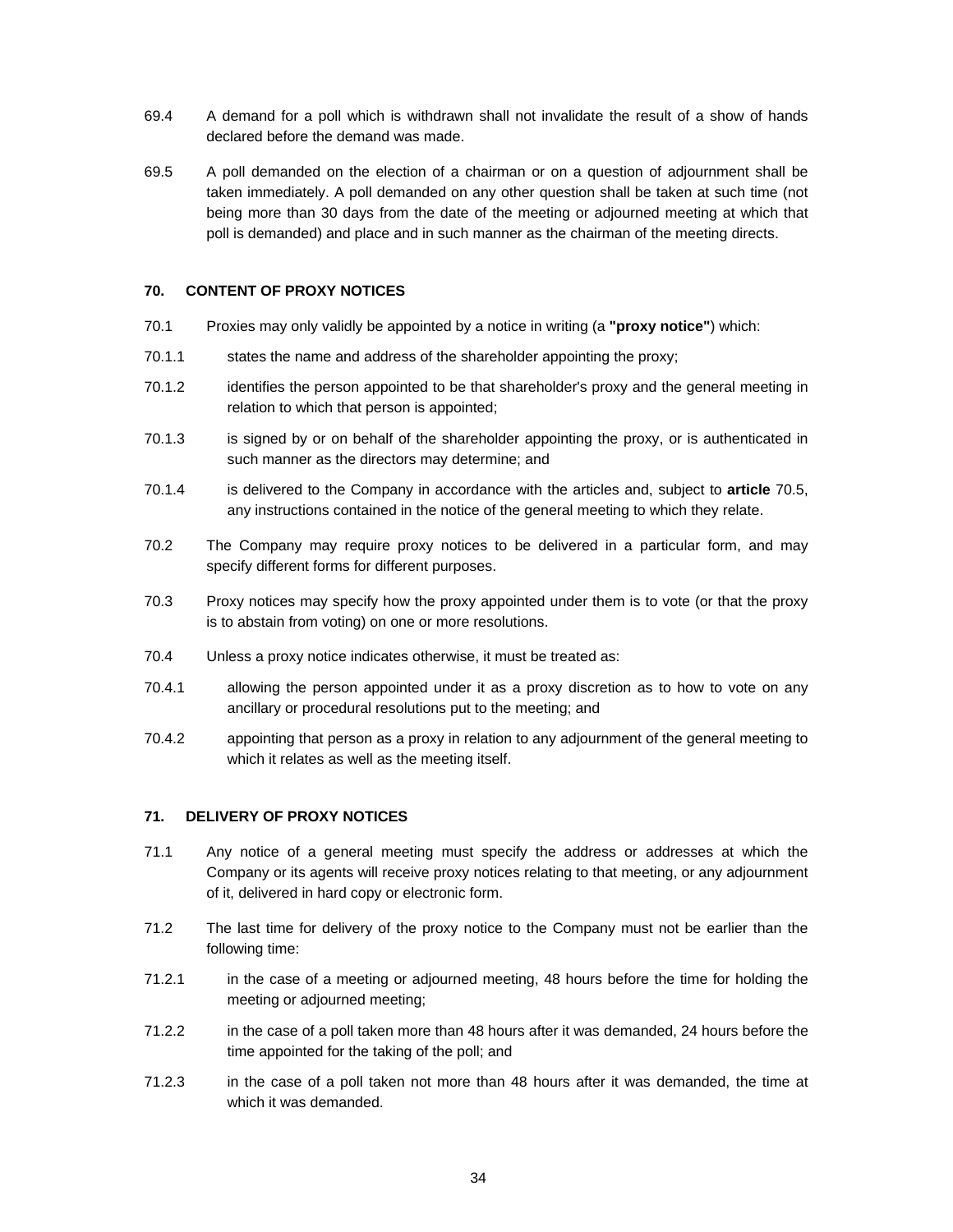- 71.3 The directors may specify in the notice of meeting that in calculating the time for delivery of proxies, no account has been taken of any part of a day that is not a working day.
- 71.4 A person who is entitled to attend, speak or vote (either on a show of hands or on a poll) at a general meeting remains so entitled in respect of that meeting or any adjournment of it, even though a valid proxy notice has been delivered to the Company by or on behalf of that person.
- 71.5 An appointment under a proxy notice may be revoked by delivering to the Company a notice in writing given by or on behalf of the person by whom or on whose behalf the proxy notice was given.
- 71.6 A notice revoking a proxy appointment only takes effect if it is delivered before the start of the meeting or adjourned meeting to which it relates.
- 71.7 If a proxy notice is not executed by the person appointing the proxy, it must be accompanied by written evidence of the authority of the person who executed it to execute it on the appointor's behalf.

# **72. AMENDMENTS TO RESOLUTIONS**

- 72.1 An ordinary resolution to be proposed at a general meeting may be amended by ordinary resolution if:
- 72.1.1 notice of the proposed amendment is given to the Company in writing by a person entitled to vote at the general meeting at which it is to be proposed not less than 48 hours before the meeting is to take place (or such later time as the chairman of the meeting may determine); and
- 72.1.2 the proposed amendment does not, in the reasonable opinion of the chairman of the meeting, materially alter the scope of the resolution.
- 72.2 A special resolution to be proposed at a general meeting may be amended by ordinary resolution, if:
- 72.2.1 the chairman of the meeting proposes the amendment at the general meeting at which the resolution is to be proposed; and
- 72.2.2 the amendment does not go beyond what is necessary to correct a grammatical or other non-substantive error in the resolution.
- 72.3 If the chairman of the meeting, acting in good faith, wrongly decides that an amendment to a resolution is out of order, the chairman's error does not invalidate the vote on that resolution.

# **ADMINISTRATIVE ARRANGEMENTS**

### **73. MEANS OF COMMUNICATION TO BE USED**

73.1 Subject to the other provisions of these articles, anything sent or supplied by or to the Company under the articles may be sent or supplied in any way in which the Act provides for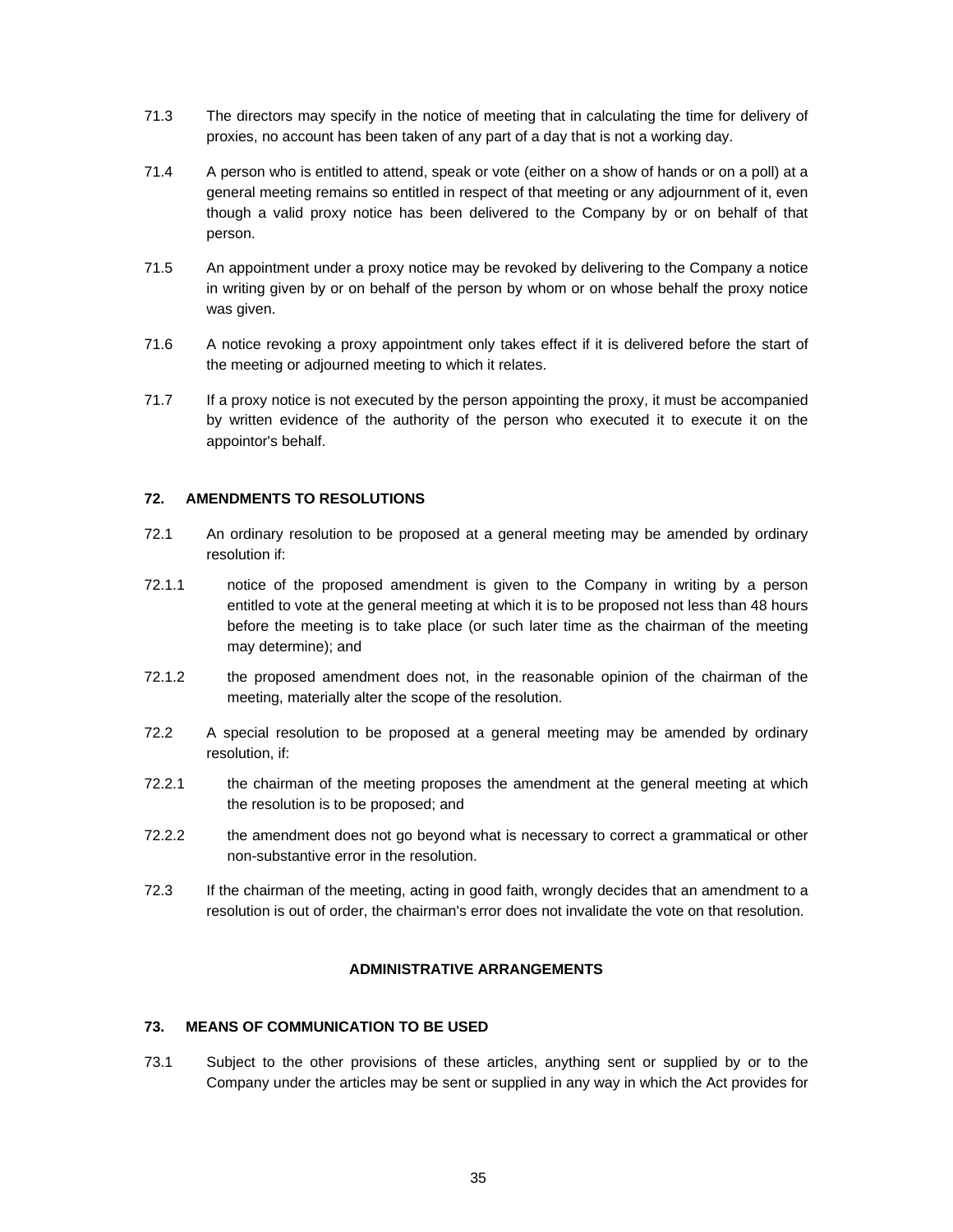documents or information which are authorised or required by any provision of that Act to be sent or supplied by or to the Company.

- 73.2 Subject to the other provisions of these articles, any notice or document to be sent or supplied to a director in connection with the taking of decisions by directors may also be sent or supplied by the means by which that director has asked to be sent or supplied with such notices or documents for the time being.
- 73.3 A director may agree with the Company that notices or documents sent to that director in a particular way are to be deemed to have been received within a specified time of their being sent, and for the specified time to be less than 48 hours.
- 73.4 The address for service of the Company shall be the office or such other place as the directors may appoint. The address for service of each shareholder shall be his address in the register of members within the United Kingdom or such other address for service, which may include an electronic address, as the addressee may from time to time notify to the Company for the purposes of this **article** 73. In the absence of such address the shareholder shall not be entitled to receive from the Company notice of any meeting.
- 73.5 In the case of joint holders of a share, a notice or other document or information shall be sent or given to the joint holder whose name stands first in the register of members in respect of the joint holding and notice or other documents or information so sent or given shall be sufficiently sent to all the joint holders.
- 73.6 Notices or other documents or information will be deemed to be received:
- 73.6.1 if personally delivered, at the time of delivery and, in proving service, it shall be sufficient to produce a receipt for the notice or other document or information signed by or on behalf of the addressee;
- 73.6.2 if by letter, at noon two days after such letter was posted and, in proving service, it shall be sufficient to prove that the letter was properly prepaid or stamped first class, addressed and delivered to the postal authorities;
- 73.6.3 if by electronic communication to an electronic address, on the same day it is sent and, in proving service, it shall be sufficient to prove that it was sent in accordance with guidance issued by the Institute of Chartered Secretaries and Administrators from time to time; and
- 73.6.4 if sent or supplied by means of a website, when the material is first made available on the website or (if later) when the recipient receives (or is deemed to have received) notice of the fact that the material is available on the website.
- 73.7 For the purposes of this **article** 73, no account shall be taken of any part of a day that is not a working day.
- 73.8 If:
- 73.8.1 the Company sends two consecutive documents to a shareholder over a period of at least 12 months; and
- 73.8.2 each of those documents is returned undelivered, or the Company receives notification that it has not been delivered,

that shareholder ceases to be entitled to receive notices from the Company.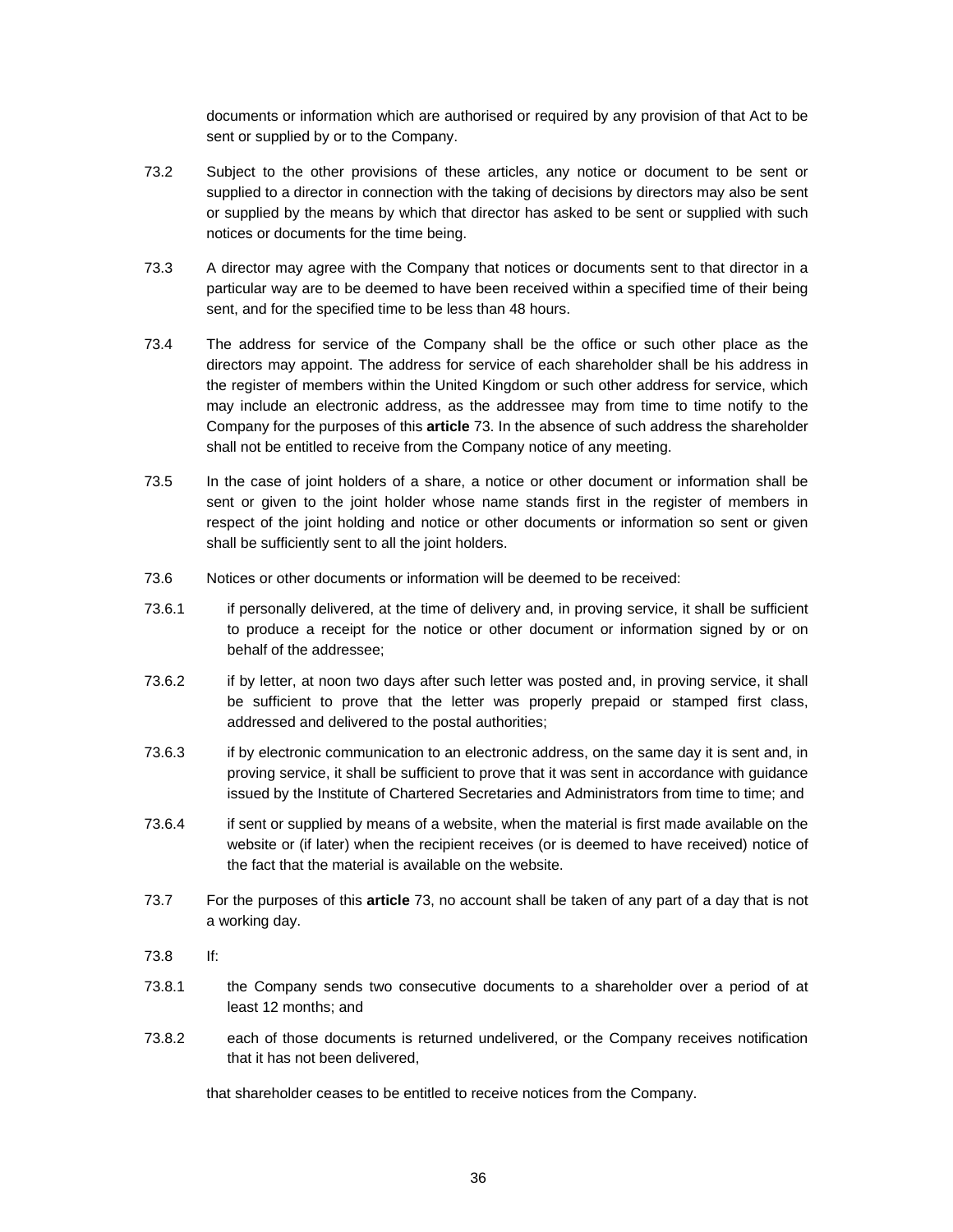- 73.9 A shareholder who has ceased to be entitled to receive notices from the Company becomes entitled to receive such notices again by sending the Company:
- 73.9.1 a new address to be recorded in the register of members; or
- 73.9.2 if the shareholder has agreed that the Company should use a means of communication other than sending things to such an address, the information that the Company needs to use that means of communication effectively.

# **74. COMPANY SECRETARY**

The directors may appoint any person who is willing to act as the secretary for such term, at such remuneration and upon such conditions as they may think fit and from time to time remove such person and, if the directors so decide, appoint a replacement.

### **75. COMPANY SEALS**

- 75.1 Any common seal may only be used by the authority of the directors.
- 75.2 The directors may decide by what means and in what form any common seal is to be used.
- 75.3 Unless otherwise decided by the directors, if the Company has a common seal and it is affixed to a document, the document must also be signed by at least one authorised person (whose signature, for the avoidance of doubt, need not be attested by a witness).
- 75.4 For the purposes of this **article** 75, an authorised person is any person authorised by the directors for the purpose of signing documents to which the common seal is applied.
- 75.5 If the Company has an official seal for use abroad, it may only be affixed to a document if its use on that document, or documents of a class to which it belongs, has been authorised by a decision of the directors.
- 75.6 If the Company has a securities seal, it may only be affixed to securities by the company secretary or a person authorised to apply it to securities by the company secretary.
- 75.7 For the purposes of the articles, references to the securities seal being affixed to any document include the reproduction of the image of that seal on or in a document by any mechanical or electronic means which has been approved by the directors in relation to that document or documents of a class to which it belongs.

# **76. NO RIGHT TO INSPECT ACCOUNTS AND OTHER RECORDS**

Except as provided by law or authorised by the directors or an ordinary resolution of the Company, no person is entitled to inspect any of the Company's accounting or other records or documents merely by virtue of being a shareholder.

# **77. PROVISION FOR EMPLOYEES ON CESSATION OF BUSINESS**

The directors may decide to make provision for the benefit of persons employed or formerly employed by the Company or any of its subsidiaries (other than a director or former director or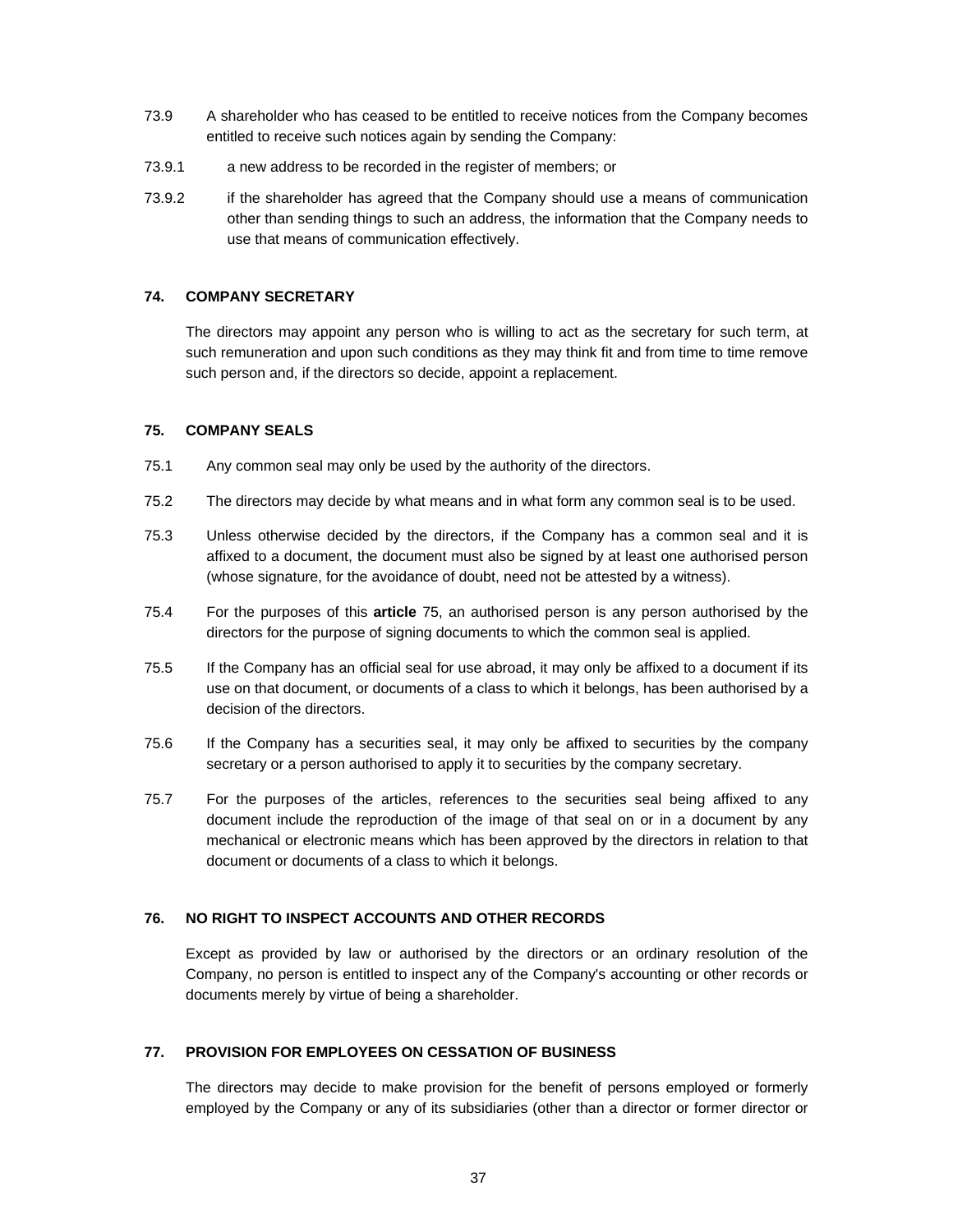shadow director) in connection with the cessation or transfer to any person of the whole or part of the undertaking of the Company or that subsidiary.

# **78. DESTRUCTION OF DOCUMENTS**

- 78.1 The Company is entitled to destroy:
- 78.1.1 all instruments of transfer of shares which have been registered, and all other documents on the basis of which any entries are made in the register of members, from six years after the date of registration;
- 78.1.2 all dividend mandates, variations or cancellations of dividend mandates, and notifications of change of address, from two years after they have been recorded;
- 78.1.3 all share certificates which have been cancelled from one year after the date of the cancellation;
- 78.1.4 all paid dividend warrants and cheques from one year after the date of actual payment; and
- 78.1.5 all proxy notices from one year after the end of the meeting to which the proxy notice relates.
- 78.2 If the Company destroys a document in good faith, in accordance with the articles, and without notice of any claim to which that document may be relevant, it is conclusively presumed in favour of the Company that:
- 78.2.1 entries in the register purporting to have been made on the basis of an instrument of transfer or other document so destroyed were duly and properly made;
- 78.2.2 any instrument of transfer so destroyed was a valid and effective instrument duly and properly registered;
- 78.2.3 any share certificate so destroyed was a valid and effective certificate duly and properly cancelled; and
- 78.2.4 any other document so destroyed was a valid and effective document in accordance with its recorded particulars in the books or records of the Company.
- 78.3 This **article** 78 does not impose on the Company any liability which it would not otherwise have if it destroys any document before the time at which this **article** 78 permits it to do so.
- 78.4 In this **article** 78, references to the destruction of any document include a reference to its being disposed of in any manner.

### **79. COMPANY NAME**

Without prejudice to the ability of shareholders to change the Company's name by special resolution, the directors may (and shall if so directed in writing by the majority holder) change the Company's name by a decision taken in accordance with these articles.